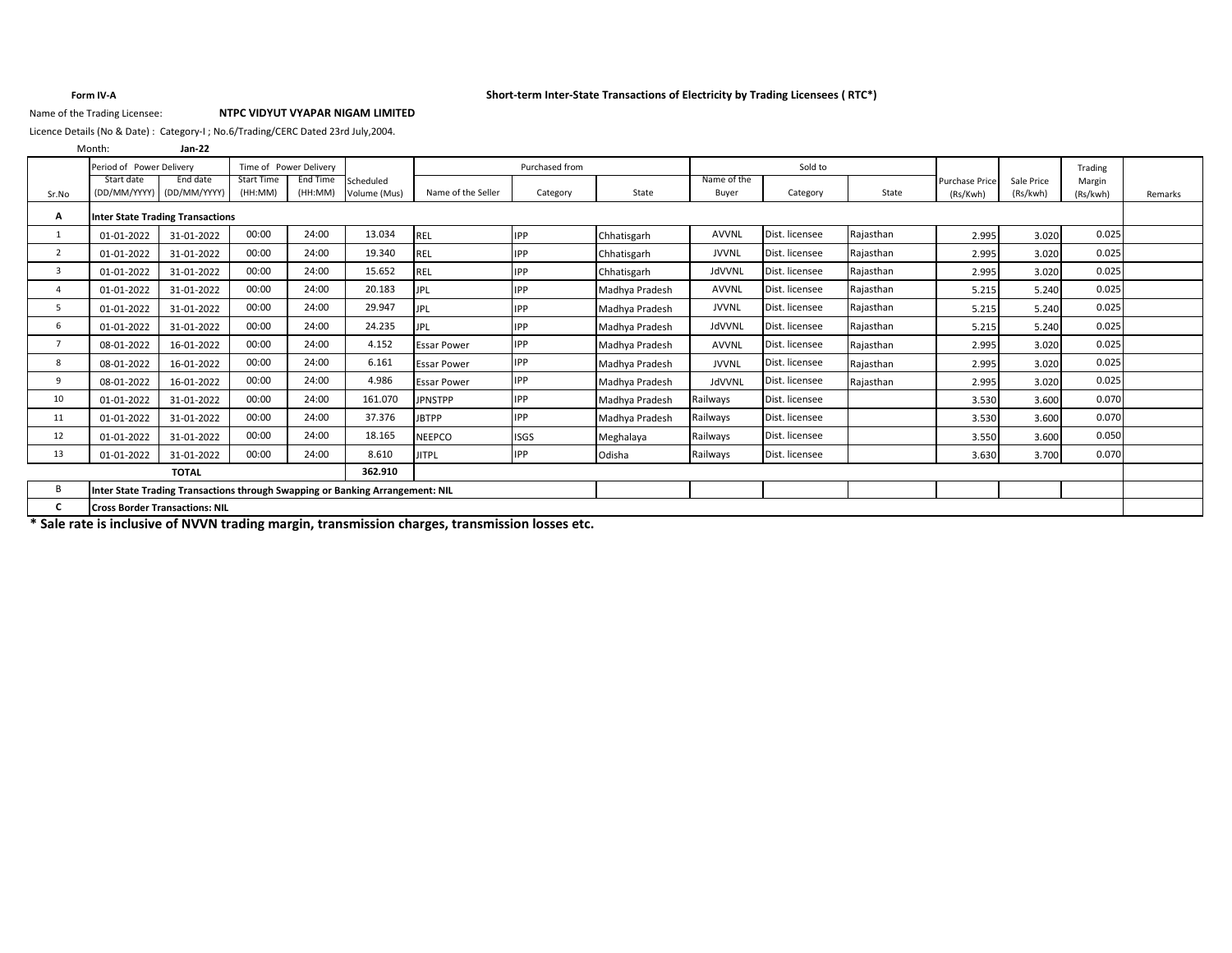# **Form IV-B Short-term Inter-State Transactions of Electricity by Trading Licensees ( Peak\*)** Name of the Trading Licensee: **NTPC VIDYUT VYAPAR NIGAM LIMITED**

Licence Details (No & Date) : Category-I ; No.6/Trading/CERC Dated 23rd July,2004.

|       | Month:                                                                         | $Jan-22$                 |                              |                     |                          |        |                |       |                      |          |       |                       |            |                    |         |
|-------|--------------------------------------------------------------------------------|--------------------------|------------------------------|---------------------|--------------------------|--------|----------------|-------|----------------------|----------|-------|-----------------------|------------|--------------------|---------|
|       | Period of Power Delivery Time of Power Delivery                                |                          |                              |                     | Scheduled                |        | Purchased from |       |                      | Sold to  |       | <b>Purchase Price</b> | Sale Price | Trading            |         |
| Sr.No | Start date<br>(DD/MM/YYY)                                                      | End date<br>(DD/MM/YYYY) | <b>Start Time</b><br>(HH:MM) | End Time<br>(HH:MM) | Volume (Mus) Name of the | Seller | Category       | State | Name of the<br>Buyer | Category | State | (Rs/Kwh)              | (Rs/kwh)   | Margin<br>(Rs/kwh) | Remarks |
| A     | Inter State Trading Transactions: NIL                                          |                          |                              |                     |                          |        |                |       |                      |          |       |                       |            |                    |         |
| в     | Inter State Trading Transactions through Swapping or Banking Arrangement : NIL |                          |                              |                     |                          |        |                |       |                      |          |       |                       |            |                    |         |
|       | <b>Cross Border Transactions</b>                                               |                          |                              | <b>NIL</b>          |                          |        |                |       |                      |          |       |                       |            |                    |         |

\* Peak = Peak Period (Evening Peak from 17:00hrs to 23:00hrs). Peak period may be revised by the commission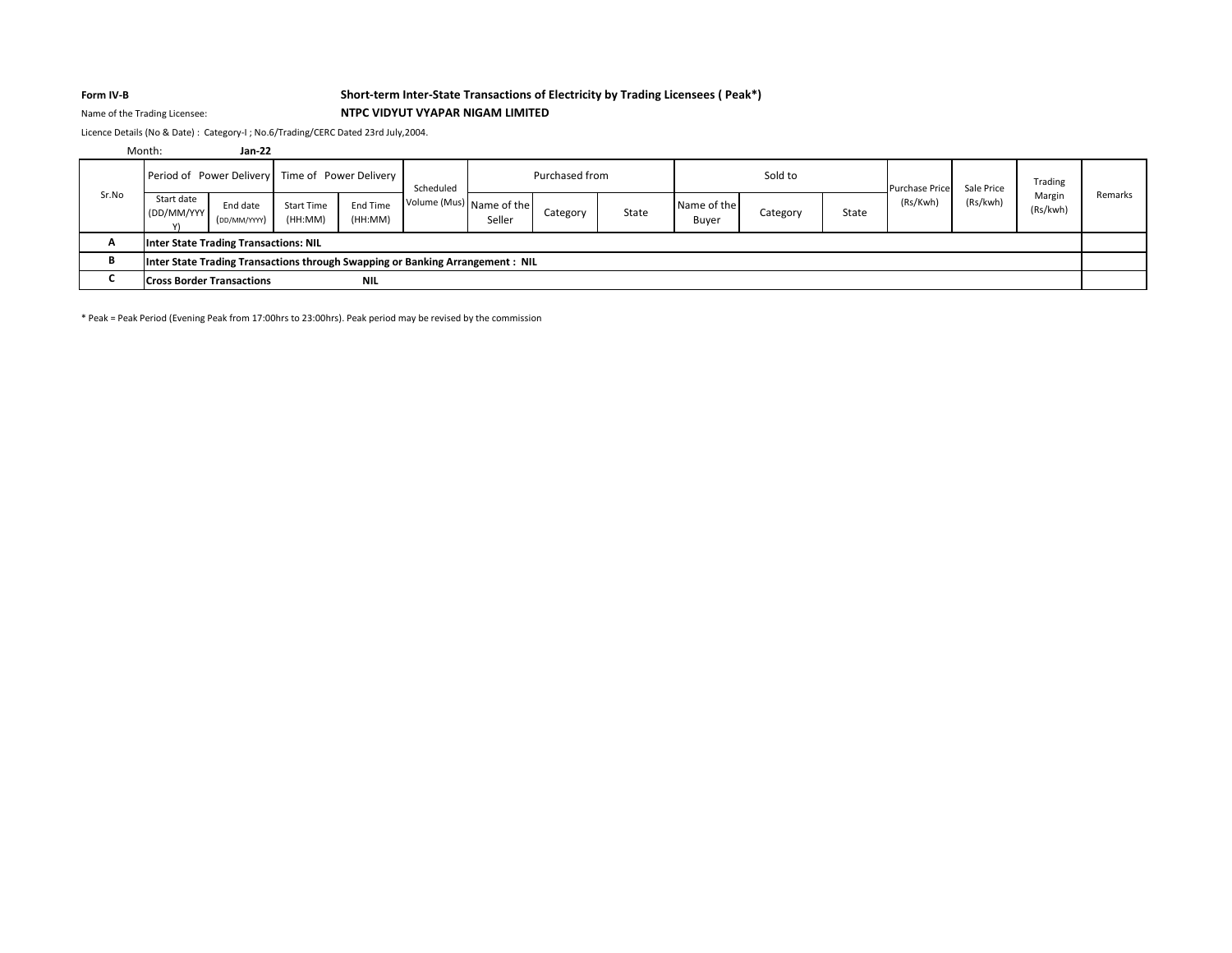### **Form IV-C Short-term Inter-State Transactions of Electricity by Trading Licensees ( Other than Peak & RTC)**

Name of the Trading Licensee: **NTPC VIDYUT VYAPAR NIGAM LIMITED**

Licence Details (No & Date) : Category-I ; No.6/Trading/CERC Dated 23rd July,2004.

### Month: **Jan-22**

|       |                                          | Period of Power Delivery<br>Time of Power Delivery |                   | Scheduled Volume                                                          |            | Purchased from        |             | Sold to   |                        |          | <b>Purchase Price</b> | Sale Price | Trading  |                    |                        |
|-------|------------------------------------------|----------------------------------------------------|-------------------|---------------------------------------------------------------------------|------------|-----------------------|-------------|-----------|------------------------|----------|-----------------------|------------|----------|--------------------|------------------------|
| Sr.No | Start date<br>(DD/MM/YYYY)               | End date<br>(DD/MM/YYYY) (HH:MM)                   | <b>Start Time</b> | End Time (HH:MM)                                                          | (Mus       | Name of the<br>Seller | Category    | State     | Name of the Buyer      | Category | State                 | (Rs/Kwh)   | (Rs/kwh) | Margin<br>(Rs/kwh) | Remarks                |
|       | <b>Inter State Trading Transactions:</b> |                                                    |                   |                                                                           |            |                       |             |           |                        |          |                       |            |          |                    |                        |
|       | 01-01-2022                               | 31-01-2022                                         | 08:00             | 18:00                                                                     | 4.654      | <b>RSTPS</b>          | <b>ISGS</b> | Telangana | <b>Arunachal Power</b> | Trader   |                       | 3.880      | 3.920    |                    | 0.040 Trader to Trader |
|       |                                          |                                                    | Total             |                                                                           | 4.654      |                       |             |           |                        |          |                       |            |          |                    |                        |
|       |                                          |                                                    |                   | Inter State Trading Transactions through Swapping or Banking Arrangement: | <b>NIL</b> |                       |             |           |                        |          |                       |            |          |                    |                        |
|       | <b>Cross Border Transactions</b><br>NIL  |                                                    |                   |                                                                           |            |                       |             |           |                        |          |                       |            |          |                    |                        |

**\* Sale rate is inclusive of NVVN trading margin, transmission charges, transmission losses etc.**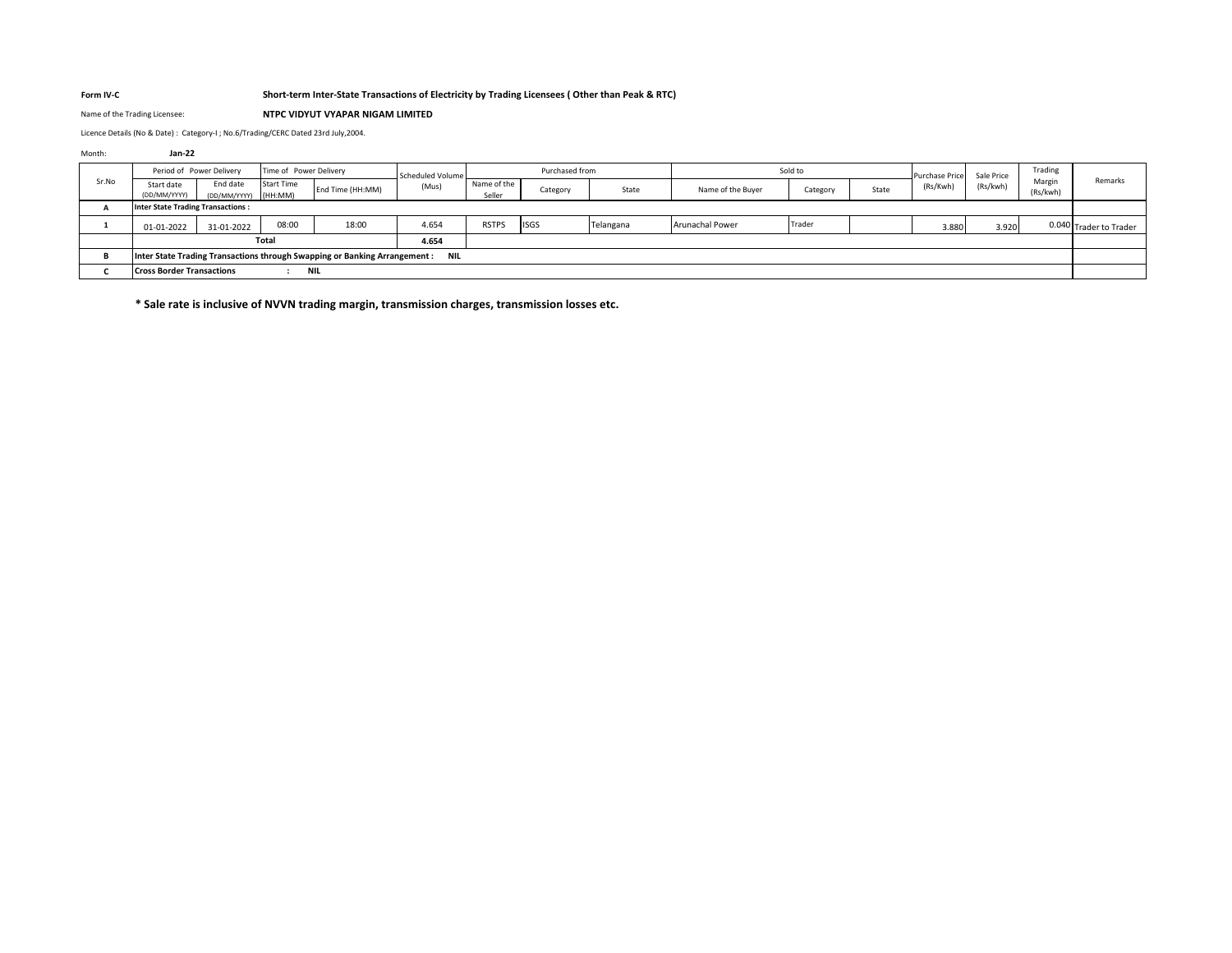# **Long-term Inter-State Transactions of Electricity by Trading Licensees (RTC)**

Name of Trader: NTPC Vidyut Vyapar Nigam Limited (NVVN)

Licence Details (No & Date) : Category-I ; No.6/Trading/CERC Dated 23rd July,2004.

| Month:<br>Dec-2021      |                                                                          |                          |                         |                           |                                  |                                       |                        |                                          |                                | <b>FORM IV-D</b>                                                                                                                         |                                  |                                             |                                       |                                 |                                 |                   |         |
|-------------------------|--------------------------------------------------------------------------|--------------------------|-------------------------|---------------------------|----------------------------------|---------------------------------------|------------------------|------------------------------------------|--------------------------------|------------------------------------------------------------------------------------------------------------------------------------------|----------------------------------|---------------------------------------------|---------------------------------------|---------------------------------|---------------------------------|-------------------|---------|
|                         |                                                                          |                          |                         | Actually Scheduled Volume |                                  |                                       | Purchased From         |                                          |                                | Sold To                                                                                                                                  |                                  |                                             | <b>Purchase Price</b>                 |                                 | Sale Price                      |                   | Remarks |
| Sr. No.                 | Period of transaction                                                    |                          | NVVN-<br>Solar<br>Power | NVVN-<br>Coal<br>Power    | Total<br><b>Bundled</b><br>Power | Name of<br>Seller                     | Category               | State                                    | Name of Buyer                  | Category                                                                                                                                 | State                            | Wtd. Avg.<br>Rate of<br>NVVN-Solar<br>Power | *Wtd.<br>Avg.Rate<br>of NVVN-<br>Coal | <b>Bundled</b><br>Power<br>Rate | <b>Bundled</b><br>Power<br>Rate | Trading<br>Margin |         |
|                         | Date From                                                                | Date To                  | <b>MUs</b>              | <b>MUs</b>                | <b>MUs</b>                       |                                       |                        |                                          |                                |                                                                                                                                          |                                  | Rs / kWh                                    | Rs / kWh                              | Rs / kWh                        | Rs / kWh                        | Rs / kWh          |         |
|                         | nter-State & Intra-State Trading Transactions                            |                          |                         |                           |                                  |                                       |                        |                                          |                                |                                                                                                                                          |                                  |                                             |                                       |                                 |                                 |                   |         |
| 1                       | 1-Dec-21                                                                 | 31-Dec-21                | 10.041                  | 64.581                    | 74.622                           |                                       |                        |                                          | <b>JVVNL</b>                   | Distribution licensee                                                                                                                    | Rajasthan                        |                                             |                                       |                                 |                                 |                   |         |
| $\overline{2}$          | 1-Dec-21                                                                 | 31-Dec-21                | 8.126                   | 52.265                    | 60.390                           |                                       |                        | <b>Solar Projects</b>                    | <b>JdVVNL</b>                  | <b>Distribution licensee</b>                                                                                                             | Rajasthan                        |                                             | 3.232                                 | 4.221                           | 4.291                           | 0.07              |         |
| $\overline{3}$          | 1-Dec-21                                                                 | 31-Dec-21                | 6.767                   | 43.524                    | 50.291                           |                                       |                        | located in<br>Rajasthan,                 | <b>AVVNL</b>                   | Distribution licensee                                                                                                                    | Rajasthan                        |                                             |                                       |                                 |                                 |                   |         |
| 4                       | 1-Dec-21                                                                 | 31-Dec-21                | 3.217                   | 19.257                    | 22.474                           |                                       |                        | Punjab, Uttar<br>Pradesh,                | <b>PSPCL</b>                   | <b>Distribution licensee</b>                                                                                                             | Punjab                           |                                             | 3.239                                 | 4.290                           | 4.360                           | 0.07              |         |
| 5                       | $1-Dec-21$                                                               | 31-Dec-21                | 7.337                   | 43.309                    | 50.646                           |                                       |                        | Karnataka,                               | <b>UPPCL</b>                   | Distribution licensee                                                                                                                    | U P                              |                                             | 3.243                                 | 4.306                           | 4.376                           | 0.07              |         |
| $6***$                  | $1-Dec-21$                                                               | 31-Dec-21                | 1.728                   | 0.000                     | 1.728                            |                                       |                        | Orissa, Andhra<br>Pradesh, Tamil         | <b>DVC</b>                     | Government                                                                                                                               | <b>DVC</b>                       |                                             | 0.000                                 | 10.582                          | 10.652                          | 0.07              |         |
| $\overline{7}$          | 1-Dec-21                                                                 | 31-Dec-21                | 1.831                   | 10.019                    | 11.850                           | NVVN-<br>Solar                        |                        | Nadu,<br>Maharashtra                     | <b>GRIDCO</b>                  | Distribution licensee                                                                                                                    | Orissa                           |                                             | 3.856                                 | 4.895                           | 4.965                           | 0.07              |         |
| 8                       | $1-Dec-21$                                                               | 31-Dec-21                | 4.321                   | 22.727                    | 27.047                           | Power                                 |                        | &<br>Northern Region                     | WBSEDCL                        | Distribution licensee                                                                                                                    | West Bengal                      |                                             | 4.072                                 | 5.112                           | 5.182                           | 0.07              |         |
| 9                       | 1-Dec-21                                                                 | 31-Dec-21                | 0.430                   | 2.730                     | 3.159                            | from<br>Solar                         |                        | $=$ FGUTPS-1,2                           | APDCL                          | Distribution licensee                                                                                                                    | Assam                            |                                             | 3.269                                 | 4.263                           | 4.333                           | 0.07              |         |
| 10                      | 1-Dec-21                                                                 | 31-Dec-21                | 1.794                   | 12.019                    | 13.812                           | Projects<br>(JNNSM                    |                        | 3&4, NCTPS-2,<br>RhTPS-1,2 &3,           | <b>MSEDCL</b>                  | Distribution licensee                                                                                                                    | Maharashtra                      |                                             | 3.543                                 | 4.457                           | 4.527                           | 0.07              |         |
| 11                      | $1-Dec-21$                                                               | 31-Dec-21                | 2.867                   | 14.305                    | 17.172                           | Phase-I)                              | Generator              | SSTPS-1&<br>Tanda_2,                     | CSPDCL                         | Distribution licensee                                                                                                                    | Chhatisgarh                      |                                             | 3.542                                 | 4.718                           | 4.788                           | 0.07              |         |
| 12                      | $1-Dec-21$                                                               | 31-Dec-21                | 1.474                   | 10.900                    | 12.374                           | &<br>NVVN-                            | s                      | <b>Western Region</b><br>$=$ KSTPS-1 &3, | TSSPDCL                        | Distribution licensee                                                                                                                    | Telangana                        | 10.5816                                     |                                       |                                 |                                 |                   |         |
| 13                      | 1-Dec-21                                                                 | 31-Dec-21                | 0.615                   | 4.550                     | 5.165                            | Coal<br>Power                         |                        | MSTPS-1&2,                               | TSNPDCL                        | <b>Distribution licensee</b>                                                                                                             | Telangana                        |                                             | 4.785                                 | 5.476                           | 5.546                           | 0.07              |         |
| 14                      | 1-Dec-21                                                                 | 31-Dec-21                | 0.886                   | 3.081                     | 3.967                            | from                                  |                        | SPTPS-1&2,<br>SLTPS-                     | <b>APEPDCL</b>                 | Distribution licensee                                                                                                                    | Andhra Pradesh                   |                                             |                                       |                                 |                                 |                   |         |
| 15                      | 1-Dec-21                                                                 | 31-Dec-21                | 1.374                   | 4.781                     | 6.156                            | ınallocate<br>d quota of              |                        | 1, KGNST 1,<br>GSTPS-                    | <b>APCPDCL</b>                 | Distribution licensee                                                                                                                    | Andhra Pradesh                   |                                             | 4.793                                 | 6.086                           | 6.156                           | 0.07              |         |
| 16                      | 1-Dec-21                                                                 | 31-Dec-21                | 1.534                   | 5.339                     | 6.873                            | <b>NTPC</b><br>Stations               |                        | LSTPS_1,VSTF<br>S-1,2,3 4 &5             | <b>APSPDCL</b>                 | Distribution licensee                                                                                                                    | Andhra Pradesh                   |                                             |                                       |                                 |                                 |                   |         |
| 17                      | 1-Dec-21                                                                 | 31-Dec-21                | 0.263                   | 1.684                     | 1.947                            |                                       |                        | Southern Region<br>$=$ RSTPS-1&3.        | TANGEDCO                       | Distribution licensee                                                                                                                    | Tamil Nadu                       |                                             | 4.789                                 | 5.572                           | 5.642                           | 0.07              |         |
| 18                      | 1-Dec-21                                                                 | 31-Dec-21                | 2.748                   | 11.001                    | 13.749                           |                                       |                        | TSTPS-2, SMPTS BESCOM                    |                                | Distribution licensee                                                                                                                    | Karnataka                        |                                             |                                       |                                 |                                 |                   |         |
| 19                      | 1-Dec-21                                                                 | 31-Dec-21                | 0.876                   | 3.506                     | 4.381                            |                                       |                        | 2,KUDGI-1,<br><b>Eastern Region</b>      | <b>GESCOM</b>                  | Distribution licensee                                                                                                                    | Karnataka                        |                                             |                                       |                                 |                                 |                   |         |
| 20                      | 1-Dec-21                                                                 | 31-Dec-21                | 1.124                   | 4.500                     | 5.624                            |                                       |                        | $=$ FSTPS-1&3,<br>KhTPS-1&2,             | <b>HESCOM</b>                  | Distribution licensee                                                                                                                    | Karnataka                        |                                             | 4.783                                 | 5.942                           | 6.012                           | 0.07              |         |
| 21                      | 1-Dec-21                                                                 | 31-Dec-21                | 0.466                   | 1.866                     | 2.332                            |                                       |                        | TSTPS-1                                  | MESCOM                         | <b>Distribution licensee</b>                                                                                                             | Karnataka                        |                                             |                                       |                                 |                                 |                   |         |
| 22                      | 1-Dec-21                                                                 | 31-Dec-21                | 0.678                   | 2.713                     | 3.390                            |                                       |                        |                                          | <b>CESC</b>                    | <b>Distribution licensee</b>                                                                                                             | Karnataka                        |                                             |                                       |                                 |                                 |                   |         |
|                         | <b>Total</b>                                                             |                          | 60.495                  | 338.655                   | 399.151                          |                                       |                        |                                          |                                |                                                                                                                                          |                                  |                                             |                                       |                                 |                                 |                   |         |
| Month:                  |                                                                          | Jan-22                   |                         |                           |                                  |                                       |                        |                                          |                                | * Wtd. Average Rate for Power from NTPC Stations as per CERC tariff based on scheduled energy by Discoms, ** Coal Power diverted by MoP. |                                  |                                             |                                       |                                 |                                 |                   |         |
|                         | Period of Power Delivery                                                 |                          | Time of Power Delivery  |                           | Scheduled                        |                                       | Purchased from         |                                          |                                | Sold to                                                                                                                                  |                                  | Sale Price                                  |                                       |                                 |                                 |                   |         |
| Sr.No                   | Start date (DD/MM/YYYY)                                                  | End date<br>DD/MM/YYYY)  | Start Time<br>(MM:HH    | End Time<br>(MM:HH        | Volume (Mus)                     | Name of the<br>Seller                 | Category               | State                                    | Name of the Buyer              | Category                                                                                                                                 | State                            | (Rs/kwh)                                    |                                       |                                 |                                 |                   |         |
| $\mathbf{1}$            | 01-01-2022                                                               | 31-01-2022               | 08:00                   | 18:00                     | 1.158                            | <b>JCFPL</b>                          | IPP                    | Gujarat                                  | Govt. of GOA                   | Government                                                                                                                               | GOA                              | 5.500                                       | Solar Power                           |                                 |                                 |                   |         |
| В                       | Inter State Trading Transactions through Swapping or Banking Arrangement | <b>TOTAL</b>             |                         |                           | 1.158                            |                                       |                        | <b>NIL</b>                               |                                |                                                                                                                                          |                                  |                                             |                                       |                                 |                                 |                   |         |
|                         |                                                                          |                          |                         |                           |                                  |                                       |                        |                                          |                                |                                                                                                                                          |                                  |                                             |                                       |                                 |                                 |                   |         |
| c<br>$\mathbf{1}$       | <b>Cross Border Transactions</b>                                         |                          |                         | 24:00                     |                                  |                                       |                        |                                          |                                |                                                                                                                                          |                                  | 2.7710#                                     |                                       |                                 |                                 |                   |         |
| $\overline{2}$          | 01-01-2022<br>01-01-2022                                                 | 31-01-2022<br>31-01-2022 | 00:00<br>00:00          | 24:00                     | 62.214                           | 158.231 NTPC Stations<br><b>TSECL</b> | Generator<br>Generator | ISGS<br>Tripura                          | NVVN A/c BPDB<br>NVVN A/c BPDB | Nodal agency<br>Nodal agency                                                                                                             | for Bangladesh<br>for Bangladesh | 6.3100                                      |                                       |                                 |                                 |                   |         |
| $\overline{\mathbf{3}}$ | 01-01-2022                                                               | 31-01-2022               | 00:00                   | 24:00                     | 211.563 DVC                      |                                       | Generator              | West Bengal                              | NVVN A/c BPDB                  | Nodal agency                                                                                                                             | for Bangladesh                   | 4.6268*                                     |                                       |                                 |                                 |                   |         |
| 432.008<br>TOTAL        |                                                                          |                          |                         |                           |                                  |                                       |                        |                                          |                                |                                                                                                                                          |                                  |                                             |                                       |                                 |                                 |                   |         |
|                         |                                                                          |                          |                         | * 1\$=₹ 73.7              |                                  |                                       |                        |                                          |                                | # As per CERC notified tariff of respective stations                                                                                     |                                  |                                             |                                       |                                 |                                 |                   |         |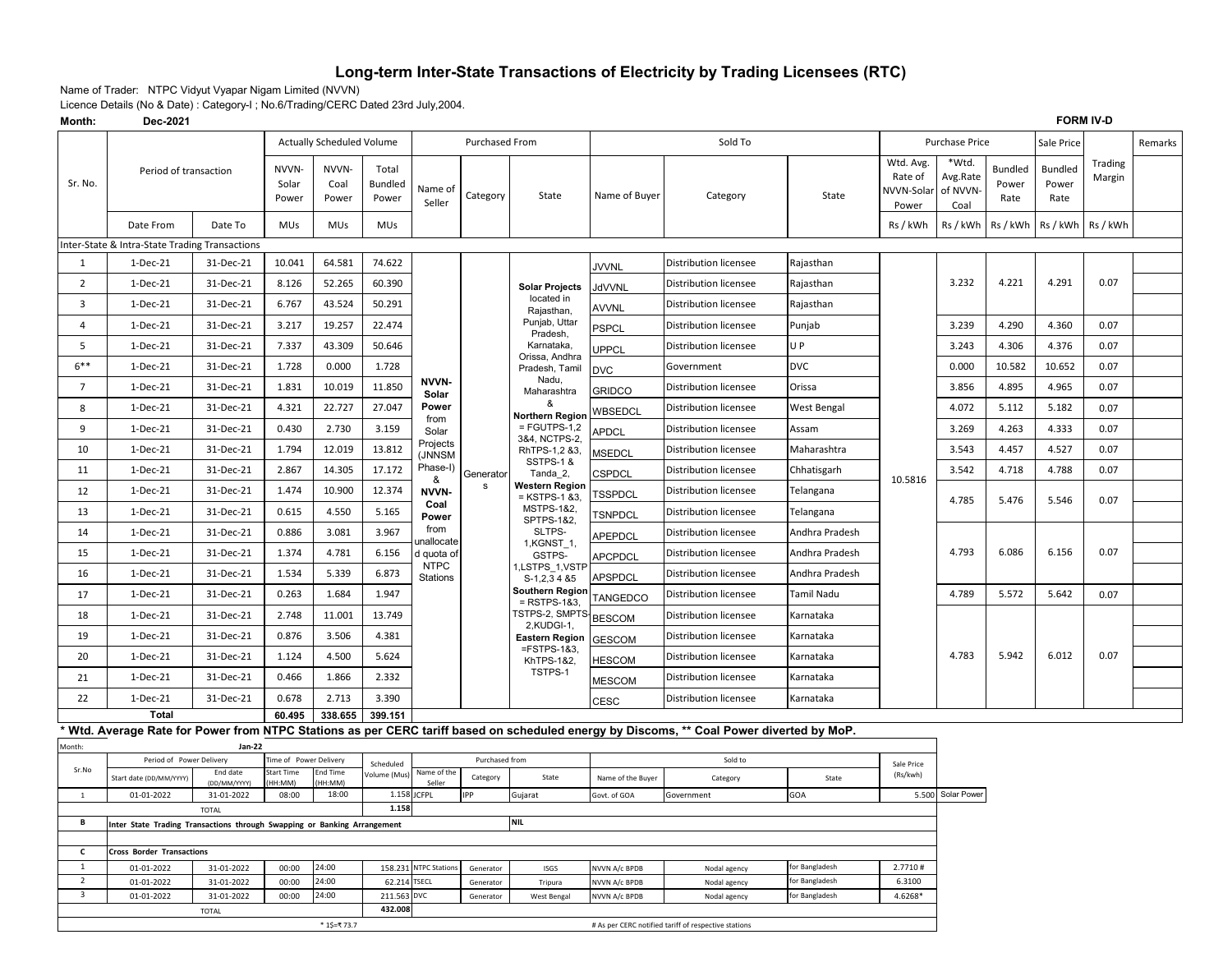# Form IV-E Intra-State Transactions of Electricity by Trading Licensees

Name of the Trading Licensee: NTPC VIDYUT VYAPAR NIGAM LIMITED

Licence Details (No & Date) : Category-I ; No.6/Trading/CERC Dated 23rd July,2004.

| Month:  | <b>Dec-21</b>                        |                   |
|---------|--------------------------------------|-------------------|
| Sr. No. | <b>Total Transacted Volume (Mus)</b> | <b>State</b>      |
|         |                                      |                   |
|         |                                      |                   |
|         | 0.000                                |                   |
|         | <b>Long Term Transactions</b>        |                   |
|         | 9.351                                | Andaman & Nicobar |
| 2       | 4.000                                | Central Railway   |
| 3       |                                      |                   |
|         | 13.351                               |                   |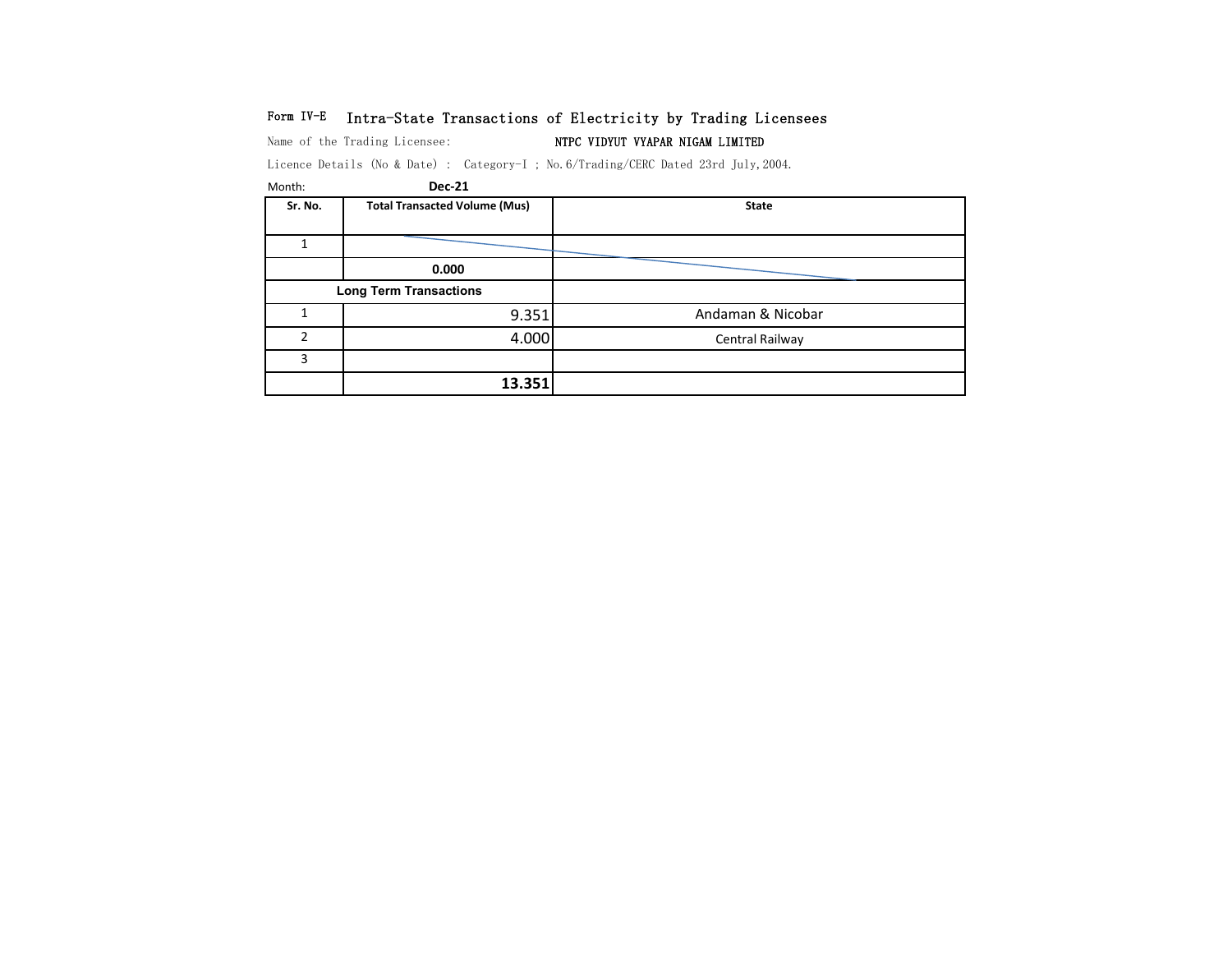## Form IV-F **Day Ahead Power Exchange Transactions of Electricity by Trading Licensees**

## Name of the Trading Licensee: NTPC VIDYUT VYAPAR NIGAM LIMITED

Licence Details (No & Date) : Category-I ; No.6/Trading/CERC Dated 23rd July,2004.

Month: **Jan-22** Form IV-F **Name of Seller / Name of PX State Name of Buyer / Name of PX State** 01-01-2022 0.005 BGTPP Assam IEX 0.04 2 01-01-2022 0.58 Govt. of Goa Goa IEX 1 0.01 01-01-2022 0.04125 IEX Govt. of Goa Goa 0.015 01-01-2022 0.852975 Kudgi Karnataka IEX 0.04 01-01-2022 3.51125 IEX NEPAL ELECTRICITY AUTHORITY NEPAL 0.0275 01-01-2022 0.11825 RGPPL Maharashtra IEX 0.0105 01-01-2022 3.2580325 RKMPPL Chhatisgarh IEX 0.005 8 01-01-2022 0.72 RSTPS-I & II Andhra Pradesh IEX 0.04 01-01-2022 0.256925 RSTPS-III Andhra Pradesh IEX 0.04 01-01-2022 0.1944 SIL Andhra Pradesh IEX 0.01 01-01-2022 0.323175 SmSTPS-II Andhra Pradesh IEX 0.04 01-01-2022 1.41745 TSTPS-II Odisha IEX 0.04 13 02-01-2022 1.625 Govt. of Goa Goa IEX 102-01-2022 1.625 Govt. of Goa IGoa 02-01-2022 0.257985 Kudgi Karnataka IEX 0.04 02-01-2022 4.40125 IEX NEPAL ELECTRICITY AUTHORITY NEPAL 0.0275 02-01-2022 0.11825 RGPPL Maharashtra IEX 0.0105 17 02-01-2022 2.45283 RKMPPL Chhatisgarh IEX 10005 02-01-2022 0.577575 RSTPS-I & II Andhra Pradesh IEX 0.04 02-01-2022 0.221075 RSTPS-III Andhra Pradesh IEX 0.04 02-01-2022 0.1944 SIL Andhra Pradesh IEX 0.01 02-01-2022 0.260625 SmSTPS-II Andhra Pradesh IEX 0.04 02-01-2022 1.3481 TSTPS-II Odisha IEX 0.04 03-01-2022 0.0299 BGTPP Assam IEX 0.04 24 03-01-2022 0.007975 FSTPS-I & II West Bengal IEX COMPUTER COMPUTER ON THE OLD ON 03-01-2022 0.055 IEX Govt. of Goa Goa 0.015 26 03-01-2022 0.5074 Govt. of Goa Goa IEX 12.001 0.01 27 03-01-2022 0.00245 KhSTPS-I Bihar IEX 0.04 03-01-2022 1.3267 Kudgi Karnataka IEX 0.04 03-01-2022 4.3075 IEX NEPAL ELECTRICITY AUTHORITY NEPAL 0.0275 03-01-2022 0.22385 RGPPL Maharashtra IEX 0.0105 03-01-2022 3.4539125 RKMPPL Chhatisgarh IEX 0.005 32 03-01-2022 0.774 RSTPS-I & II Andhra Pradesh IEX 0.04 03-01-2022 0.2629 RSTPS-III Andhra Pradesh IEX 0.04 03-01-2022 0.1944 SIL Andhra Pradesh IEX 0.01 03-01-2022 0.385725 SmSTPS-II Andhra Pradesh IEX 0.04 03-01-2022 0.000325 TSTPS-I Odisha IEX 0.04 03-01-2022 1.367925 TSTPS-II Odisha IEX 0.04 38 04-01-2022 0.419 Govt. of Goa 0.01 04-01-2022 0.07325 IEX Govt. of Goa Goa 0.015 04-01-2022 2.020275 Kudgi Karnataka IEX 0.04 04-01-2022 4.0725 IEX NEPAL ELECTRICITY AUTHORITY NEPAL 0.0275 04-01-2022 0.22163 RGPPL Maharashtra IEX 0.0105 43 04-01-2022 3.5475 RKMPPL Chhatisgarh IEX 10.005 04-01-2022 0.8314475 RSTPS-I & II Andhra Pradesh IEX 0.04 04-01-2022 0.280825 RSTPS-III Andhra Pradesh IEX 0.04 04-01-2022 0.1944 SIL Andhra Pradesh IEX 0.01 04-01-2022 0.406575 SmSTPS-II Andhra Pradesh IEX 0.04 04-01-2022 1.056125 TSTPS-II Odisha IEX 0.04 05-01-2022 0.06175 IEX Govt. of Goa Goa 0.015 05-01-2022 0.28425 Govt. of Goa Goa IEX 0.01 05-01-2022 2.0904475 Kudgi Karnataka IEX 0.04 05-01-2022 4.5417425 IEX NEPAL ELECTRICITY AUTHORITY NEPAL 0.0275 **Margin charged (₹/kwh) Sl No Date of Delivery Total Scheduled Volume (MUs) Purchase from Sold to**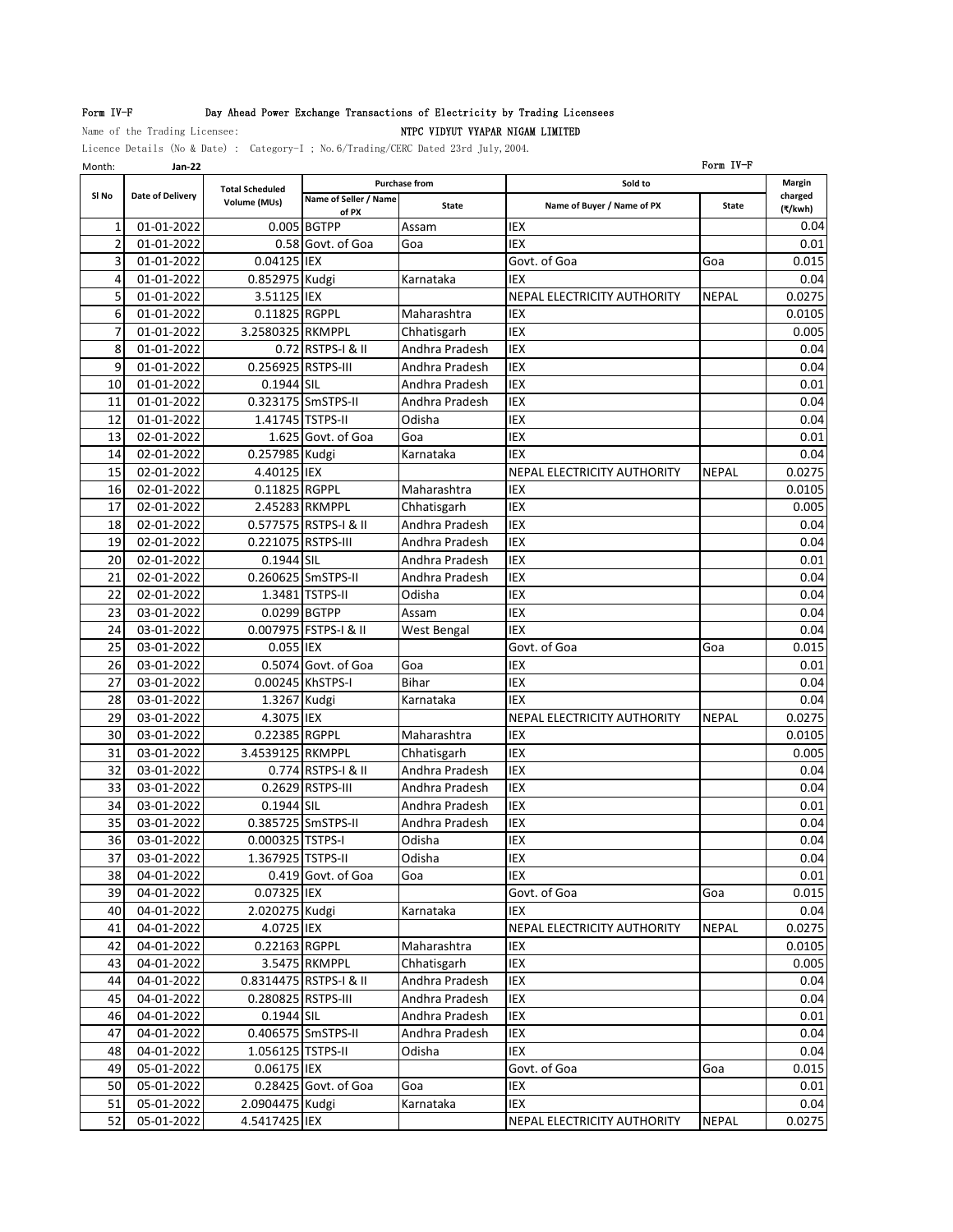| 53  | 05-01-2022   | 0.222145 RGPPL          |                        | Maharashtra    | IEX                         |              | 0.0105 |
|-----|--------------|-------------------------|------------------------|----------------|-----------------------------|--------------|--------|
| 54  | 05-01-2022   |                         | 3.664 RKMPPL           | Chhatisgarh    | <b>IEX</b>                  |              | 0.005  |
| 55  | 05-01-2022   |                         | 0.8347 RSTPS-I & II    | Andhra Pradesh | IEX                         |              | 0.04   |
| 56  | 05-01-2022   |                         | 0.2736 RSTPS-III       | Andhra Pradesh | <b>IEX</b>                  |              | 0.04   |
| 57  | 05-01-2022   | 0.1944 SIL              |                        | Andhra Pradesh | <b>IEX</b>                  |              | 0.01   |
| 58  | 05-01-2022   |                         | 0.406575 SmSTPS-II     | Andhra Pradesh | <b>IEX</b>                  |              | 0.04   |
| 59  | 05-01-2022   | 0.000375 TSTPS-I        |                        | Odisha         | IEX                         |              | 0.04   |
| 60  | 05-01-2022   | 1.407575 TSTPS-II       |                        | Odisha         | IEX                         |              | 0.04   |
| 61  | 06-01-2022   | 0.033 IEX               |                        |                | Govt. of Goa                | Goa          | 0.015  |
| 62  | 06-01-2022   |                         | 0.6519375 Govt. of Goa | Goa            | IEX                         |              | 0.01   |
| 63  | 06-01-2022   | 1.1949225 Kudgi         |                        | Karnataka      | <b>IEX</b>                  |              | 0.04   |
| 64  | 06-01-2022   | 5.07875 IEX             |                        |                | NEPAL ELECTRICITY AUTHORITY | <b>NEPAL</b> | 0.0275 |
| 65  | 06-01-2022   | 0.25893 RGPPL           |                        | Maharashtra    | <b>IEX</b>                  |              | 0.0105 |
| 66  | 06-01-2022   |                         | 3.57225 RKMPPL         | Chhatisgarh    | IEX                         |              | 0.005  |
| 67  | 06-01-2022   |                         | 0.813375 RSTPS-I & II  | Andhra Pradesh | <b>IEX</b>                  |              | 0.04   |
| 68  | 06-01-2022   | 0.268975 RSTPS-III      |                        | Andhra Pradesh | IEX                         |              | 0.04   |
| 69  | 06-01-2022   | 0.1944 SIL              |                        | Andhra Pradesh | IEX                         |              | 0.01   |
| 70  | 06-01-2022   |                         | 0.406575 SmSTPS-II     | Andhra Pradesh | IEX                         |              | 0.04   |
| 71  | 06-01-2022   |                         | 1.42218 TSTPS-II       | Odisha         | <b>IEX</b>                  |              | 0.04   |
|     |              |                         |                        |                |                             |              |        |
| 72  | 07-01-2022   | 0.83884 IEX             |                        |                | Govt. of Goa                | Goa          | 0.015  |
| 73  | 07-01-2022   |                         | 0.029 Govt. of Goa     | Goa            | <b>IEX</b>                  |              | 0.01   |
| 74  | 07-01-2022   | 0.428175 Kudgi          |                        | Karnataka      | <b>IEX</b>                  |              | 0.04   |
| 75  | 07-01-2022   | 4.7627325 IEX           |                        |                | NEPAL ELECTRICITY AUTHORITY | <b>NEPAL</b> | 0.0275 |
| 76  | 07-01-2022   | 0.17105 RGPPL           |                        | Maharashtra    | IEX                         |              | 0.0105 |
| 77  | $07-01-2022$ |                         | 3.1316 RKMPPL          | Chhatisgarh    | IEX                         |              | 0.005  |
| 78  | 07-01-2022   |                         | 0.723 RSTPS-I & II     | Andhra Pradesh | IEX                         |              | 0.04   |
| 79  | 07-01-2022   |                         | 0.2509 RSTPS-III       | Andhra Pradesh | IEX                         |              | 0.04   |
| 80  | 07-01-2022   | 0.1944 SIL              |                        | Andhra Pradesh | <b>IEX</b>                  |              | 0.01   |
| 81  | 07-01-2022   |                         | 0.29077 SmSTPS-II      | Andhra Pradesh | <b>IEX</b>                  |              | 0.04   |
| 82  | 07-01-2022   | 1.4472225 TSTPS-II      |                        | Odisha         | <b>IEX</b>                  |              | 0.04   |
| 83  | 08-01-2022   | 0.5895975 IEX           |                        |                | Govt. of Goa                | Goa          | 0.015  |
| 84  | 08-01-2022   |                         | 0.08225 Govt. of Goa   | Goa            | IEX                         |              | 0.01   |
| 85  | 08-01-2022   | 0.2543 Kudgi            |                        | Karnataka      | IEX                         |              | 0.04   |
| 86  | 08-01-2022   | 3.66875 IEX             |                        |                | NEPAL ELECTRICITY AUTHORITY | <b>NEPAL</b> | 0.0275 |
| 87  | 08-01-2022   | 0.051335 RGPPL          |                        | Maharashtra    | IEX                         |              | 0.0105 |
| 88  | 08-01-2022   | 3.3268475 RKMPPL        |                        | Chhatisgarh    | <b>IEX</b>                  |              | 0.005  |
| 89  | 08-01-2022   |                         | 0.751475 RSTPS-I & II  | Andhra Pradesh | IEX                         |              | 0.04   |
| 90  | 08-01-2022   |                         | 0.25585 RSTPS-III      | Andhra Pradesh | <b>IEX</b>                  |              | 0.04   |
| 91  | 08-01-2022   | $\overline{0.1944}$ SIL |                        | Andhra Pradesh | IEX                         |              | 0.01   |
| 92  | 08-01-2022   |                         | 0.2163 SmSTPS-II       | Andhra Pradesh | <b>IEX</b>                  |              | 0.04   |
| 93  | 08-01-2022   | 1.3644475 TSTPS-II      |                        | Odisha         | IEX                         |              | 0.04   |
| 94  | 09-01-2022   |                         | 1.56546 Govt. of Goa   | Goa            | IEX                         |              | 0.01   |
| 95  | 09-01-2022   | 4.25875 IEX             |                        |                | NEPAL ELECTRICITY AUTHORITY | <b>NEPAL</b> | 0.0275 |
| 96  | 09-01-2022   | 1.4656175 RKMPPL        |                        | Chhatisgarh    | IEX                         |              | 0.005  |
| 97  | 09-01-2022   |                         | 0.343525 RSTPS-I & II  | Andhra Pradesh | IEX                         |              | 0.04   |
| 98  | 09-01-2022   |                         | 0.13685 RSTPS-III      | Andhra Pradesh | IEX                         |              | 0.04   |
| 99  | 09-01-2022   | 0.1944 SIL              |                        | Andhra Pradesh | IEX                         |              | 0.01   |
| 100 | 09-01-2022   |                         | 0.0927 SmSTPS-II       | Andhra Pradesh | IEX                         |              | 0.04   |
| 101 | 09-01-2022   |                         | 0.44 TSECL             | Tripura        | IEX                         |              | 0.0073 |
| 102 | 09-01-2022   | 0.000275 TSTPS-I        |                        | Odisha         | IEX                         |              | 0.04   |
| 103 | $09-01-2022$ |                         | 1.2285 TSTPS-II        | Odisha         | IEX                         |              | 0.04   |
| 104 | 10-01-2022   | $0.1165$ IEX            |                        |                | Govt. of Goa                | Goa          | 0.015  |
| 105 | 10-01-2022   |                         | 0.455465 Govt. of Goa  | Goa            | IEX                         |              | 0.01   |
| 106 | 10-01-2022   | 0.4579 Kudgi            |                        | Karnataka      | <b>IEX</b>                  |              | 0.04   |
| 107 | 10-01-2022   | 4.73125 IEX             |                        |                | NEPAL ELECTRICITY AUTHORITY | <b>NEPAL</b> | 0.0275 |
| 108 | 10-01-2022   |                         | 0.0704 RGPPL           | Maharashtra    | IEX                         |              | 0.0105 |
| 109 | 10-01-2022   | 5.009025 RKMPPL         |                        | Chhatisgarh    | IEX                         |              | 0.005  |
| 110 | 10-01-2022   |                         | 0.6169 RSTPS-I & II    | Andhra Pradesh | IEX                         |              | 0.04   |
| 111 | 10-01-2022   |                         | 0.2261 RSTPS-III       | Andhra Pradesh | IEX                         |              | 0.04   |
| 112 | 10-01-2022   | 0.1944 SIL              |                        | Andhra Pradesh | IEX                         |              | 0.01   |
|     |              |                         |                        |                |                             |              |        |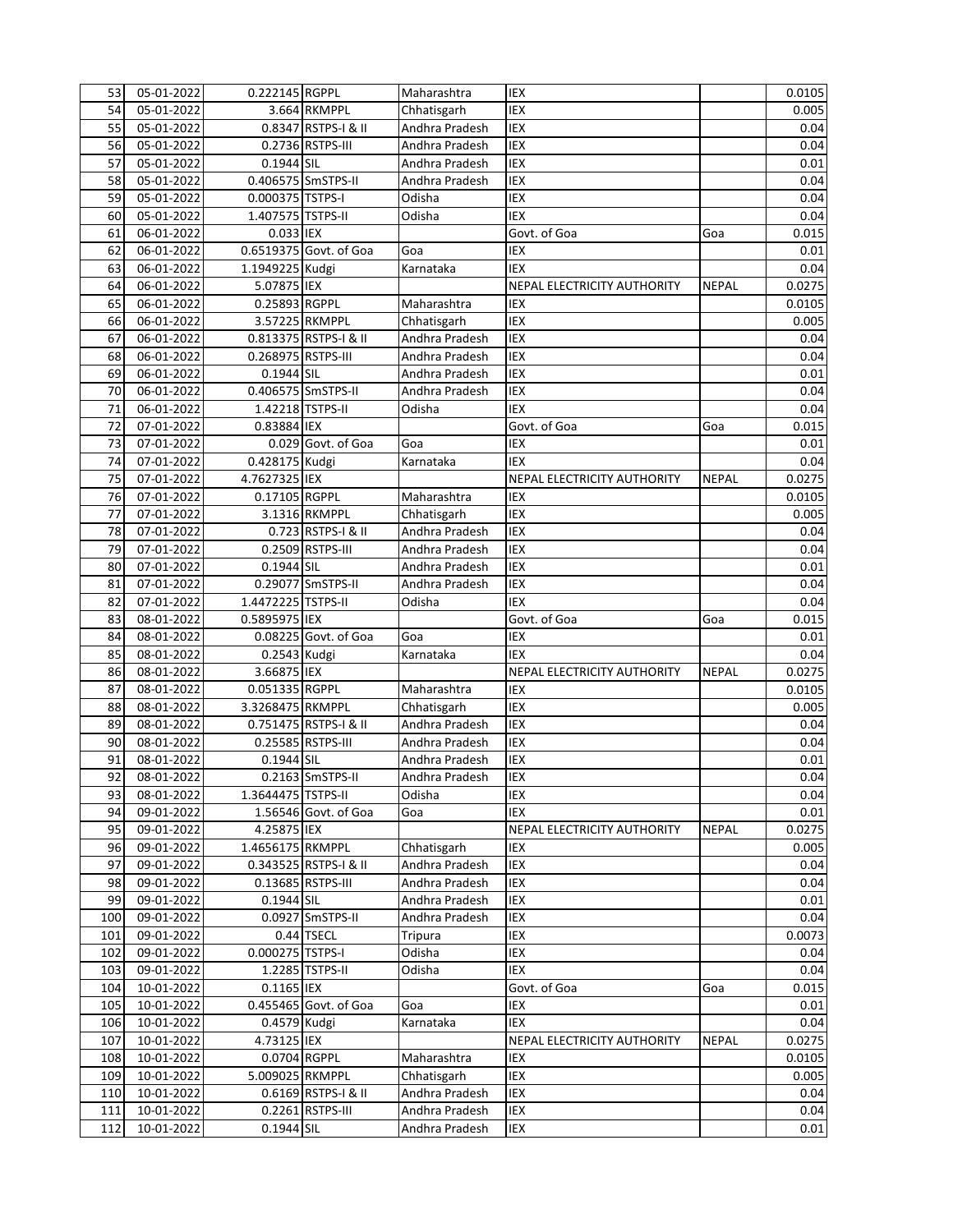| 113        | 10-01-2022               |                     | 0.2884 SmSTPS-II       | Andhra Pradesh | IEX                         |                     | 0.04            |
|------------|--------------------------|---------------------|------------------------|----------------|-----------------------------|---------------------|-----------------|
| 114        | 10-01-2022               | 0.56125 TSECL       |                        | <b>Tripura</b> | IEX                         |                     | 0.0073          |
| 115        | 10-01-2022               | 0.000825 TSTPS-I    |                        | Odisha         | IEX                         |                     | 0.04            |
| 116        | 10-01-2022               | 1.442995 TSTPS-II   |                        | Odisha         | <b>IEX</b>                  |                     | 0.04            |
| 117        | 11-01-2022               | 0.01545 BGTPP       |                        | Assam          | <b>IEX</b>                  |                     | 0.04            |
| 118        | 11-01-2022               | 0.01675 IEX         |                        |                | Govt. of Goa                | Goa                 | 0.015           |
| 119        | 11-01-2022               |                     | 1.0181475 Govt. of Goa | Goa            | IEX                         |                     | 0.01            |
| 120        | 11-01-2022               | 0.2125 IEX          |                        |                | Goa-SR                      | Goa                 | 0.015           |
| 121        | 11-01-2022               | 0.450875 Kudgi      |                        | Karnataka      | <b>IEX</b>                  |                     | 0.04            |
| 122        | 11-01-2022               | 4.945 IEX           |                        |                | NEPAL ELECTRICITY AUTHORITY | <b>NEPAL</b>        | 0.0275          |
| 123        | 11-01-2022               | 0.0176 RGPPL        |                        | Maharashtra    | IEX                         |                     | 0.0105          |
| 124        | 11-01-2022               | 5.678825 RKMPPL     |                        | Chhatisgarh    | IEX                         |                     | 0.005           |
| 125        | 11-01-2022               |                     | 0.46455 RSTPS-I & II   | Andhra Pradesh | <b>IEX</b>                  |                     | 0.04            |
| 126        | 11-01-2022               |                     | 0.2261 RSTPS-III       | Andhra Pradesh | IEX                         |                     | 0.04            |
| 127        | 11-01-2022               | 0.1932 SIL          |                        | Andhra Pradesh | IEX                         |                     | 0.01            |
| 128        | 11-01-2022               |                     | 0.2369 SmSTPS-II       | Andhra Pradesh | IEX                         |                     | 0.04            |
| 129        | $11 - 01 - 2022$         | 0.557785 TSECL      |                        | <b>Tripura</b> | IEX                         |                     | 0.0073          |
| 130        | 11-01-2022               | 0.000275 TSTPS-I    |                        | Odisha         | IEX                         |                     | 0.04            |
|            |                          |                     |                        | Odisha         | IEX                         |                     | 0.04            |
| 131        | 11-01-2022               | 1.3795475 TSTPS-II  |                        |                |                             |                     |                 |
| 132        | 12-01-2022               | 0.00125 BGTPP       |                        | Assam          | IEX                         |                     | 0.04            |
| 133        | 12-01-2022               |                     | 1.03581 Govt. of Goa   | Goa            | IEX                         |                     | 0.01            |
| 134        | 12-01-2022               | 0.3445 Kudgi        |                        | Karnataka      | <b>IEX</b>                  |                     | 0.04            |
| 135        | 12-01-2022               | 5.1475 IEX          |                        |                | NEPAL ELECTRICITY AUTHORITY | <b>NEPAL</b>        | 0.0275          |
| 136        | 12-01-2022               | 0.0704 RGPPL        |                        | Maharashtra    | IEX                         |                     | 0.0105          |
| 137        | $\overline{12}$ -01-2022 |                     | 6.4925 RKMPPL          | Chhatisgarh    | IEX                         |                     | 0.005           |
| 138        | 12-01-2022               |                     | 0.51345 RSTPS-I & II   | Andhra Pradesh | IEX                         |                     | 0.04            |
| 139        | 12-01-2022               | 0.2527125 RSTPS-III |                        | Andhra Pradesh | IEX                         |                     | 0.04            |
| 140        | 12-01-2022               | 0.1944 SIL          |                        | Andhra Pradesh | IEX                         |                     | 0.01            |
| 141        | 12-01-2022               |                     | 0.258955 SmSTPS-II     | Andhra Pradesh | <b>IEX</b>                  |                     | 0.04            |
| 142        | 12-01-2022               | 0.53625 TSECL       |                        | <b>Tripura</b> | IEX                         |                     | 0.0073          |
| 143        | 12-01-2022               | 1.3647975 TSTPS-II  |                        | Odisha         | IEX                         |                     | 0.04            |
| 144        | 13-01-2022               |                     | 0.0028 BGTPP           | Assam          | IEX                         |                     | 0.04            |
| 145        | 13-01-2022               |                     | 1.4265 Govt. of Goa    | Goa            | IEX                         |                     | 0.01            |
| 146        | 13-01-2022               | 0.58315 Kudgi       |                        | Karnataka      | <b>IEX</b>                  |                     | 0.04            |
| 147        | 13-01-2022               | 5.21 IEX            |                        |                | NEPAL ELECTRICITY AUTHORITY | <b>NEPAL</b>        | 0.0275          |
| 148        | 13-01-2022               |                     | 0.088 RGPPL            | Maharashtra    | IEX                         |                     | 0.0105          |
| 149        | 13-01-2022               | 6.3015975 RKMPPL    |                        | Chhatisgarh    | IEX                         |                     | 0.005           |
| 150        | 13-01-2022               |                     | 0.9766 RSTPS-I & II    | Andhra Pradesh | <b>IEX</b>                  |                     | 0.04            |
| 151        | 13-01-2022               |                     | 0.25585 RSTPS-III      | Andhra Pradesh | IEX                         |                     | 0.04            |
| 152        | 13-01-2022               | 0.1944 SIL          |                        | Andhra Pradesh | <b>IEX</b>                  |                     | 0.01            |
| 153        | 13-01-2022               |                     | 0.26738 SmSTPS-II      | Andhra Pradesh | IEX                         |                     | 0.04            |
| 154        | 13-01-2022               | 0.582355 TSECL      |                        | Tripura        | IEX                         |                     | 0.0073          |
| 155        | 13-01-2022               |                     | 0.0004 TSTPS-I         | Odisha         | IEX                         |                     | 0.04            |
| 156        | 13-01-2022               |                     | 1.3455 TSTPS-II        | Odisha         | IEX                         |                     | 0.04            |
| 157        | 14-01-2022               |                     | 1.02075 Govt. of Goa   | Goa            | IEX                         |                     | 0.01            |
| 158        | 14-01-2022               | 0.00575 IEX         |                        |                | Govt. of Goa                | Goa                 | 0.015           |
| 159        | 14-01-2022               | 5.37125 IEX         |                        |                | NEPAL ELECTRICITY AUTHORITY | <b>NEPAL</b>        | 0.0275          |
| 160        | 14-01-2022               |                     | 4.22762 RKMPPL         | Chhatisgarh    | IEX                         |                     | 0.005           |
| 161        | 14-01-2022               |                     | 0.6947975 RSTPS-I & II | Andhra Pradesh | IEX                         |                     | 0.04            |
| 162        | 14-01-2022               | 0.1699375 RSTPS-III |                        | Andhra Pradesh | IEX                         |                     | 0.04            |
| 163        | 14-01-2022               | 0.1944 SIL          |                        | Andhra Pradesh | IEX                         |                     | 0.01            |
| 164        | 14-01-2022               |                     | 0.1124 SmSTPS-II       | Andhra Pradesh | IEX                         |                     | 0.04            |
| 165        | 14-01-2022               | 0.472845 TSECL      |                        | Tripura        | IEX                         |                     | 0.0073          |
| 166        | 14-01-2022               | 0.000975 TSTPS-I    |                        | Odisha         | IEX                         |                     | 0.04            |
| 167        | $14 - 01 - 2022$         |                     | 1.209 TSTPS-II         | Odisha         | IEX                         |                     | 0.04            |
| 168        | 15-01-2022               | 0.01515 BGTPP       |                        | Assam          | IEX                         |                     | 0.04            |
| 169        | 15-01-2022               |                     | 0.7295 Govt. of Goa    | Goa            | IEX                         |                     | 0.01            |
|            | 15-01-2022               | 0.064 IEX           |                        |                | Govt. of Goa                |                     |                 |
| 170<br>171 | 15-01-2022               | 4.535 IEX           |                        |                | NEPAL ELECTRICITY AUTHORITY | Goa<br><b>NEPAL</b> | 0.015<br>0.0275 |
|            |                          |                     |                        |                |                             |                     |                 |
| 172        | 15-01-2022               |                     | 0.0176 RGPPL           | Maharashtra    | IEX                         |                     | 0.0105          |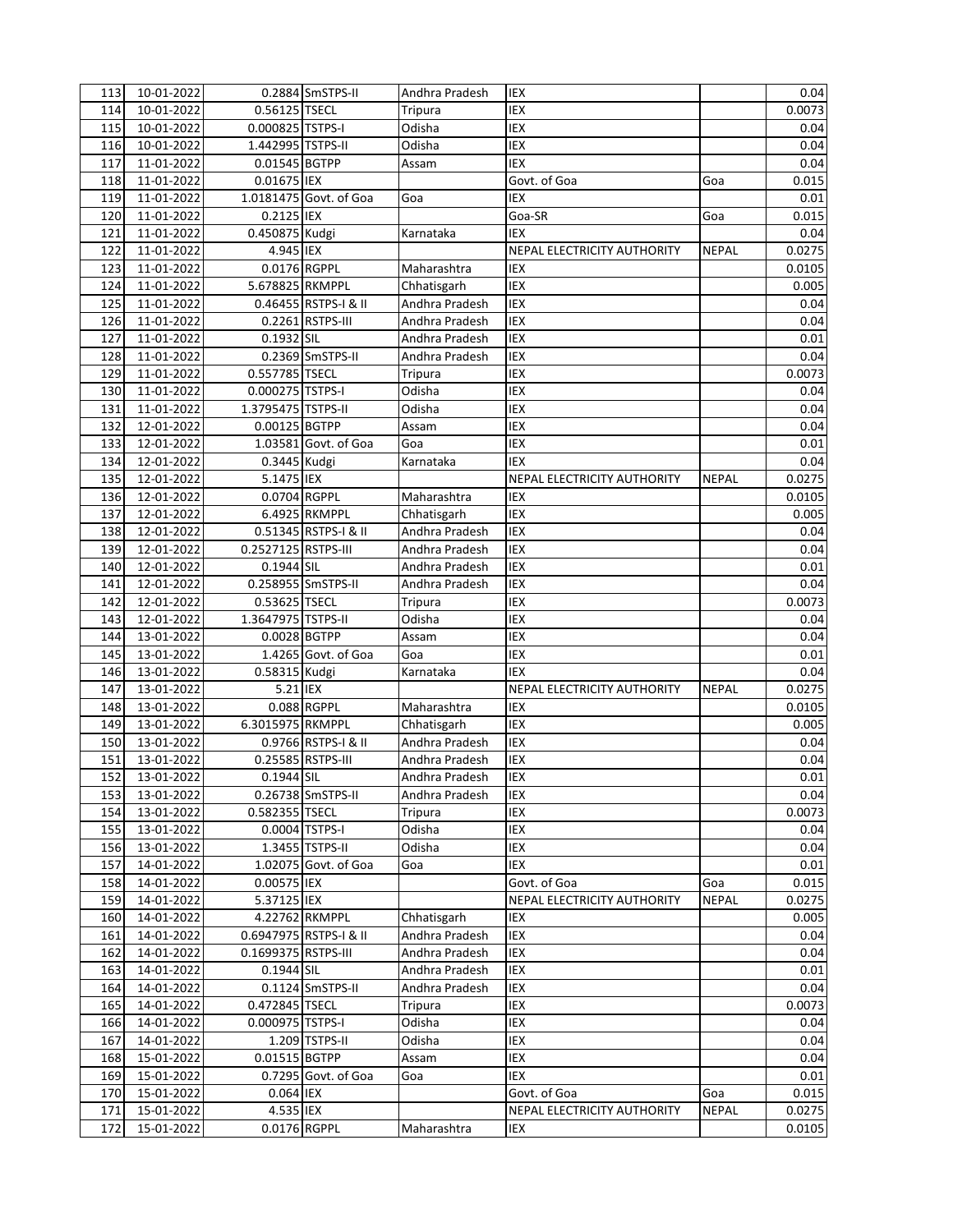| 173 | 15-01-2022       | 4.412765 RKMPPL    |                        | Chhatisgarh           | IEX                         |              | 0.005  |
|-----|------------------|--------------------|------------------------|-----------------------|-----------------------------|--------------|--------|
| 174 | 15-01-2022       |                    | 0.759675 RSTPS-I & II  | Andhra Pradesh<br>IEX |                             |              | 0.04   |
| 175 | 15-01-2022       | 0.186475 RSTPS-III |                        | Andhra Pradesh        | <b>IEX</b>                  |              | 0.04   |
| 176 | 15-01-2022       | 0.1944 SIL         |                        | Andhra Pradesh        | IEX                         |              | 0.01   |
| 177 | 15-01-2022       |                    | 0.162175 SmSTPS-II     | Andhra Pradesh        | IEX                         |              | 0.04   |
| 178 | 15-01-2022       | 0.5391675 TSECL    |                        | Tripura               | <b>IEX</b>                  |              | 0.0073 |
| 179 | 15-01-2022       | 0.000975 TSTPS-I   |                        | Odisha                | IEX                         |              | 0.04   |
| 180 | 15-01-2022       |                    | 1.26825 TSTPS-II       | Odisha                | IEX                         |              | 0.04   |
| 181 | 16-01-2022       | 0.00475 BGTPP      |                        | Assam                 | IEX                         |              | 0.04   |
| 182 | 16-01-2022       |                    | 1.382 Govt. of Goa     | Goa                   | IEX                         |              | 0.01   |
| 183 | 16-01-2022       |                    | 5.6 IEX                |                       | NEPAL ELECTRICITY AUTHORITY | <b>NEPAL</b> | 0.0275 |
| 184 | 16-01-2022       | 4.206305 RKMPPL    |                        | Chhatisgarh           | IEX                         |              | 0.005  |
| 185 | 16-01-2022       |                    | 0.4257 RSTPS-I & II    | Andhra Pradesh        | <b>IEX</b>                  |              | 0.04   |
| 186 | 16-01-2022       |                    | 0.12495 RSTPS-III      | Andhra Pradesh        | IEX                         |              | 0.04   |
|     |                  |                    |                        | Andhra Pradesh        | IEX                         |              |        |
| 187 | 16-01-2022       | 0.1943975 SIL      |                        |                       |                             |              | 0.01   |
| 188 | 16-01-2022       |                    | 0.0103 SmSTPS-II       | Andhra Pradesh        | IEX                         |              | 0.04   |
| 189 | 16-01-2022       | 0.53635 TSECL      |                        | Tripura               | IEX                         |              | 0.0073 |
| 190 | 16-01-2022       |                    | 0.0003 TSTPS-I         | Odisha                | IEX                         |              | 0.04   |
| 191 | 16-01-2022       | 1.2068975 TSTPS-II |                        | Odisha                | <b>IEX</b>                  |              | 0.04   |
| 192 | 17-01-2022       | 0.003325 BGTPP     |                        | Assam                 | <b>IEX</b>                  |              | 0.04   |
| 193 | 17-01-2022       | 0.0195 IEX         |                        |                       | Govt. of Goa                | Goa          | 0.015  |
| 194 | 17-01-2022       |                    | 0.878 Govt. of Goa     | Goa                   | <b>IEX</b>                  |              | 0.01   |
| 195 | 17-01-2022       | 5.5682 IEX         |                        |                       | NEPAL ELECTRICITY AUTHORITY | <b>NEPAL</b> | 0.0275 |
| 196 | 17-01-2022       | 0.02375 IEX        |                        |                       | NEPAL ELECTRICITY AUTHORITY | <b>NEPAL</b> | 0.0275 |
| 197 | 17-01-2022       | 0.0176 RGPPL       |                        | Maharashtra           | IEX                         |              | 0.0105 |
| 198 | 17-01-2022       | 4.138375 RKMPPL    |                        | Chhatisgarh           | <b>IEX</b>                  |              | 0.005  |
| 199 | 17-01-2022       |                    | 0.8277475 RSTPS-I & II | Andhra Pradesh        | IEX                         |              | 0.04   |
| 200 | 17-01-2022       |                    | 0.20825 RSTPS-III      | Andhra Pradesh        | <b>IEX</b>                  |              | 0.04   |
| 201 | 17-01-2022       | 0.194395 SIL       |                        | Andhra Pradesh        | IEX                         |              | 0.01   |
| 202 | $17 - 01 - 2022$ |                    | 0.1751 SmSTPS-II       | Andhra Pradesh        | <b>IEX</b>                  |              | 0.04   |
| 203 | 17-01-2022       | 0.6221525 TSECL    |                        | Tripura               | IEX                         |              | 0.0073 |
| 204 | 17-01-2022       |                    | 0.0011 TSTPS-I         | Odisha                | IEX                         |              | 0.04   |
| 205 | 17-01-2022       |                    | 1.3455 TSTPS-II        | Odisha                | IEX                         |              | 0.04   |
| 206 | 18-01-2022       | 0.00625 BGTPP      |                        | Assam                 | IEX                         |              | 0.04   |
| 207 | 18-01-2022       |                    | 0.9645 Govt. of Goa    | Goa                   | <b>IEX</b>                  |              | 0.01   |
| 208 | 18-01-2022       | 0.01275 IEX        |                        |                       | Govt. of Goa                | Goa          | 0.015  |
| 209 | 18-01-2022       | 5.25375 IEX        |                        |                       | NEPAL ELECTRICITY AUTHORITY | <b>NEPAL</b> | 0.0275 |
| 210 | 18-01-2022       | 0.02375 IEX        |                        |                       | NEPAL ELECTRICITY AUTHORITY | <b>NEPAL</b> | 0.0275 |
| 211 | 18-01-2022       |                    | 0.088 RGPPL            | Maharashtra           | <b>IEX</b>                  |              | 0.0105 |
| 212 | 18-01-2022       | 5.382085 RKMPPL    |                        | Chhatisgarh           | IEX                         |              | 0.005  |
| 213 | 18-01-2022       |                    | 1.153625 RSTPS-I & II  | Andhra Pradesh        | IEX                         |              | 0.04   |
| 214 | 18-01-2022       |                    | 0.29155 RSTPS-III      | Andhra Pradesh        | IEX                         |              | 0.04   |
| 215 | 18-01-2022       | 0.1944 SIL         |                        | Andhra Pradesh        | IEX                         |              | 0.01   |
| 216 | 18-01-2022       |                    | 0.3811 SmSTPS-II       | Andhra Pradesh        | IEX                         |              | 0.04   |
|     |                  | 0.7465125 TSECL    |                        |                       |                             |              |        |
| 217 | 18-01-2022       |                    |                        | Tripura               | IEX                         |              | 0.0073 |
| 218 | 18-01-2022       |                    | 0.0012 TSTPS-I         | Odisha                | IEX                         |              | 0.04   |
| 219 | 18-01-2022       |                    | 1.07625 TSTPS-II       | Odisha                | IEX                         |              | 0.04   |
| 220 | 19-01-2022       |                    | $0.576$ Govt. of Goa   | Goa                   | IEX                         |              | 0.01   |
| 221 | 19-01-2022       | 0.09725 IEX        |                        |                       | Govt. of Goa                | Goa          | 0.015  |
| 222 | 19-01-2022       | 5.013725 IEX       |                        |                       | NEPAL ELECTRICITY AUTHORITY | <b>NEPAL</b> | 0.0275 |
| 223 | 19-01-2022       | 0.02375 IEX        |                        |                       | NEPAL ELECTRICITY AUTHORITY | <b>NEPAL</b> | 0.0275 |
| 224 | 19-01-2022       | 0.182175 RGPPL     |                        | Maharashtra           | IEX                         |              | 0.0105 |
| 225 | 19-01-2022       |                    | 4.0627 RKMPPL          | Chhatisgarh           | IEX                         |              | 0.005  |
| 226 | 19-01-2022       |                    | 1.280175 RSTPS-I & II  | Andhra Pradesh        | IEX                         |              | 0.04   |
| 227 | 19-01-2022       |                    | 0.3332 RSTPS-III       | Andhra Pradesh        | IEX                         |              | 0.04   |
| 228 | 19-01-2022       | 0.1932 SIL         |                        | Andhra Pradesh        | IEX                         |              | 0.01   |
| 229 | 19-01-2022       |                    | 0.4532 SmSTPS-II       | Andhra Pradesh        | IEX                         |              | 0.04   |
| 230 | 19-01-2022       | 0.844875 TSECL     |                        | <b>Tripura</b>        | IEX                         |              | 0.0073 |
| 231 | 19-01-2022       |                    | 0.0006 TSTPS-I         | Odisha                | IEX                         |              | 0.04   |
| 232 | 19-01-2022       |                    | 1.4212 TSTPS-II        | Odisha                | IEX                         |              | 0.04   |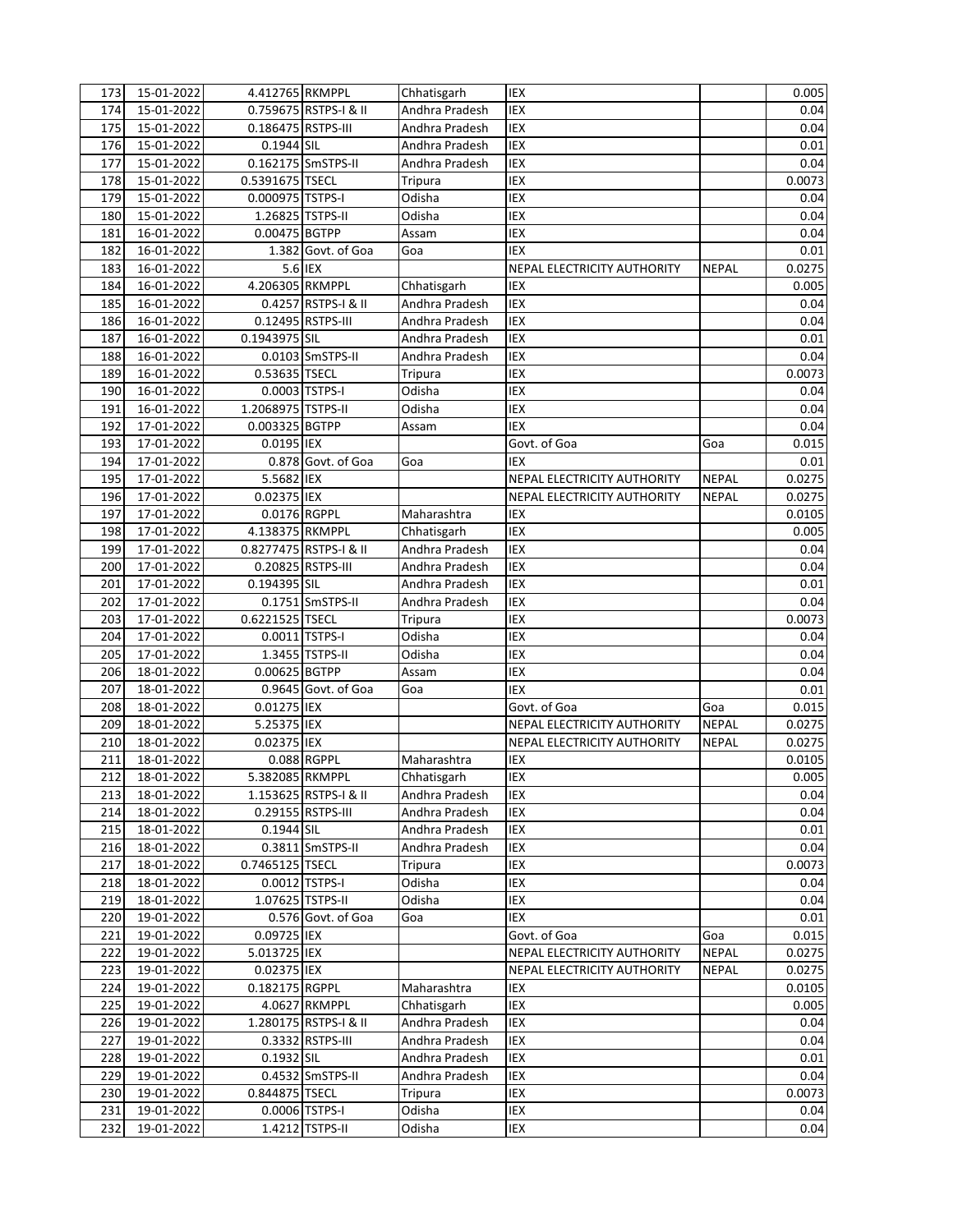| 234<br>20-01-2022<br>0.051425 IEX<br>Govt. of Goa<br>Goa<br>0.015<br>4.790375 IEX<br>235<br>20-01-2022<br>NEPAL ELECTRICITY AUTHORITY<br><b>NEPAL</b><br>0.0275<br>0.02375 IEX<br>236<br>20-01-2022<br>NEPAL ELECTRICITY AUTHORITY<br><b>NEPAL</b><br>0.0275<br>0.4576 RGPPL<br>237<br>20-01-2022<br>Maharashtra<br>IEX<br>0.0105<br>1.2 RKMPPL<br>238<br>20-01-2022<br>Chhatisgarh<br>IEX<br>0.005<br>1.262275 RSTPS-I & II<br>239<br>20-01-2022<br>Andhra Pradesh<br>IEX<br>0.04<br>240<br>0.32685 RSTPS-III<br><b>IEX</b><br>20-01-2022<br>Andhra Pradesh<br>0.04<br>241<br>20-01-2022<br>0.1944 SIL<br>Andhra Pradesh<br><b>IEX</b><br>0.01<br>IEX<br>242<br>20-01-2022<br>0.4429 SmSTPS-II<br>0.04<br>Andhra Pradesh<br>20-01-2022<br>0.8458725 TSECL<br><b>IEX</b><br>0.0073<br>243<br>Tripura<br>20-01-2022<br>0.00055 TSTPS-I<br>Odisha<br><b>IEX</b><br>244<br>0.04<br>20-01-2022<br>1.4625 TSTPS-II<br>Odisha<br><b>IEX</b><br>0.04<br>245<br>21-01-2022<br>0.01475 IEX<br>Govt. of Goa<br>246<br>Goa<br>0.015<br>0.825 Govt. of Goa<br>0.01<br>247<br>21-01-2022<br>Goa<br>IEX<br>4.94795 IEX<br><b>NEPAL</b><br>248<br>21-01-2022<br>NEPAL ELECTRICITY AUTHORITY<br>0.0275<br>249<br>21-01-2022<br>0.02375 IEX<br>NEPAL ELECTRICITY AUTHORITY<br><b>NEPAL</b><br>0.0275<br>250<br>21-01-2022<br>0.378 RGPPL<br>Maharashtra<br>IEX<br>0.0105<br>1.1727025 RKMPPL<br>IEX<br>251<br>21-01-2022<br>Chhatisgarh<br>0.005<br>252<br>21-01-2022<br>1.2771 RSTPS-I & II<br>IEX<br>Andhra Pradesh<br>0.04<br>253<br>21-01-2022<br>0.3326 RSTPS-III<br>Andhra Pradesh<br><b>IEX</b><br>0.04<br>0.1944 SIL<br>254<br>21-01-2022<br>Andhra Pradesh<br><b>IEX</b><br>0.01<br>255<br>21-01-2022<br>0.4223 SmSTPS-II<br>Andhra Pradesh<br>IEX<br>0.04<br>256<br>0.7724775 TSECL<br>IEX<br>21-01-2022<br>Tripura<br>0.0073<br>IEX<br>257<br>21-01-2022<br>0.00165 TSTPS-I<br>Odisha<br>0.04<br>258<br>21-01-2022<br>1.404 TSTPS-II<br>Odisha<br>IEX<br>0.04<br>IEX<br>259<br>22-01-2022<br>0.000625 BGTPP<br>0.04<br>Assam<br>260<br>22-01-2022<br>0.73225 Govt. of Goa<br>Goa<br><b>IEX</b><br>0.01<br>261<br>22-01-2022<br>0.01825 IEX<br>Govt. of Goa<br>Goa<br>0.015<br>5.43875 IEX<br>262<br>22-01-2022<br>NEPAL ELECTRICITY AUTHORITY<br><b>NEPAL</b><br>0.0275<br>263<br>22-01-2022<br>0.02375 IEX<br><b>NEPAL</b><br>0.0275<br>NEPAL ELECTRICITY AUTHORITY<br>264<br>22-01-2022<br>0.088 RGPPL<br>Maharashtra<br><b>IEX</b><br>0.0105<br>265<br>22-01-2022<br>1.21175 RKMPPL<br>IEX<br>Chhatisgarh<br>0.005<br>IEX<br>266<br>22-01-2022<br>0.9199775 RSTPS-I & II<br>Andhra Pradesh<br>0.04<br>IEX<br>0.24395 RSTPS-III<br>267<br>22-01-2022<br>Andhra Pradesh<br>0.04<br>22-01-2022<br>0.1944 SIL<br>IEX<br>0.01<br>268<br>Andhra Pradesh<br>0.2635 SmSTPS-II<br>269<br>22-01-2022<br>Andhra Pradesh<br>IEX<br>0.04<br>22-01-2022<br>0.69506 TSECL<br>IEX<br>0.0073<br>270<br>Tripura<br>Odisha<br>271<br>22-01-2022<br>0.00125 TSTPS-I<br>IEX<br>0.04<br>272<br>1.364995 TSTPS-II<br>IEX<br>0.04<br>22-01-2022<br>Odisha<br>IEX<br>23-01-2022<br>0.00285 BGTPP<br>0.04<br>273<br>Assam<br>23-01-2022<br>1.43825 Govt. of Goa<br>IEX<br>274<br>Goa<br>0.01<br>23-01-2022<br>0.6 KAMENG HEP<br>ARUNACHAL PRADI IEX<br>275<br>0.0099<br>23-01-2022<br>5.98375 IEX<br>276<br>NEPAL ELECTRICITY AUTHORITY<br><b>NEPAL</b><br>0.0275<br>0.02375 IEX<br>23-01-2022<br><b>NEPAL</b><br>0.0275<br>277<br>NEPAL ELECTRICITY AUTHORITY<br>0.8522825 RKMPPL<br>23-01-2022<br>Chhatisgarh<br>278<br>IEX<br>0.005<br>23-01-2022<br>0.1943975 SIL<br>Andhra Pradesh<br>IEX<br>0.01<br>279<br>23-01-2022<br>0.5566125 TSECL<br>Tripura<br>IEX<br>0.0073<br>280<br>281<br>23-01-2022<br>0.000625 TSTPS-I<br>Odisha<br>IEX<br>0.04<br>282<br>24-01-2022<br>IEX<br>0.85475 Govt. of Goa<br>Goa<br>0.01<br>24-01-2022<br>0.027 IEX<br>283<br>Govt. of Goa<br>0.015<br>Goa<br>284<br>24-01-2022<br>0.675 KAMENG HEP<br>ARUNACHAL PRADI IEX<br>0.0099<br>24-01-2022<br>5.935125 IEX<br>0.0275<br>285<br>NEPAL ELECTRICITY AUTHORITY<br><b>NEPAL</b><br>24-01-2022<br>0.02375 IEX<br>0.0275<br>286<br>NEPAL ELECTRICITY AUTHORITY<br><b>NEPAL</b><br>24-01-2022<br>0.21315 RGPPL<br>Maharashtra<br>287<br>IEX<br>0.0105<br>24-01-2022<br>0.55 RKMPPL<br>Chhatisgarh<br>IEX<br>288<br>0.005<br>0.1944 SIL<br>Andhra Pradesh<br>289<br>24-01-2022<br>IEX<br>0.01<br>0.7048775 TSECL<br>IEX<br>290<br>24-01-2022<br>0.0073<br>Tripura<br>291<br>25-01-2022<br>0.03925 IEX<br>Govt. of Goa<br>0.015<br>Goa<br>292<br>25-01-2022<br>0.790665 Govt. of Goa<br>Goa<br>IEX<br>0.01 | 233 | 20-01-2022 | 0.59675 Govt. of Goa | Goa | IEX | 0.01 |
|-----------------------------------------------------------------------------------------------------------------------------------------------------------------------------------------------------------------------------------------------------------------------------------------------------------------------------------------------------------------------------------------------------------------------------------------------------------------------------------------------------------------------------------------------------------------------------------------------------------------------------------------------------------------------------------------------------------------------------------------------------------------------------------------------------------------------------------------------------------------------------------------------------------------------------------------------------------------------------------------------------------------------------------------------------------------------------------------------------------------------------------------------------------------------------------------------------------------------------------------------------------------------------------------------------------------------------------------------------------------------------------------------------------------------------------------------------------------------------------------------------------------------------------------------------------------------------------------------------------------------------------------------------------------------------------------------------------------------------------------------------------------------------------------------------------------------------------------------------------------------------------------------------------------------------------------------------------------------------------------------------------------------------------------------------------------------------------------------------------------------------------------------------------------------------------------------------------------------------------------------------------------------------------------------------------------------------------------------------------------------------------------------------------------------------------------------------------------------------------------------------------------------------------------------------------------------------------------------------------------------------------------------------------------------------------------------------------------------------------------------------------------------------------------------------------------------------------------------------------------------------------------------------------------------------------------------------------------------------------------------------------------------------------------------------------------------------------------------------------------------------------------------------------------------------------------------------------------------------------------------------------------------------------------------------------------------------------------------------------------------------------------------------------------------------------------------------------------------------------------------------------------------------------------------------------------------------------------------------------------------------------------------------------------------------------------------------------------------------------------------------------------------------------------------------------------------------------------------------------------------------------------------------------------------------------------------------------------------------------------------------------------------------------------------------------------------------------------------------------------------------------------------------------------------------------------------------------------------------------------------------------------------------------------------------------------------------------------------------------------------------------------------------------------------------------------------------------------------------------------------------------------------------------------------------------|-----|------------|----------------------|-----|-----|------|
|                                                                                                                                                                                                                                                                                                                                                                                                                                                                                                                                                                                                                                                                                                                                                                                                                                                                                                                                                                                                                                                                                                                                                                                                                                                                                                                                                                                                                                                                                                                                                                                                                                                                                                                                                                                                                                                                                                                                                                                                                                                                                                                                                                                                                                                                                                                                                                                                                                                                                                                                                                                                                                                                                                                                                                                                                                                                                                                                                                                                                                                                                                                                                                                                                                                                                                                                                                                                                                                                                                                                                                                                                                                                                                                                                                                                                                                                                                                                                                                                                                                                                                                                                                                                                                                                                                                                                                                                                                                                                                                                                           |     |            |                      |     |     |      |
|                                                                                                                                                                                                                                                                                                                                                                                                                                                                                                                                                                                                                                                                                                                                                                                                                                                                                                                                                                                                                                                                                                                                                                                                                                                                                                                                                                                                                                                                                                                                                                                                                                                                                                                                                                                                                                                                                                                                                                                                                                                                                                                                                                                                                                                                                                                                                                                                                                                                                                                                                                                                                                                                                                                                                                                                                                                                                                                                                                                                                                                                                                                                                                                                                                                                                                                                                                                                                                                                                                                                                                                                                                                                                                                                                                                                                                                                                                                                                                                                                                                                                                                                                                                                                                                                                                                                                                                                                                                                                                                                                           |     |            |                      |     |     |      |
|                                                                                                                                                                                                                                                                                                                                                                                                                                                                                                                                                                                                                                                                                                                                                                                                                                                                                                                                                                                                                                                                                                                                                                                                                                                                                                                                                                                                                                                                                                                                                                                                                                                                                                                                                                                                                                                                                                                                                                                                                                                                                                                                                                                                                                                                                                                                                                                                                                                                                                                                                                                                                                                                                                                                                                                                                                                                                                                                                                                                                                                                                                                                                                                                                                                                                                                                                                                                                                                                                                                                                                                                                                                                                                                                                                                                                                                                                                                                                                                                                                                                                                                                                                                                                                                                                                                                                                                                                                                                                                                                                           |     |            |                      |     |     |      |
|                                                                                                                                                                                                                                                                                                                                                                                                                                                                                                                                                                                                                                                                                                                                                                                                                                                                                                                                                                                                                                                                                                                                                                                                                                                                                                                                                                                                                                                                                                                                                                                                                                                                                                                                                                                                                                                                                                                                                                                                                                                                                                                                                                                                                                                                                                                                                                                                                                                                                                                                                                                                                                                                                                                                                                                                                                                                                                                                                                                                                                                                                                                                                                                                                                                                                                                                                                                                                                                                                                                                                                                                                                                                                                                                                                                                                                                                                                                                                                                                                                                                                                                                                                                                                                                                                                                                                                                                                                                                                                                                                           |     |            |                      |     |     |      |
|                                                                                                                                                                                                                                                                                                                                                                                                                                                                                                                                                                                                                                                                                                                                                                                                                                                                                                                                                                                                                                                                                                                                                                                                                                                                                                                                                                                                                                                                                                                                                                                                                                                                                                                                                                                                                                                                                                                                                                                                                                                                                                                                                                                                                                                                                                                                                                                                                                                                                                                                                                                                                                                                                                                                                                                                                                                                                                                                                                                                                                                                                                                                                                                                                                                                                                                                                                                                                                                                                                                                                                                                                                                                                                                                                                                                                                                                                                                                                                                                                                                                                                                                                                                                                                                                                                                                                                                                                                                                                                                                                           |     |            |                      |     |     |      |
|                                                                                                                                                                                                                                                                                                                                                                                                                                                                                                                                                                                                                                                                                                                                                                                                                                                                                                                                                                                                                                                                                                                                                                                                                                                                                                                                                                                                                                                                                                                                                                                                                                                                                                                                                                                                                                                                                                                                                                                                                                                                                                                                                                                                                                                                                                                                                                                                                                                                                                                                                                                                                                                                                                                                                                                                                                                                                                                                                                                                                                                                                                                                                                                                                                                                                                                                                                                                                                                                                                                                                                                                                                                                                                                                                                                                                                                                                                                                                                                                                                                                                                                                                                                                                                                                                                                                                                                                                                                                                                                                                           |     |            |                      |     |     |      |
|                                                                                                                                                                                                                                                                                                                                                                                                                                                                                                                                                                                                                                                                                                                                                                                                                                                                                                                                                                                                                                                                                                                                                                                                                                                                                                                                                                                                                                                                                                                                                                                                                                                                                                                                                                                                                                                                                                                                                                                                                                                                                                                                                                                                                                                                                                                                                                                                                                                                                                                                                                                                                                                                                                                                                                                                                                                                                                                                                                                                                                                                                                                                                                                                                                                                                                                                                                                                                                                                                                                                                                                                                                                                                                                                                                                                                                                                                                                                                                                                                                                                                                                                                                                                                                                                                                                                                                                                                                                                                                                                                           |     |            |                      |     |     |      |
|                                                                                                                                                                                                                                                                                                                                                                                                                                                                                                                                                                                                                                                                                                                                                                                                                                                                                                                                                                                                                                                                                                                                                                                                                                                                                                                                                                                                                                                                                                                                                                                                                                                                                                                                                                                                                                                                                                                                                                                                                                                                                                                                                                                                                                                                                                                                                                                                                                                                                                                                                                                                                                                                                                                                                                                                                                                                                                                                                                                                                                                                                                                                                                                                                                                                                                                                                                                                                                                                                                                                                                                                                                                                                                                                                                                                                                                                                                                                                                                                                                                                                                                                                                                                                                                                                                                                                                                                                                                                                                                                                           |     |            |                      |     |     |      |
|                                                                                                                                                                                                                                                                                                                                                                                                                                                                                                                                                                                                                                                                                                                                                                                                                                                                                                                                                                                                                                                                                                                                                                                                                                                                                                                                                                                                                                                                                                                                                                                                                                                                                                                                                                                                                                                                                                                                                                                                                                                                                                                                                                                                                                                                                                                                                                                                                                                                                                                                                                                                                                                                                                                                                                                                                                                                                                                                                                                                                                                                                                                                                                                                                                                                                                                                                                                                                                                                                                                                                                                                                                                                                                                                                                                                                                                                                                                                                                                                                                                                                                                                                                                                                                                                                                                                                                                                                                                                                                                                                           |     |            |                      |     |     |      |
|                                                                                                                                                                                                                                                                                                                                                                                                                                                                                                                                                                                                                                                                                                                                                                                                                                                                                                                                                                                                                                                                                                                                                                                                                                                                                                                                                                                                                                                                                                                                                                                                                                                                                                                                                                                                                                                                                                                                                                                                                                                                                                                                                                                                                                                                                                                                                                                                                                                                                                                                                                                                                                                                                                                                                                                                                                                                                                                                                                                                                                                                                                                                                                                                                                                                                                                                                                                                                                                                                                                                                                                                                                                                                                                                                                                                                                                                                                                                                                                                                                                                                                                                                                                                                                                                                                                                                                                                                                                                                                                                                           |     |            |                      |     |     |      |
|                                                                                                                                                                                                                                                                                                                                                                                                                                                                                                                                                                                                                                                                                                                                                                                                                                                                                                                                                                                                                                                                                                                                                                                                                                                                                                                                                                                                                                                                                                                                                                                                                                                                                                                                                                                                                                                                                                                                                                                                                                                                                                                                                                                                                                                                                                                                                                                                                                                                                                                                                                                                                                                                                                                                                                                                                                                                                                                                                                                                                                                                                                                                                                                                                                                                                                                                                                                                                                                                                                                                                                                                                                                                                                                                                                                                                                                                                                                                                                                                                                                                                                                                                                                                                                                                                                                                                                                                                                                                                                                                                           |     |            |                      |     |     |      |
|                                                                                                                                                                                                                                                                                                                                                                                                                                                                                                                                                                                                                                                                                                                                                                                                                                                                                                                                                                                                                                                                                                                                                                                                                                                                                                                                                                                                                                                                                                                                                                                                                                                                                                                                                                                                                                                                                                                                                                                                                                                                                                                                                                                                                                                                                                                                                                                                                                                                                                                                                                                                                                                                                                                                                                                                                                                                                                                                                                                                                                                                                                                                                                                                                                                                                                                                                                                                                                                                                                                                                                                                                                                                                                                                                                                                                                                                                                                                                                                                                                                                                                                                                                                                                                                                                                                                                                                                                                                                                                                                                           |     |            |                      |     |     |      |
|                                                                                                                                                                                                                                                                                                                                                                                                                                                                                                                                                                                                                                                                                                                                                                                                                                                                                                                                                                                                                                                                                                                                                                                                                                                                                                                                                                                                                                                                                                                                                                                                                                                                                                                                                                                                                                                                                                                                                                                                                                                                                                                                                                                                                                                                                                                                                                                                                                                                                                                                                                                                                                                                                                                                                                                                                                                                                                                                                                                                                                                                                                                                                                                                                                                                                                                                                                                                                                                                                                                                                                                                                                                                                                                                                                                                                                                                                                                                                                                                                                                                                                                                                                                                                                                                                                                                                                                                                                                                                                                                                           |     |            |                      |     |     |      |
|                                                                                                                                                                                                                                                                                                                                                                                                                                                                                                                                                                                                                                                                                                                                                                                                                                                                                                                                                                                                                                                                                                                                                                                                                                                                                                                                                                                                                                                                                                                                                                                                                                                                                                                                                                                                                                                                                                                                                                                                                                                                                                                                                                                                                                                                                                                                                                                                                                                                                                                                                                                                                                                                                                                                                                                                                                                                                                                                                                                                                                                                                                                                                                                                                                                                                                                                                                                                                                                                                                                                                                                                                                                                                                                                                                                                                                                                                                                                                                                                                                                                                                                                                                                                                                                                                                                                                                                                                                                                                                                                                           |     |            |                      |     |     |      |
|                                                                                                                                                                                                                                                                                                                                                                                                                                                                                                                                                                                                                                                                                                                                                                                                                                                                                                                                                                                                                                                                                                                                                                                                                                                                                                                                                                                                                                                                                                                                                                                                                                                                                                                                                                                                                                                                                                                                                                                                                                                                                                                                                                                                                                                                                                                                                                                                                                                                                                                                                                                                                                                                                                                                                                                                                                                                                                                                                                                                                                                                                                                                                                                                                                                                                                                                                                                                                                                                                                                                                                                                                                                                                                                                                                                                                                                                                                                                                                                                                                                                                                                                                                                                                                                                                                                                                                                                                                                                                                                                                           |     |            |                      |     |     |      |
|                                                                                                                                                                                                                                                                                                                                                                                                                                                                                                                                                                                                                                                                                                                                                                                                                                                                                                                                                                                                                                                                                                                                                                                                                                                                                                                                                                                                                                                                                                                                                                                                                                                                                                                                                                                                                                                                                                                                                                                                                                                                                                                                                                                                                                                                                                                                                                                                                                                                                                                                                                                                                                                                                                                                                                                                                                                                                                                                                                                                                                                                                                                                                                                                                                                                                                                                                                                                                                                                                                                                                                                                                                                                                                                                                                                                                                                                                                                                                                                                                                                                                                                                                                                                                                                                                                                                                                                                                                                                                                                                                           |     |            |                      |     |     |      |
|                                                                                                                                                                                                                                                                                                                                                                                                                                                                                                                                                                                                                                                                                                                                                                                                                                                                                                                                                                                                                                                                                                                                                                                                                                                                                                                                                                                                                                                                                                                                                                                                                                                                                                                                                                                                                                                                                                                                                                                                                                                                                                                                                                                                                                                                                                                                                                                                                                                                                                                                                                                                                                                                                                                                                                                                                                                                                                                                                                                                                                                                                                                                                                                                                                                                                                                                                                                                                                                                                                                                                                                                                                                                                                                                                                                                                                                                                                                                                                                                                                                                                                                                                                                                                                                                                                                                                                                                                                                                                                                                                           |     |            |                      |     |     |      |
|                                                                                                                                                                                                                                                                                                                                                                                                                                                                                                                                                                                                                                                                                                                                                                                                                                                                                                                                                                                                                                                                                                                                                                                                                                                                                                                                                                                                                                                                                                                                                                                                                                                                                                                                                                                                                                                                                                                                                                                                                                                                                                                                                                                                                                                                                                                                                                                                                                                                                                                                                                                                                                                                                                                                                                                                                                                                                                                                                                                                                                                                                                                                                                                                                                                                                                                                                                                                                                                                                                                                                                                                                                                                                                                                                                                                                                                                                                                                                                                                                                                                                                                                                                                                                                                                                                                                                                                                                                                                                                                                                           |     |            |                      |     |     |      |
|                                                                                                                                                                                                                                                                                                                                                                                                                                                                                                                                                                                                                                                                                                                                                                                                                                                                                                                                                                                                                                                                                                                                                                                                                                                                                                                                                                                                                                                                                                                                                                                                                                                                                                                                                                                                                                                                                                                                                                                                                                                                                                                                                                                                                                                                                                                                                                                                                                                                                                                                                                                                                                                                                                                                                                                                                                                                                                                                                                                                                                                                                                                                                                                                                                                                                                                                                                                                                                                                                                                                                                                                                                                                                                                                                                                                                                                                                                                                                                                                                                                                                                                                                                                                                                                                                                                                                                                                                                                                                                                                                           |     |            |                      |     |     |      |
|                                                                                                                                                                                                                                                                                                                                                                                                                                                                                                                                                                                                                                                                                                                                                                                                                                                                                                                                                                                                                                                                                                                                                                                                                                                                                                                                                                                                                                                                                                                                                                                                                                                                                                                                                                                                                                                                                                                                                                                                                                                                                                                                                                                                                                                                                                                                                                                                                                                                                                                                                                                                                                                                                                                                                                                                                                                                                                                                                                                                                                                                                                                                                                                                                                                                                                                                                                                                                                                                                                                                                                                                                                                                                                                                                                                                                                                                                                                                                                                                                                                                                                                                                                                                                                                                                                                                                                                                                                                                                                                                                           |     |            |                      |     |     |      |
|                                                                                                                                                                                                                                                                                                                                                                                                                                                                                                                                                                                                                                                                                                                                                                                                                                                                                                                                                                                                                                                                                                                                                                                                                                                                                                                                                                                                                                                                                                                                                                                                                                                                                                                                                                                                                                                                                                                                                                                                                                                                                                                                                                                                                                                                                                                                                                                                                                                                                                                                                                                                                                                                                                                                                                                                                                                                                                                                                                                                                                                                                                                                                                                                                                                                                                                                                                                                                                                                                                                                                                                                                                                                                                                                                                                                                                                                                                                                                                                                                                                                                                                                                                                                                                                                                                                                                                                                                                                                                                                                                           |     |            |                      |     |     |      |
|                                                                                                                                                                                                                                                                                                                                                                                                                                                                                                                                                                                                                                                                                                                                                                                                                                                                                                                                                                                                                                                                                                                                                                                                                                                                                                                                                                                                                                                                                                                                                                                                                                                                                                                                                                                                                                                                                                                                                                                                                                                                                                                                                                                                                                                                                                                                                                                                                                                                                                                                                                                                                                                                                                                                                                                                                                                                                                                                                                                                                                                                                                                                                                                                                                                                                                                                                                                                                                                                                                                                                                                                                                                                                                                                                                                                                                                                                                                                                                                                                                                                                                                                                                                                                                                                                                                                                                                                                                                                                                                                                           |     |            |                      |     |     |      |
|                                                                                                                                                                                                                                                                                                                                                                                                                                                                                                                                                                                                                                                                                                                                                                                                                                                                                                                                                                                                                                                                                                                                                                                                                                                                                                                                                                                                                                                                                                                                                                                                                                                                                                                                                                                                                                                                                                                                                                                                                                                                                                                                                                                                                                                                                                                                                                                                                                                                                                                                                                                                                                                                                                                                                                                                                                                                                                                                                                                                                                                                                                                                                                                                                                                                                                                                                                                                                                                                                                                                                                                                                                                                                                                                                                                                                                                                                                                                                                                                                                                                                                                                                                                                                                                                                                                                                                                                                                                                                                                                                           |     |            |                      |     |     |      |
|                                                                                                                                                                                                                                                                                                                                                                                                                                                                                                                                                                                                                                                                                                                                                                                                                                                                                                                                                                                                                                                                                                                                                                                                                                                                                                                                                                                                                                                                                                                                                                                                                                                                                                                                                                                                                                                                                                                                                                                                                                                                                                                                                                                                                                                                                                                                                                                                                                                                                                                                                                                                                                                                                                                                                                                                                                                                                                                                                                                                                                                                                                                                                                                                                                                                                                                                                                                                                                                                                                                                                                                                                                                                                                                                                                                                                                                                                                                                                                                                                                                                                                                                                                                                                                                                                                                                                                                                                                                                                                                                                           |     |            |                      |     |     |      |
|                                                                                                                                                                                                                                                                                                                                                                                                                                                                                                                                                                                                                                                                                                                                                                                                                                                                                                                                                                                                                                                                                                                                                                                                                                                                                                                                                                                                                                                                                                                                                                                                                                                                                                                                                                                                                                                                                                                                                                                                                                                                                                                                                                                                                                                                                                                                                                                                                                                                                                                                                                                                                                                                                                                                                                                                                                                                                                                                                                                                                                                                                                                                                                                                                                                                                                                                                                                                                                                                                                                                                                                                                                                                                                                                                                                                                                                                                                                                                                                                                                                                                                                                                                                                                                                                                                                                                                                                                                                                                                                                                           |     |            |                      |     |     |      |
|                                                                                                                                                                                                                                                                                                                                                                                                                                                                                                                                                                                                                                                                                                                                                                                                                                                                                                                                                                                                                                                                                                                                                                                                                                                                                                                                                                                                                                                                                                                                                                                                                                                                                                                                                                                                                                                                                                                                                                                                                                                                                                                                                                                                                                                                                                                                                                                                                                                                                                                                                                                                                                                                                                                                                                                                                                                                                                                                                                                                                                                                                                                                                                                                                                                                                                                                                                                                                                                                                                                                                                                                                                                                                                                                                                                                                                                                                                                                                                                                                                                                                                                                                                                                                                                                                                                                                                                                                                                                                                                                                           |     |            |                      |     |     |      |
|                                                                                                                                                                                                                                                                                                                                                                                                                                                                                                                                                                                                                                                                                                                                                                                                                                                                                                                                                                                                                                                                                                                                                                                                                                                                                                                                                                                                                                                                                                                                                                                                                                                                                                                                                                                                                                                                                                                                                                                                                                                                                                                                                                                                                                                                                                                                                                                                                                                                                                                                                                                                                                                                                                                                                                                                                                                                                                                                                                                                                                                                                                                                                                                                                                                                                                                                                                                                                                                                                                                                                                                                                                                                                                                                                                                                                                                                                                                                                                                                                                                                                                                                                                                                                                                                                                                                                                                                                                                                                                                                                           |     |            |                      |     |     |      |
|                                                                                                                                                                                                                                                                                                                                                                                                                                                                                                                                                                                                                                                                                                                                                                                                                                                                                                                                                                                                                                                                                                                                                                                                                                                                                                                                                                                                                                                                                                                                                                                                                                                                                                                                                                                                                                                                                                                                                                                                                                                                                                                                                                                                                                                                                                                                                                                                                                                                                                                                                                                                                                                                                                                                                                                                                                                                                                                                                                                                                                                                                                                                                                                                                                                                                                                                                                                                                                                                                                                                                                                                                                                                                                                                                                                                                                                                                                                                                                                                                                                                                                                                                                                                                                                                                                                                                                                                                                                                                                                                                           |     |            |                      |     |     |      |
|                                                                                                                                                                                                                                                                                                                                                                                                                                                                                                                                                                                                                                                                                                                                                                                                                                                                                                                                                                                                                                                                                                                                                                                                                                                                                                                                                                                                                                                                                                                                                                                                                                                                                                                                                                                                                                                                                                                                                                                                                                                                                                                                                                                                                                                                                                                                                                                                                                                                                                                                                                                                                                                                                                                                                                                                                                                                                                                                                                                                                                                                                                                                                                                                                                                                                                                                                                                                                                                                                                                                                                                                                                                                                                                                                                                                                                                                                                                                                                                                                                                                                                                                                                                                                                                                                                                                                                                                                                                                                                                                                           |     |            |                      |     |     |      |
|                                                                                                                                                                                                                                                                                                                                                                                                                                                                                                                                                                                                                                                                                                                                                                                                                                                                                                                                                                                                                                                                                                                                                                                                                                                                                                                                                                                                                                                                                                                                                                                                                                                                                                                                                                                                                                                                                                                                                                                                                                                                                                                                                                                                                                                                                                                                                                                                                                                                                                                                                                                                                                                                                                                                                                                                                                                                                                                                                                                                                                                                                                                                                                                                                                                                                                                                                                                                                                                                                                                                                                                                                                                                                                                                                                                                                                                                                                                                                                                                                                                                                                                                                                                                                                                                                                                                                                                                                                                                                                                                                           |     |            |                      |     |     |      |
|                                                                                                                                                                                                                                                                                                                                                                                                                                                                                                                                                                                                                                                                                                                                                                                                                                                                                                                                                                                                                                                                                                                                                                                                                                                                                                                                                                                                                                                                                                                                                                                                                                                                                                                                                                                                                                                                                                                                                                                                                                                                                                                                                                                                                                                                                                                                                                                                                                                                                                                                                                                                                                                                                                                                                                                                                                                                                                                                                                                                                                                                                                                                                                                                                                                                                                                                                                                                                                                                                                                                                                                                                                                                                                                                                                                                                                                                                                                                                                                                                                                                                                                                                                                                                                                                                                                                                                                                                                                                                                                                                           |     |            |                      |     |     |      |
|                                                                                                                                                                                                                                                                                                                                                                                                                                                                                                                                                                                                                                                                                                                                                                                                                                                                                                                                                                                                                                                                                                                                                                                                                                                                                                                                                                                                                                                                                                                                                                                                                                                                                                                                                                                                                                                                                                                                                                                                                                                                                                                                                                                                                                                                                                                                                                                                                                                                                                                                                                                                                                                                                                                                                                                                                                                                                                                                                                                                                                                                                                                                                                                                                                                                                                                                                                                                                                                                                                                                                                                                                                                                                                                                                                                                                                                                                                                                                                                                                                                                                                                                                                                                                                                                                                                                                                                                                                                                                                                                                           |     |            |                      |     |     |      |
|                                                                                                                                                                                                                                                                                                                                                                                                                                                                                                                                                                                                                                                                                                                                                                                                                                                                                                                                                                                                                                                                                                                                                                                                                                                                                                                                                                                                                                                                                                                                                                                                                                                                                                                                                                                                                                                                                                                                                                                                                                                                                                                                                                                                                                                                                                                                                                                                                                                                                                                                                                                                                                                                                                                                                                                                                                                                                                                                                                                                                                                                                                                                                                                                                                                                                                                                                                                                                                                                                                                                                                                                                                                                                                                                                                                                                                                                                                                                                                                                                                                                                                                                                                                                                                                                                                                                                                                                                                                                                                                                                           |     |            |                      |     |     |      |
|                                                                                                                                                                                                                                                                                                                                                                                                                                                                                                                                                                                                                                                                                                                                                                                                                                                                                                                                                                                                                                                                                                                                                                                                                                                                                                                                                                                                                                                                                                                                                                                                                                                                                                                                                                                                                                                                                                                                                                                                                                                                                                                                                                                                                                                                                                                                                                                                                                                                                                                                                                                                                                                                                                                                                                                                                                                                                                                                                                                                                                                                                                                                                                                                                                                                                                                                                                                                                                                                                                                                                                                                                                                                                                                                                                                                                                                                                                                                                                                                                                                                                                                                                                                                                                                                                                                                                                                                                                                                                                                                                           |     |            |                      |     |     |      |
|                                                                                                                                                                                                                                                                                                                                                                                                                                                                                                                                                                                                                                                                                                                                                                                                                                                                                                                                                                                                                                                                                                                                                                                                                                                                                                                                                                                                                                                                                                                                                                                                                                                                                                                                                                                                                                                                                                                                                                                                                                                                                                                                                                                                                                                                                                                                                                                                                                                                                                                                                                                                                                                                                                                                                                                                                                                                                                                                                                                                                                                                                                                                                                                                                                                                                                                                                                                                                                                                                                                                                                                                                                                                                                                                                                                                                                                                                                                                                                                                                                                                                                                                                                                                                                                                                                                                                                                                                                                                                                                                                           |     |            |                      |     |     |      |
|                                                                                                                                                                                                                                                                                                                                                                                                                                                                                                                                                                                                                                                                                                                                                                                                                                                                                                                                                                                                                                                                                                                                                                                                                                                                                                                                                                                                                                                                                                                                                                                                                                                                                                                                                                                                                                                                                                                                                                                                                                                                                                                                                                                                                                                                                                                                                                                                                                                                                                                                                                                                                                                                                                                                                                                                                                                                                                                                                                                                                                                                                                                                                                                                                                                                                                                                                                                                                                                                                                                                                                                                                                                                                                                                                                                                                                                                                                                                                                                                                                                                                                                                                                                                                                                                                                                                                                                                                                                                                                                                                           |     |            |                      |     |     |      |
|                                                                                                                                                                                                                                                                                                                                                                                                                                                                                                                                                                                                                                                                                                                                                                                                                                                                                                                                                                                                                                                                                                                                                                                                                                                                                                                                                                                                                                                                                                                                                                                                                                                                                                                                                                                                                                                                                                                                                                                                                                                                                                                                                                                                                                                                                                                                                                                                                                                                                                                                                                                                                                                                                                                                                                                                                                                                                                                                                                                                                                                                                                                                                                                                                                                                                                                                                                                                                                                                                                                                                                                                                                                                                                                                                                                                                                                                                                                                                                                                                                                                                                                                                                                                                                                                                                                                                                                                                                                                                                                                                           |     |            |                      |     |     |      |
|                                                                                                                                                                                                                                                                                                                                                                                                                                                                                                                                                                                                                                                                                                                                                                                                                                                                                                                                                                                                                                                                                                                                                                                                                                                                                                                                                                                                                                                                                                                                                                                                                                                                                                                                                                                                                                                                                                                                                                                                                                                                                                                                                                                                                                                                                                                                                                                                                                                                                                                                                                                                                                                                                                                                                                                                                                                                                                                                                                                                                                                                                                                                                                                                                                                                                                                                                                                                                                                                                                                                                                                                                                                                                                                                                                                                                                                                                                                                                                                                                                                                                                                                                                                                                                                                                                                                                                                                                                                                                                                                                           |     |            |                      |     |     |      |
|                                                                                                                                                                                                                                                                                                                                                                                                                                                                                                                                                                                                                                                                                                                                                                                                                                                                                                                                                                                                                                                                                                                                                                                                                                                                                                                                                                                                                                                                                                                                                                                                                                                                                                                                                                                                                                                                                                                                                                                                                                                                                                                                                                                                                                                                                                                                                                                                                                                                                                                                                                                                                                                                                                                                                                                                                                                                                                                                                                                                                                                                                                                                                                                                                                                                                                                                                                                                                                                                                                                                                                                                                                                                                                                                                                                                                                                                                                                                                                                                                                                                                                                                                                                                                                                                                                                                                                                                                                                                                                                                                           |     |            |                      |     |     |      |
|                                                                                                                                                                                                                                                                                                                                                                                                                                                                                                                                                                                                                                                                                                                                                                                                                                                                                                                                                                                                                                                                                                                                                                                                                                                                                                                                                                                                                                                                                                                                                                                                                                                                                                                                                                                                                                                                                                                                                                                                                                                                                                                                                                                                                                                                                                                                                                                                                                                                                                                                                                                                                                                                                                                                                                                                                                                                                                                                                                                                                                                                                                                                                                                                                                                                                                                                                                                                                                                                                                                                                                                                                                                                                                                                                                                                                                                                                                                                                                                                                                                                                                                                                                                                                                                                                                                                                                                                                                                                                                                                                           |     |            |                      |     |     |      |
|                                                                                                                                                                                                                                                                                                                                                                                                                                                                                                                                                                                                                                                                                                                                                                                                                                                                                                                                                                                                                                                                                                                                                                                                                                                                                                                                                                                                                                                                                                                                                                                                                                                                                                                                                                                                                                                                                                                                                                                                                                                                                                                                                                                                                                                                                                                                                                                                                                                                                                                                                                                                                                                                                                                                                                                                                                                                                                                                                                                                                                                                                                                                                                                                                                                                                                                                                                                                                                                                                                                                                                                                                                                                                                                                                                                                                                                                                                                                                                                                                                                                                                                                                                                                                                                                                                                                                                                                                                                                                                                                                           |     |            |                      |     |     |      |
|                                                                                                                                                                                                                                                                                                                                                                                                                                                                                                                                                                                                                                                                                                                                                                                                                                                                                                                                                                                                                                                                                                                                                                                                                                                                                                                                                                                                                                                                                                                                                                                                                                                                                                                                                                                                                                                                                                                                                                                                                                                                                                                                                                                                                                                                                                                                                                                                                                                                                                                                                                                                                                                                                                                                                                                                                                                                                                                                                                                                                                                                                                                                                                                                                                                                                                                                                                                                                                                                                                                                                                                                                                                                                                                                                                                                                                                                                                                                                                                                                                                                                                                                                                                                                                                                                                                                                                                                                                                                                                                                                           |     |            |                      |     |     |      |
|                                                                                                                                                                                                                                                                                                                                                                                                                                                                                                                                                                                                                                                                                                                                                                                                                                                                                                                                                                                                                                                                                                                                                                                                                                                                                                                                                                                                                                                                                                                                                                                                                                                                                                                                                                                                                                                                                                                                                                                                                                                                                                                                                                                                                                                                                                                                                                                                                                                                                                                                                                                                                                                                                                                                                                                                                                                                                                                                                                                                                                                                                                                                                                                                                                                                                                                                                                                                                                                                                                                                                                                                                                                                                                                                                                                                                                                                                                                                                                                                                                                                                                                                                                                                                                                                                                                                                                                                                                                                                                                                                           |     |            |                      |     |     |      |
|                                                                                                                                                                                                                                                                                                                                                                                                                                                                                                                                                                                                                                                                                                                                                                                                                                                                                                                                                                                                                                                                                                                                                                                                                                                                                                                                                                                                                                                                                                                                                                                                                                                                                                                                                                                                                                                                                                                                                                                                                                                                                                                                                                                                                                                                                                                                                                                                                                                                                                                                                                                                                                                                                                                                                                                                                                                                                                                                                                                                                                                                                                                                                                                                                                                                                                                                                                                                                                                                                                                                                                                                                                                                                                                                                                                                                                                                                                                                                                                                                                                                                                                                                                                                                                                                                                                                                                                                                                                                                                                                                           |     |            |                      |     |     |      |
|                                                                                                                                                                                                                                                                                                                                                                                                                                                                                                                                                                                                                                                                                                                                                                                                                                                                                                                                                                                                                                                                                                                                                                                                                                                                                                                                                                                                                                                                                                                                                                                                                                                                                                                                                                                                                                                                                                                                                                                                                                                                                                                                                                                                                                                                                                                                                                                                                                                                                                                                                                                                                                                                                                                                                                                                                                                                                                                                                                                                                                                                                                                                                                                                                                                                                                                                                                                                                                                                                                                                                                                                                                                                                                                                                                                                                                                                                                                                                                                                                                                                                                                                                                                                                                                                                                                                                                                                                                                                                                                                                           |     |            |                      |     |     |      |
|                                                                                                                                                                                                                                                                                                                                                                                                                                                                                                                                                                                                                                                                                                                                                                                                                                                                                                                                                                                                                                                                                                                                                                                                                                                                                                                                                                                                                                                                                                                                                                                                                                                                                                                                                                                                                                                                                                                                                                                                                                                                                                                                                                                                                                                                                                                                                                                                                                                                                                                                                                                                                                                                                                                                                                                                                                                                                                                                                                                                                                                                                                                                                                                                                                                                                                                                                                                                                                                                                                                                                                                                                                                                                                                                                                                                                                                                                                                                                                                                                                                                                                                                                                                                                                                                                                                                                                                                                                                                                                                                                           |     |            |                      |     |     |      |
|                                                                                                                                                                                                                                                                                                                                                                                                                                                                                                                                                                                                                                                                                                                                                                                                                                                                                                                                                                                                                                                                                                                                                                                                                                                                                                                                                                                                                                                                                                                                                                                                                                                                                                                                                                                                                                                                                                                                                                                                                                                                                                                                                                                                                                                                                                                                                                                                                                                                                                                                                                                                                                                                                                                                                                                                                                                                                                                                                                                                                                                                                                                                                                                                                                                                                                                                                                                                                                                                                                                                                                                                                                                                                                                                                                                                                                                                                                                                                                                                                                                                                                                                                                                                                                                                                                                                                                                                                                                                                                                                                           |     |            |                      |     |     |      |
|                                                                                                                                                                                                                                                                                                                                                                                                                                                                                                                                                                                                                                                                                                                                                                                                                                                                                                                                                                                                                                                                                                                                                                                                                                                                                                                                                                                                                                                                                                                                                                                                                                                                                                                                                                                                                                                                                                                                                                                                                                                                                                                                                                                                                                                                                                                                                                                                                                                                                                                                                                                                                                                                                                                                                                                                                                                                                                                                                                                                                                                                                                                                                                                                                                                                                                                                                                                                                                                                                                                                                                                                                                                                                                                                                                                                                                                                                                                                                                                                                                                                                                                                                                                                                                                                                                                                                                                                                                                                                                                                                           |     |            |                      |     |     |      |
|                                                                                                                                                                                                                                                                                                                                                                                                                                                                                                                                                                                                                                                                                                                                                                                                                                                                                                                                                                                                                                                                                                                                                                                                                                                                                                                                                                                                                                                                                                                                                                                                                                                                                                                                                                                                                                                                                                                                                                                                                                                                                                                                                                                                                                                                                                                                                                                                                                                                                                                                                                                                                                                                                                                                                                                                                                                                                                                                                                                                                                                                                                                                                                                                                                                                                                                                                                                                                                                                                                                                                                                                                                                                                                                                                                                                                                                                                                                                                                                                                                                                                                                                                                                                                                                                                                                                                                                                                                                                                                                                                           |     |            |                      |     |     |      |
|                                                                                                                                                                                                                                                                                                                                                                                                                                                                                                                                                                                                                                                                                                                                                                                                                                                                                                                                                                                                                                                                                                                                                                                                                                                                                                                                                                                                                                                                                                                                                                                                                                                                                                                                                                                                                                                                                                                                                                                                                                                                                                                                                                                                                                                                                                                                                                                                                                                                                                                                                                                                                                                                                                                                                                                                                                                                                                                                                                                                                                                                                                                                                                                                                                                                                                                                                                                                                                                                                                                                                                                                                                                                                                                                                                                                                                                                                                                                                                                                                                                                                                                                                                                                                                                                                                                                                                                                                                                                                                                                                           |     |            |                      |     |     |      |
|                                                                                                                                                                                                                                                                                                                                                                                                                                                                                                                                                                                                                                                                                                                                                                                                                                                                                                                                                                                                                                                                                                                                                                                                                                                                                                                                                                                                                                                                                                                                                                                                                                                                                                                                                                                                                                                                                                                                                                                                                                                                                                                                                                                                                                                                                                                                                                                                                                                                                                                                                                                                                                                                                                                                                                                                                                                                                                                                                                                                                                                                                                                                                                                                                                                                                                                                                                                                                                                                                                                                                                                                                                                                                                                                                                                                                                                                                                                                                                                                                                                                                                                                                                                                                                                                                                                                                                                                                                                                                                                                                           |     |            |                      |     |     |      |
|                                                                                                                                                                                                                                                                                                                                                                                                                                                                                                                                                                                                                                                                                                                                                                                                                                                                                                                                                                                                                                                                                                                                                                                                                                                                                                                                                                                                                                                                                                                                                                                                                                                                                                                                                                                                                                                                                                                                                                                                                                                                                                                                                                                                                                                                                                                                                                                                                                                                                                                                                                                                                                                                                                                                                                                                                                                                                                                                                                                                                                                                                                                                                                                                                                                                                                                                                                                                                                                                                                                                                                                                                                                                                                                                                                                                                                                                                                                                                                                                                                                                                                                                                                                                                                                                                                                                                                                                                                                                                                                                                           |     |            |                      |     |     |      |
|                                                                                                                                                                                                                                                                                                                                                                                                                                                                                                                                                                                                                                                                                                                                                                                                                                                                                                                                                                                                                                                                                                                                                                                                                                                                                                                                                                                                                                                                                                                                                                                                                                                                                                                                                                                                                                                                                                                                                                                                                                                                                                                                                                                                                                                                                                                                                                                                                                                                                                                                                                                                                                                                                                                                                                                                                                                                                                                                                                                                                                                                                                                                                                                                                                                                                                                                                                                                                                                                                                                                                                                                                                                                                                                                                                                                                                                                                                                                                                                                                                                                                                                                                                                                                                                                                                                                                                                                                                                                                                                                                           |     |            |                      |     |     |      |
|                                                                                                                                                                                                                                                                                                                                                                                                                                                                                                                                                                                                                                                                                                                                                                                                                                                                                                                                                                                                                                                                                                                                                                                                                                                                                                                                                                                                                                                                                                                                                                                                                                                                                                                                                                                                                                                                                                                                                                                                                                                                                                                                                                                                                                                                                                                                                                                                                                                                                                                                                                                                                                                                                                                                                                                                                                                                                                                                                                                                                                                                                                                                                                                                                                                                                                                                                                                                                                                                                                                                                                                                                                                                                                                                                                                                                                                                                                                                                                                                                                                                                                                                                                                                                                                                                                                                                                                                                                                                                                                                                           |     |            |                      |     |     |      |
|                                                                                                                                                                                                                                                                                                                                                                                                                                                                                                                                                                                                                                                                                                                                                                                                                                                                                                                                                                                                                                                                                                                                                                                                                                                                                                                                                                                                                                                                                                                                                                                                                                                                                                                                                                                                                                                                                                                                                                                                                                                                                                                                                                                                                                                                                                                                                                                                                                                                                                                                                                                                                                                                                                                                                                                                                                                                                                                                                                                                                                                                                                                                                                                                                                                                                                                                                                                                                                                                                                                                                                                                                                                                                                                                                                                                                                                                                                                                                                                                                                                                                                                                                                                                                                                                                                                                                                                                                                                                                                                                                           |     |            |                      |     |     |      |
|                                                                                                                                                                                                                                                                                                                                                                                                                                                                                                                                                                                                                                                                                                                                                                                                                                                                                                                                                                                                                                                                                                                                                                                                                                                                                                                                                                                                                                                                                                                                                                                                                                                                                                                                                                                                                                                                                                                                                                                                                                                                                                                                                                                                                                                                                                                                                                                                                                                                                                                                                                                                                                                                                                                                                                                                                                                                                                                                                                                                                                                                                                                                                                                                                                                                                                                                                                                                                                                                                                                                                                                                                                                                                                                                                                                                                                                                                                                                                                                                                                                                                                                                                                                                                                                                                                                                                                                                                                                                                                                                                           |     |            |                      |     |     |      |
|                                                                                                                                                                                                                                                                                                                                                                                                                                                                                                                                                                                                                                                                                                                                                                                                                                                                                                                                                                                                                                                                                                                                                                                                                                                                                                                                                                                                                                                                                                                                                                                                                                                                                                                                                                                                                                                                                                                                                                                                                                                                                                                                                                                                                                                                                                                                                                                                                                                                                                                                                                                                                                                                                                                                                                                                                                                                                                                                                                                                                                                                                                                                                                                                                                                                                                                                                                                                                                                                                                                                                                                                                                                                                                                                                                                                                                                                                                                                                                                                                                                                                                                                                                                                                                                                                                                                                                                                                                                                                                                                                           |     |            |                      |     |     |      |
|                                                                                                                                                                                                                                                                                                                                                                                                                                                                                                                                                                                                                                                                                                                                                                                                                                                                                                                                                                                                                                                                                                                                                                                                                                                                                                                                                                                                                                                                                                                                                                                                                                                                                                                                                                                                                                                                                                                                                                                                                                                                                                                                                                                                                                                                                                                                                                                                                                                                                                                                                                                                                                                                                                                                                                                                                                                                                                                                                                                                                                                                                                                                                                                                                                                                                                                                                                                                                                                                                                                                                                                                                                                                                                                                                                                                                                                                                                                                                                                                                                                                                                                                                                                                                                                                                                                                                                                                                                                                                                                                                           |     |            |                      |     |     |      |
|                                                                                                                                                                                                                                                                                                                                                                                                                                                                                                                                                                                                                                                                                                                                                                                                                                                                                                                                                                                                                                                                                                                                                                                                                                                                                                                                                                                                                                                                                                                                                                                                                                                                                                                                                                                                                                                                                                                                                                                                                                                                                                                                                                                                                                                                                                                                                                                                                                                                                                                                                                                                                                                                                                                                                                                                                                                                                                                                                                                                                                                                                                                                                                                                                                                                                                                                                                                                                                                                                                                                                                                                                                                                                                                                                                                                                                                                                                                                                                                                                                                                                                                                                                                                                                                                                                                                                                                                                                                                                                                                                           |     |            |                      |     |     |      |
|                                                                                                                                                                                                                                                                                                                                                                                                                                                                                                                                                                                                                                                                                                                                                                                                                                                                                                                                                                                                                                                                                                                                                                                                                                                                                                                                                                                                                                                                                                                                                                                                                                                                                                                                                                                                                                                                                                                                                                                                                                                                                                                                                                                                                                                                                                                                                                                                                                                                                                                                                                                                                                                                                                                                                                                                                                                                                                                                                                                                                                                                                                                                                                                                                                                                                                                                                                                                                                                                                                                                                                                                                                                                                                                                                                                                                                                                                                                                                                                                                                                                                                                                                                                                                                                                                                                                                                                                                                                                                                                                                           |     |            |                      |     |     |      |
|                                                                                                                                                                                                                                                                                                                                                                                                                                                                                                                                                                                                                                                                                                                                                                                                                                                                                                                                                                                                                                                                                                                                                                                                                                                                                                                                                                                                                                                                                                                                                                                                                                                                                                                                                                                                                                                                                                                                                                                                                                                                                                                                                                                                                                                                                                                                                                                                                                                                                                                                                                                                                                                                                                                                                                                                                                                                                                                                                                                                                                                                                                                                                                                                                                                                                                                                                                                                                                                                                                                                                                                                                                                                                                                                                                                                                                                                                                                                                                                                                                                                                                                                                                                                                                                                                                                                                                                                                                                                                                                                                           |     |            |                      |     |     |      |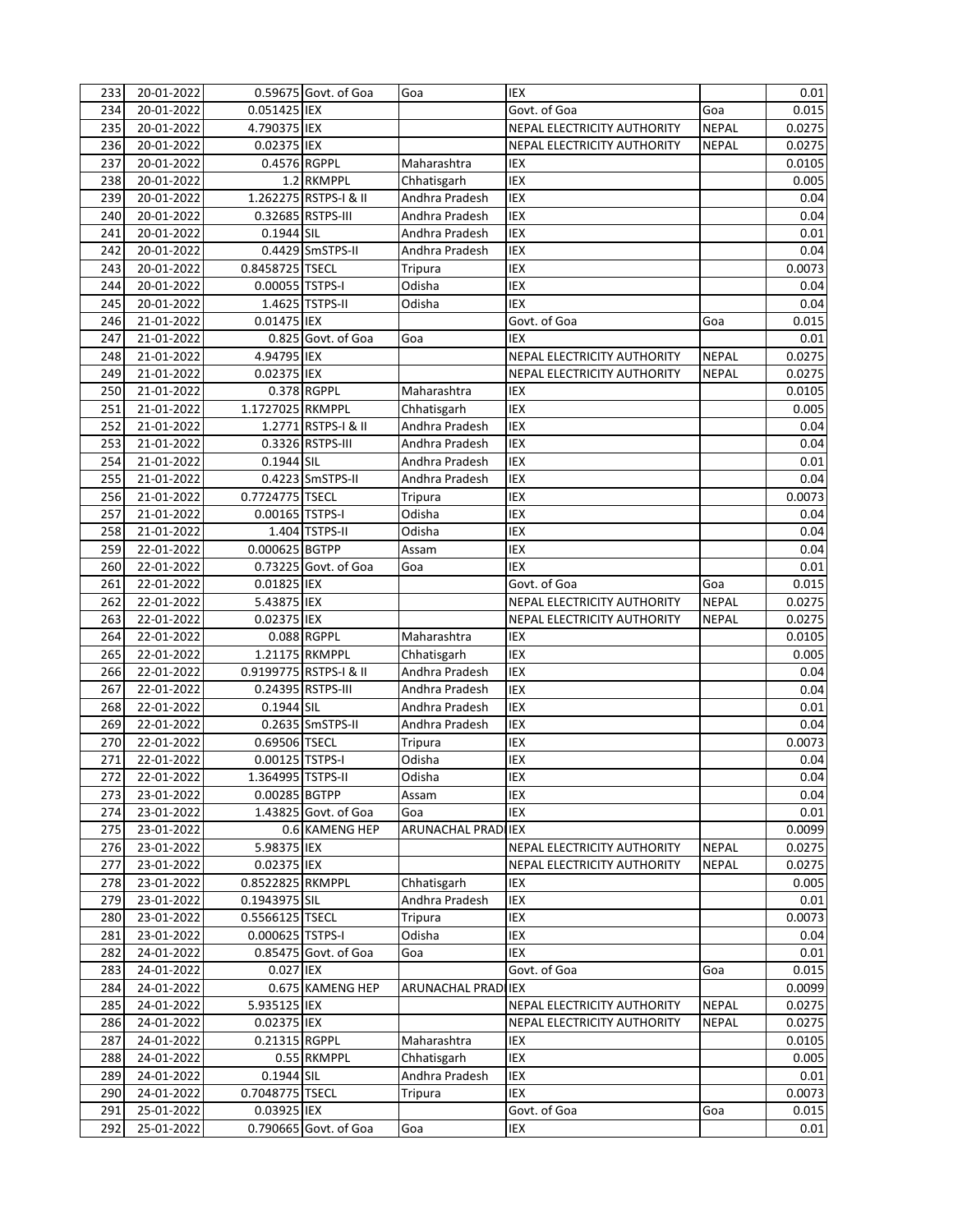| 293 | 25-01-2022               |                  | 0.675 KAMENG HEP       | ARUNACHAL PRADI IEX           |                             |              | 0.0099 |
|-----|--------------------------|------------------|------------------------|-------------------------------|-----------------------------|--------------|--------|
| 294 | 25-01-2022               | 6.031625 IEX     |                        |                               | NEPAL ELECTRICITY AUTHORITY | <b>NEPAL</b> | 0.0275 |
| 295 | 25-01-2022               | 0.02375 IEX      |                        |                               | NEPAL ELECTRICITY AUTHORITY | <b>NEPAL</b> | 0.0275 |
| 296 | 25-01-2022               | 0.22035 RGPPL    |                        | Maharashtra                   | <b>IEX</b>                  |              | 0.0105 |
| 297 | 25-01-2022               |                  | 0.55 RKMPPL            | Chhatisgarh                   | IEX                         |              | 0.005  |
| 298 | 25-01-2022               | 0.1944 SIL       |                        | Andhra Pradesh                | <b>IEX</b>                  |              | 0.01   |
| 299 | 25-01-2022               | 0.764615 TSECL   |                        | Tripura                       | IEX                         |              | 0.0073 |
| 300 | 26-01-2022               |                  | 1.89875 Govt. of Goa   | Goa                           | IEX                         |              | 0.01   |
| 301 | 26-01-2022               |                  | 1.505775 KAMENG HEP    | <b>ARUNACHAL PRADI</b>        | <b>IEX</b>                  |              | 0.0099 |
| 302 | 26-01-2022               | 6.5688 IEX       |                        |                               | NEPAL ELECTRICITY AUTHORITY | <b>NEPAL</b> | 0.0275 |
| 303 | 26-01-2022               | 0.02375 IEX      |                        |                               | NEPAL ELECTRICITY AUTHORITY | <b>NEPAL</b> | 0.0275 |
| 304 | 26-01-2022               | 0.2204 RGPPL     |                        | Maharashtra                   | <b>IEX</b>                  |              | 0.0105 |
| 305 | 26-01-2022               |                  | 0.2875 RKMPPL          | Chhatisgarh                   | <b>IEX</b>                  |              | 0.005  |
| 306 | 26-01-2022               | 0.1932 SIL       |                        | Andhra Pradesh                | <b>IEX</b>                  |              | 0.01   |
| 307 | 26-01-2022               | 0.8432925 TSECL  |                        | Tripura                       | IEX                         |              | 0.0073 |
| 308 | 27-01-2022               |                  | 1.0107725 Govt. of Goa | Goa                           | IEX                         |              | 0.01   |
| 309 | 27-01-2022               |                  | 1.505775 KAMENG HEP    | ARUNACHAL PRADI IEX           |                             |              | 0.0099 |
| 310 | 27-01-2022               | 5.7954 IEX       |                        |                               | NEPAL ELECTRICITY AUTHORITY | <b>NEPAL</b> | 0.0275 |
| 311 | 27-01-2022               | 0.02375 IEX      |                        |                               | NEPAL ELECTRICITY AUTHORITY | <b>NEPAL</b> | 0.0275 |
| 312 | 27-01-2022               | 0.3587 RGPPL     |                        | Maharashtra                   | IEX                         |              | 0.0105 |
| 313 | 27-01-2022               |                  | 0.5 RKMPPL             |                               | <b>IEX</b>                  |              | 0.005  |
| 314 |                          | 0.1944 SIL       |                        | Chhatisgarh<br>Andhra Pradesh | IEX                         |              | 0.01   |
|     | 27-01-2022<br>27-01-2022 | 0.9569675 TSECL  |                        |                               | <b>IEX</b>                  |              |        |
| 315 |                          |                  |                        | Tripura                       |                             |              | 0.0073 |
| 316 | 28-01-2022               |                  | 0.92675 Govt. of Goa   | Goa                           | <b>IEX</b>                  |              | 0.01   |
| 317 | 28-01-2022               | 0.0095 IEX       |                        |                               | Govt. of Goa                | Goa          | 0.015  |
| 318 | 28-01-2022               |                  | 1.575175 KAMENG HEP    | ARUNACHAL PRADI IEX           |                             |              | 0.0099 |
| 319 | 28-01-2022               | 6.231875 IEX     |                        |                               | NEPAL ELECTRICITY AUTHORITY | <b>NEPAL</b> | 0.0275 |
| 320 | 28-01-2022               | 0.02375 IEX      |                        |                               | NEPAL ELECTRICITY AUTHORITY | <b>NEPAL</b> | 0.0275 |
| 321 | 28-01-2022               | 0.30195 RGPPL    |                        | Maharashtra                   | IEX                         |              | 0.0105 |
| 322 | 28-01-2022               | 0.4739625 RKMPPL |                        | Chhatisgarh                   | IEX                         |              | 0.005  |
| 323 | 28-01-2022               | 0.1631975 SIL    |                        | Andhra Pradesh                | IEX                         |              | 0.01   |
| 324 | 28-01-2022               | 0.9705175 TSECL  |                        | Tripura                       | IEX                         |              | 0.0073 |
| 325 | 29-01-2022               |                  | 1.36664 Govt. of Goa   | Goa                           | IEX                         |              | 0.01   |
| 326 | 29-01-2022               |                  | 1.575175 KAMENG HEP    | ARUNACHAL PRADI               | <b>IEX</b>                  |              | 0.0099 |
| 327 | 29-01-2022               | 4.705 IEX        |                        |                               | NEPAL ELECTRICITY AUTHORITY | NEPAL        | 0.0275 |
| 328 | 29-01-2022               | 0.02375 IEX      |                        |                               | NEPAL ELECTRICITY AUTHORITY | <b>NEPAL</b> | 0.0275 |
| 329 | 29-01-2022               | 0.27345 RGPPL    |                        | Maharashtra                   | <b>IEX</b>                  |              | 0.0105 |
| 330 | 29-01-2022               |                  | 0.5125 RKMPPL          | Chhatisgarh                   | IEX                         |              | 0.005  |
| 331 | 29-01-2022               | 0.168 SIL        |                        | Andhra Pradesh                | IEX                         |              | 0.01   |
| 332 | 29-01-2022               | 1.052425 TSECL   |                        | Tripura                       | IEX                         |              | 0.0073 |
| 333 | 30-01-2022               |                  | 2.329 Govt. of Goa     | Goa                           | IEX                         |              | 0.01   |
| 334 | 30-01-2022               |                  | 1.575175 KAMENG HEP    | ARUNACHAL PRADI IEX           |                             |              | 0.0099 |
| 335 | 30-01-2022               | 6.146825 IEX     |                        |                               | NEPAL ELECTRICITY AUTHORITY | <b>NEPAL</b> | 0.0275 |
| 336 | 30-01-2022               | 0.02375 IEX      |                        |                               | NEPAL ELECTRICITY AUTHORITY | <b>NEPAL</b> | 0.0275 |
| 337 | 30-01-2022               | 0.0704 RGPPL     |                        | Maharashtra                   | IEX                         |              | 0.0105 |
| 338 | 30-01-2022               |                  | 0.45 RKMPPL            | Chhatisgarh                   | IEX                         |              | 0.005  |
| 339 | 30-01-2022               | 0.1704 SIL       |                        | Andhra Pradesh                | IEX                         |              | 0.01   |
| 340 | 30-01-2022               | 1.1036925 TSECL  |                        | Tripura                       | IEX                         |              | 0.0073 |
| 341 | 31-01-2022               |                  | 1.135 Govt. of Goa     | Goa                           | IEX                         |              | 0.01   |
| 342 | 31-01-2022               | 0.02075 IEX      |                        |                               | Govt. of Goa                | Goa          | 0.015  |
| 343 | 31-01-2022               |                  | 0.6 KAMENG HEP         | ARUNACHAL PRADI IEX           |                             |              | 0.0099 |
| 344 | 31-01-2022               | 5.381225 IEX     |                        |                               | NEPAL ELECTRICITY AUTHORITY | <b>NEPAL</b> | 0.0275 |
| 345 | 31-01-2022               | 0.02375 IEX      |                        |                               | NEPAL ELECTRICITY AUTHORITY | <b>NEPAL</b> | 0.0275 |
| 346 | 31-01-2022               | 0.4576 RGPPL     |                        | Maharashtra                   | IEX                         |              | 0.0105 |
| 347 | 31-01-2022               | 0.1704 SIL       |                        | Andhra Pradesh                | IEX                         |              | 0.01   |
| 348 | 31-01-2022               | 1.15375 TSECL    |                        | Tripura                       | IEX                         |              | 0.0073 |
| 349 | 30-01-2022               |                  | 0.138825 SmSTPS-S      | Andhra Pradesh                | IEX                         |              | 0.04   |
| 350 | 31-01-2022               |                  | 0.15325 SmSTPS-S       | Andhra Pradesh                | IEX                         |              | 0.04   |
|     |                          |                  |                        |                               |                             |              |        |
|     | <b>Total</b>             | 382.6383125      |                        |                               |                             |              |        |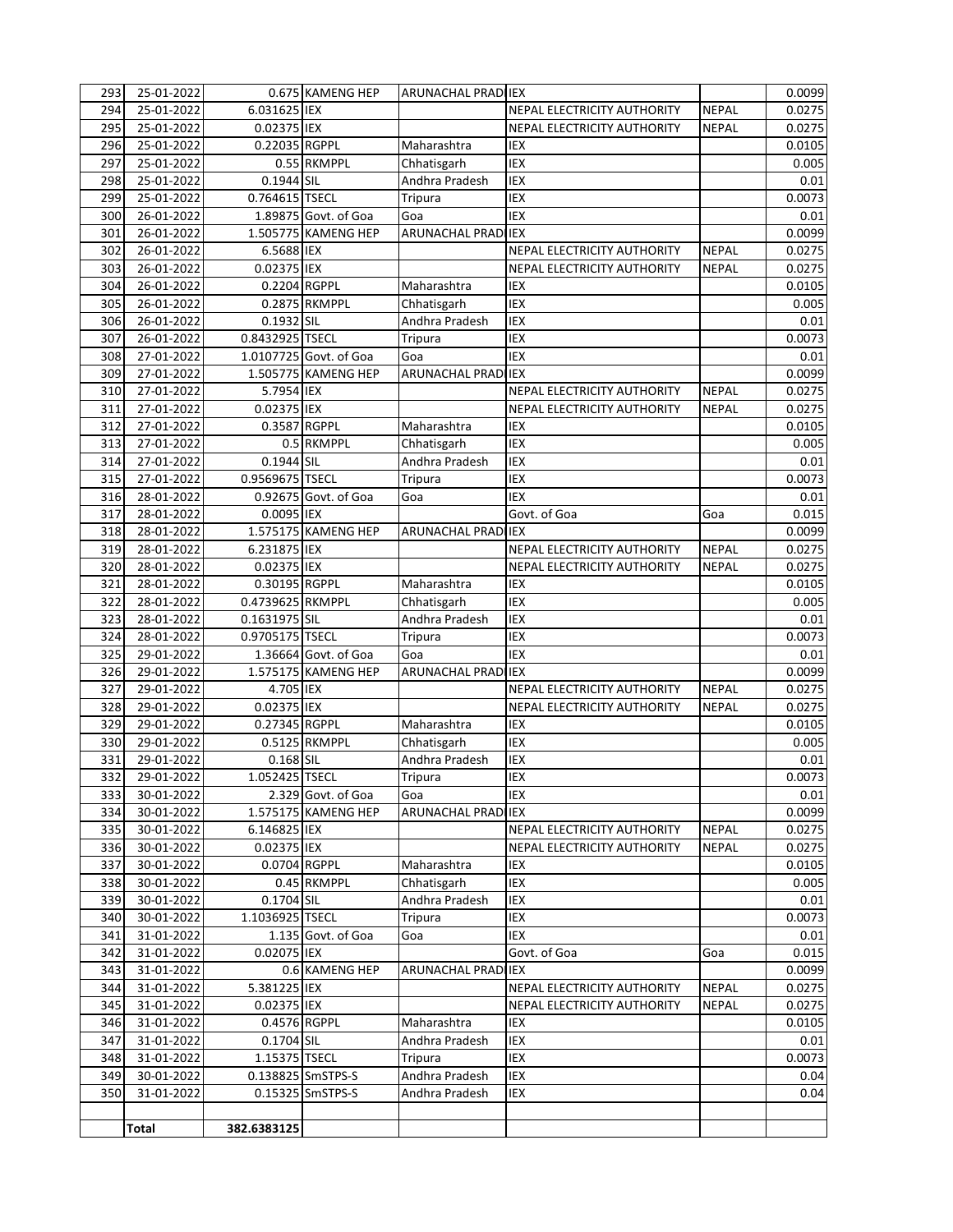Form TV-G Term Ahead Power Exchange Transactions of Electricity by Trading Licensees<br>Name of the Trading Licensee: NTPC VIDYUV VYAPAR NIGAM LIMITED<br>Licence Details (No & Date) : Category-I ; No.6/Trading/CERC Dated 23rd Ju

| montn            | Jan-22                                       |                                        |                                 |                                  |                            |                                  |                                |                                          |                                      |                                 |                             |                              |
|------------------|----------------------------------------------|----------------------------------------|---------------------------------|----------------------------------|----------------------------|----------------------------------|--------------------------------|------------------------------------------|--------------------------------------|---------------------------------|-----------------------------|------------------------------|
| SI <sub>No</sub> | Period of<br>Power<br>Exchange<br>(IEX/PXIL) | <b>Period of Power</b><br>Delivery     |                                 | <b>Time of Power</b><br>Delivery |                            | <b>Scheduled Volume</b><br>(MUs) | <b>Purchase form</b>           |                                          | Sold to                              |                                 | Transaction<br>Price(₹/KWh) | Trading<br>Aargin(₹/KW<br>h) |
|                  |                                              | <b>Start Date</b><br>(DD/MM/YYYY)      | <b>End Date</b><br>(DD/MM/YYYY) | <b>Start Time</b><br>(HH:MM)     | <b>Fnd Time</b><br>(HH:MM) |                                  | Name of Seller                 | State                                    | Name of Buver                        | State                           |                             |                              |
| Δ                |                                              | <b>Intra-Day Contracts: NIL</b>        |                                 |                                  |                            |                                  |                                |                                          |                                      |                                 |                             |                              |
| В                | <b>AnyDay Contracts</b>                      |                                        |                                 |                                  |                            |                                  |                                |                                          |                                      |                                 |                             |                              |
|                  |                                              |                                        |                                 |                                  |                            |                                  |                                |                                          |                                      |                                 |                             |                              |
|                  |                                              |                                        |                                 |                                  |                            |                                  |                                |                                          |                                      |                                 |                             |                              |
|                  |                                              |                                        |                                 |                                  |                            |                                  |                                |                                          |                                      |                                 |                             |                              |
|                  |                                              |                                        |                                 |                                  |                            |                                  |                                |                                          |                                      |                                 |                             |                              |
| c                |                                              | <b>Day-Ahead Contingency Contracts</b> |                                 |                                  |                            |                                  |                                |                                          |                                      |                                 |                             |                              |
| $\mathbf{1}$     | IEX                                          | 14-01-2022                             | 14-01-2022                      |                                  |                            | 0.5520                           | <b>RKMPPL</b>                  | <b>CHATTISGARH</b>                       | <b>TORRENT POWER</b>                 | <b>GUJARAT</b>                  | 2.57                        | 0.005                        |
| $\mathcal{P}$    | <b>IEX</b>                                   | 15-01-2022                             | 15-01-2022                      |                                  |                            | 0.6000                           | <b>RKMPPL</b>                  | <b>CHATTISGARH</b>                       | <b>TORRENT POWER</b>                 | <b>GUJARAT</b>                  | 2.70                        | 0.005                        |
| 3                | <b>IEX</b>                                   | 16-01-2022                             | 16-01-2022                      |                                  |                            | 0.4560                           | <b>RKMPPL</b>                  | <b>CHATTISGARH</b>                       | <b>TORRENT POWER</b>                 | <b>GUJARAT</b>                  | 2.45                        | 0.005                        |
|                  |                                              |                                        |                                 |                                  |                            |                                  |                                |                                          |                                      |                                 |                             |                              |
|                  |                                              |                                        |                                 |                                  |                            |                                  |                                |                                          |                                      |                                 |                             |                              |
|                  |                                              |                                        |                                 |                                  | <b>TOTAL</b>               | 1.6080000                        |                                |                                          |                                      |                                 |                             |                              |
| D                | <b>Daily Contracts</b>                       |                                        |                                 |                                  |                            |                                  |                                |                                          |                                      |                                 |                             |                              |
|                  |                                              |                                        |                                 |                                  |                            |                                  |                                |                                          |                                      |                                 |                             |                              |
| $\mathbf{1}$     | <b>IEX</b>                                   | 01-01-2022                             | 02-01-2022                      | 00:00                            | 24:00                      | 4.8000                           | <b>RKMPPL</b>                  | <b>CHATTISGARH</b>                       | <b>TORRENT POWER</b>                 | <b>GUJARAT</b>                  | 3.30                        | 0.005                        |
| $\overline{2}$   | <b>IEX</b>                                   | 01-01-2022                             | 02-01-2022                      | 00:00                            | 24:00                      | 2.4000                           | <b>RKMPPL</b>                  | <b>CHATTISGARH</b>                       | <b>TORRENT POWER</b>                 | <b>GUJARAT</b>                  | 3.30                        | 0.005                        |
| 3                | IEX                                          | 01-01-2022                             | 02-01-2022                      | 00:00                            | 24:00                      | 7.2000                           | <b>RKMPPL</b>                  | <b>CHATTISGARH</b>                       | <b>HPPC</b>                          | <b>HARYANA</b>                  | 3.15                        | 0.005                        |
|                  | <b>IEX</b>                                   | 01-01-2022                             | 01-01-2022                      | 00:00                            | 24:00                      | 3.6000                           | <b>RKMPPL</b>                  | <b>CHATTISGARH</b>                       | <b>PSPCL</b>                         | PUNJAB                          | 3.10                        | 0.005                        |
|                  | IEX                                          | 02-01-2022                             | 09-01-2022                      | 00:00                            | 24:00                      | 28.8000                          | <b>RKMPPL</b>                  | <b>CHATTISGARH</b>                       | <b>PSPCL</b>                         | <b>PUNJAB</b>                   | 3.10                        | 0.005                        |
| 6                | IEX                                          | 03-01-2022                             | 03-01-2022                      | 00:00                            | 24:00                      | 4.8000                           | <b>RKMPPL</b>                  | <b>CHATTISGARH</b>                       | <b>TANGEDCO</b>                      | <b>TAMIL NADU</b>               | 3.13                        | 0.005                        |
| $\overline{z}$   | IEX                                          | 05-01-2022                             | 09-01-2022                      | 00:00                            | 24:00                      | 24.0000                          | <b>RKMPPL</b>                  | <b>CHATTISGARH</b>                       | <b>TANGEDCO</b>                      | <b>TAMIL NADU</b>               | 3.13                        | 0.005                        |
| 8                | <b>IEX</b>                                   | 04-01-2022                             | 04-01-2022                      | 00:00                            | 24:00                      | 4.8000                           | <b>RKMPPL</b>                  | <b>CHATTISGARH</b>                       | <b>TANGEDCO</b>                      | <b>TAMIL NADU</b>               | 3.13                        | 0.005                        |
| 9                | IEX                                          | 03-01-2022                             | 03-01-2022                      | 00:00                            | 24:00                      | 2.4000                           | <b>RKMPPL</b>                  | <b>CHATTISGARH</b>                       | <b>APSPDCL</b>                       | <b>ANDHRA PRADESH</b>           | 3.18                        | 0.005                        |
| 10               | IEX                                          | 04-01-2022                             | 04-01-2022                      | 00:00                            | 24:00                      | 2.4000                           | <b>RKMPPL</b>                  | <b>CHATTISGARH</b>                       | <b>APSPDCL</b>                       | <b>ANDHRA PRADESH</b>           | 3.18                        | 0.005                        |
| 11               | <b>IEX</b>                                   | 06-01-2022                             | 09-01-2022                      | 00:00                            | 24:00                      | 9.6000                           | <b>RKMPPL</b>                  | <b>CHATTISGARH</b>                       | <b>APSPDCL</b>                       | <b>ANDHRA PRADESH</b>           | 3.18                        | 0.005                        |
| 12               | <b>IEX</b>                                   | 05-01-2022                             | 05-01-2022                      | 00:00                            | 24:00                      | 2.4000                           | <b>RKMPPL</b>                  | <b>CHATTISGARH</b>                       | <b>APSPDCL</b>                       | <b>ANDHRA PRADESH</b>           | 3.18                        | 0.005                        |
| 13               | <b>IEX</b>                                   | 10-01-2022                             | 10-01-2022                      | 00:00                            | 24:00                      | 7.2000                           | <b>RKMPPL</b>                  | <b>CHATTISGARH</b>                       | <b>PSPCL</b>                         | PUNJAB                          | 3.12                        | 0.005                        |
| 14               | <b>IEX</b>                                   | 11-01-2022                             | 16-01-2022                      | 00:00                            | 24:00                      | 43.2000                          | <b>RKMPPL</b>                  | <b>CHATTISGARH</b>                       | <b>PSPCL</b>                         | <b>PUNJAB</b>                   | 3.12                        | 0.005                        |
| 15               | IEX                                          | 10-01-2022                             | 10-01-2022                      | 00:00                            | 24:00                      | 1.2000                           | <b>RKMPPL</b>                  | <b>CHATTISGARH</b>                       | <b>PSPCL</b>                         | <b>PUNJAB</b>                   | 3.10                        | 0.005                        |
| 16               | IEX                                          | 11-01-2022                             | 11-01-2022                      | 00:00                            | 24:00                      | 1.2000                           | <b>RKMPPL</b>                  | <b>CHATTISGARH</b>                       | <b>PSPCL</b><br><b>PSPCL</b>         | <b>PUNJAB</b>                   | 3.10                        | 0.005                        |
| 17               | IEX                                          | 12-01-2022                             | 16-01-2022                      | 00:00                            | 24:00                      | 6.0000                           | <b>RKMPPL</b>                  | <b>CHATTISGARH</b>                       |                                      | <b>PUNJAB</b>                   | 3.10                        | 0.005                        |
| 18               | <b>PXIL</b><br><b>IEX</b>                    | 01-01-2022<br>17-01-2022               | 01-01-2022<br>23-01-2022        | 00:00<br>00:00                   | 24:00<br>24:00             | 3.6000<br>8.8558                 | <b>RKMPPL</b><br><b>RKMPPL</b> | <b>CHATTISGARH</b><br><b>CHATTISGARH</b> | <b>PSPCL</b><br><b>TORRENT POWER</b> | <b>PUNJAB</b><br><b>GUJARAT</b> | 3.10<br>3.30                | 0.005                        |
| 19<br>20         | <b>PXIL</b>                                  | 02-01-2022                             | 09-01-2022                      | 00:00                            | 24:00                      | 28.8000                          | <b>RKMPPL</b>                  | <b>CHATTISGARH</b>                       | <b>PSPCL</b>                         | <b>PUNJAB</b>                   | 3.10                        | 0.005<br>0.005               |
| 21               | <b>IEX</b>                                   | 17-01-2022                             | 23-01-2022                      | 00:00                            | 24:00                      | 2.9079                           | <b>RKMPPL</b>                  | <b>CHATTISGARH</b>                       | <b>TORRENT POWER</b>                 | <b>GUJARAT</b>                  | 3.30                        | 0.005                        |
| 22               | <b>IEX</b>                                   | 17-01-2022                             | 23-01-2022                      | 00:00                            | 24:00                      | 39.6533                          | <b>RKMPPL</b>                  | <b>CHATTISGARH</b>                       | <b>APSPDCL</b>                       | <b>ANDHRA PRADESH</b>           | 3.14                        | 0.005                        |
| 23               | IEX                                          | 17-01-2022                             | 17-01-2022                      | 00:00                            | 24:00                      | 2.6400                           | <b>RKMPPL</b>                  | <b>CHATTISGARH</b>                       | <b>PSPCL</b>                         | <b>PUNJAB</b>                   | 3.12                        | 0.005                        |
| 24               | IEX                                          | 18-01-2022                             | 23-01-2022                      | 00:00                            | 24:00                      | 11.8996                          | <b>RKMPPL</b>                  | <b>CHATTISGARH</b>                       | <b>PSPCL</b>                         | <b>PUNJAB</b>                   | 3.12                        | 0.005                        |
| 25               | <b>PXIL</b>                                  | 12-01-2022                             | 16-01-2022                      | 00:00                            | 24:00                      | 6.0000                           | <b>RKMPPL</b>                  | <b>CHATTISGARH</b>                       | <b>PSPCL</b>                         | <b>PUNJAB</b>                   | 3.10                        | 0.005                        |
| 26               | <b>PXIL</b>                                  | 10-01-2022                             | 10-01-2022                      | 00:00                            | 24:00                      | 1.2000                           | <b>RKMPPL</b>                  | CHATTISGARH                              | <b>PSPCL</b>                         | <b>PUNJAB</b>                   | 3.10                        | 0.005                        |
| 27               | <b>PXIL</b>                                  | 11-01-2022                             | 11-01-2022                      | 00:00                            | 24:00                      | 1.2000                           | <b>RKMPPL</b>                  | <b>CHATTISGARH</b>                       | <b>PSPCL</b>                         | PUNJAB                          | 3.10                        | 0.005                        |
| 28               | IEX                                          | 24/01/20222                            | 24-01-2022                      | 00:00                            | 24:00                      | 4.8000                           | <b>RKMPPL</b>                  | <b>CHATTISGARH</b>                       | <b>TANGEDCO</b>                      | <b>TAMIL NADU</b>               | 3.56                        | 0.005                        |
| 29               | <b>IEX</b>                                   | 25-01-2022                             | 30-01-2022                      | 00:00                            | 24:00                      | 28.8000                          | <b>RKMPPL</b>                  | <b>CHATTISGARH</b>                       | <b>TANGEDCO</b>                      | <b>TAMIL NADU</b>               | 3.56                        | 0.005                        |
| 30               | <b>IEX</b>                                   | 31-01-2022                             | 31-01-2022                      | 00:00                            | 24:00                      | 6.0000                           | <b>RKMPPL</b>                  | <b>CHATTISGARH</b>                       | <b>TANGEDCO</b>                      | <b>TAMIL NADU</b>               | 3.56                        | 0.005                        |
| 31               | <b>PXIL</b>                                  | 26-01-2022                             | 30-01-2022                      | 00:00                            | 24:00                      | 6.0000                           | <b>RKMPPL</b>                  | <b>CHATTISGARH</b>                       | <b>TANGEDCO</b>                      | <b>TAMIL NADU</b>               | 3.56                        | 0.005                        |
| 32               | PXIL                                         | 25-01-2022                             | 25-01-2022                      | 00:00                            | 24:00                      | 1.2000                           | <b>RKMPPL</b>                  | <b>CHATTISGARH</b>                       | <b>TANGEDCO</b>                      | <b>TAMIL NADU</b>               | 3.56                        | 0.005                        |
| 33               | <b>PXIL</b>                                  | 24-01-2022                             | 24-01-2022                      | 00:00                            | 24:00                      | 1.2000                           | <b>RKMPPL</b>                  | <b>CHATTISGARH</b>                       | <b>TANGEDCO</b>                      | <b>TAMIL NADU</b>               | 3.56                        | 0.005                        |
| 34               | <b>PXIL</b>                                  | 31-01-2022                             | 31-01-2022                      | 00:00                            | 24:00                      | 1.2000                           | <b>RKMPPL</b>                  | <b>CHATTISGARH</b>                       | <b>TANGEDCO</b>                      | <b>TAMIL NADU</b>               | 3.56                        | 0.005                        |
|                  |                                              |                                        |                                 |                                  |                            |                                  |                                |                                          |                                      |                                 |                             |                              |
|                  |                                              |                                        |                                 |                                  | Total                      | 311.9565200                      |                                |                                          |                                      |                                 |                             |                              |
| Е                | <b>Weekly Contracts</b>                      |                                        |                                 |                                  |                            |                                  |                                |                                          |                                      |                                 |                             |                              |
|                  |                                              |                                        |                                 |                                  |                            |                                  |                                |                                          |                                      |                                 |                             |                              |
|                  |                                              |                                        |                                 |                                  |                            |                                  |                                |                                          |                                      |                                 |                             |                              |
|                  |                                              |                                        |                                 |                                  |                            |                                  |                                |                                          |                                      |                                 |                             |                              |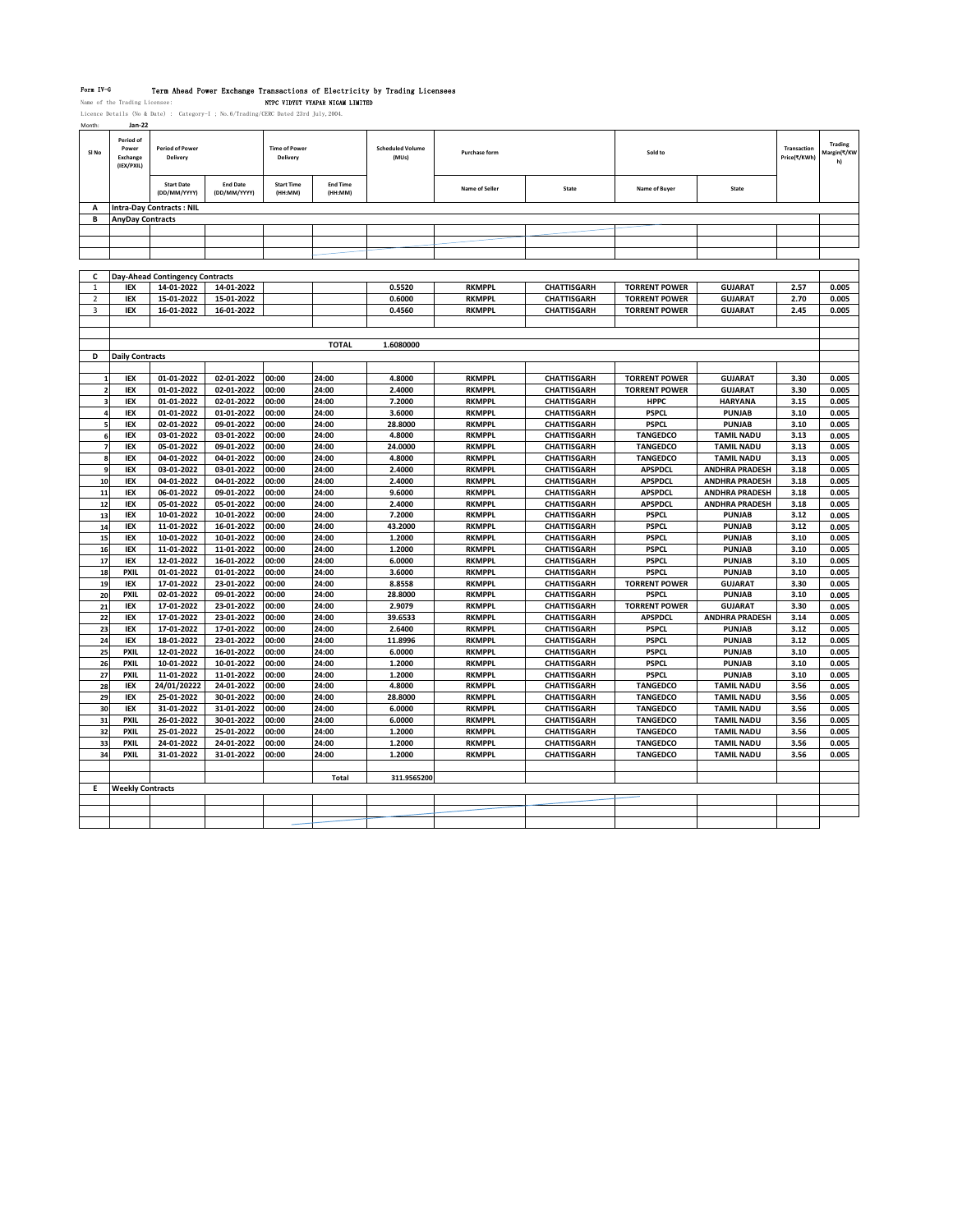| Form IV-H            | Renewable Energy Certificates (REC) Trading on Power Exchange by Trading Licensees   |                                                                           |                              |                  |                                                                   |                                  |  |  |  |  |  |
|----------------------|--------------------------------------------------------------------------------------|---------------------------------------------------------------------------|------------------------------|------------------|-------------------------------------------------------------------|----------------------------------|--|--|--|--|--|
|                      | Name of the Tradin NTPC VIDYUT VYAPAR NIGAM LIMITED                                  |                                                                           |                              |                  |                                                                   |                                  |  |  |  |  |  |
|                      | Licence Details (No & Date) : Category-I ; No. 6/Trading/CERC Dated 23rd July, 2004. |                                                                           |                              |                  |                                                                   |                                  |  |  |  |  |  |
| Date of Trading:     | Jan-22                                                                               |                                                                           |                              |                  |                                                                   |                                  |  |  |  |  |  |
| Sr. No.              | <b>Name of REC Client</b>                                                            | <b>Client Type</b><br>(Renewable)<br>generator/<br>Obligated<br>Entities) | Name of<br>Power<br>Exchange | Volume<br>(RECs) | <b>Market Clearing</b><br>Price<br>$(\overline{\tau}/\text{REC})$ | <b>Trading Margin</b><br>(₹/KWh) |  |  |  |  |  |
| <b>NON SOLAR REC</b> |                                                                                      |                                                                           |                              |                  |                                                                   |                                  |  |  |  |  |  |
| $\mathbf{1}$         | <b>VCIL</b>                                                                          | Obligated                                                                 | <b>IEX</b>                   | 716              | 1000                                                              | 0.0046                           |  |  |  |  |  |
|                      |                                                                                      |                                                                           |                              |                  |                                                                   |                                  |  |  |  |  |  |
|                      |                                                                                      |                                                                           |                              |                  |                                                                   |                                  |  |  |  |  |  |
|                      |                                                                                      |                                                                           | <b>TOTAL</b>                 | 716.00           |                                                                   |                                  |  |  |  |  |  |
| <b>SOLAR REC</b>     |                                                                                      |                                                                           |                              |                  |                                                                   |                                  |  |  |  |  |  |
|                      |                                                                                      |                                                                           |                              |                  |                                                                   |                                  |  |  |  |  |  |
| $\mathbf{1}$         | <b>NEEPCO</b>                                                                        | Obligated                                                                 | <b>IEX</b>                   | 5105             | 2300                                                              | 0.0099                           |  |  |  |  |  |
| $\mathbf{2}$         | <b>VCIL</b>                                                                          | Obligated                                                                 | <b>IEX</b>                   | 1862             | 2300                                                              | 0.0046                           |  |  |  |  |  |
| 3                    | <b>GOA</b>                                                                           | Obligated                                                                 | <b>IEX</b>                   | 35000            | 2300                                                              | 0.0015                           |  |  |  |  |  |
| 4                    | <b>GOA</b>                                                                           | Obligated                                                                 | <b>PXIL</b>                  | 35000            | 2400                                                              | 0.0015                           |  |  |  |  |  |
|                      |                                                                                      |                                                                           |                              |                  |                                                                   |                                  |  |  |  |  |  |
|                      |                                                                                      |                                                                           |                              |                  |                                                                   |                                  |  |  |  |  |  |
|                      |                                                                                      |                                                                           | <b>TOTAL</b>                 | 76,967.00        |                                                                   |                                  |  |  |  |  |  |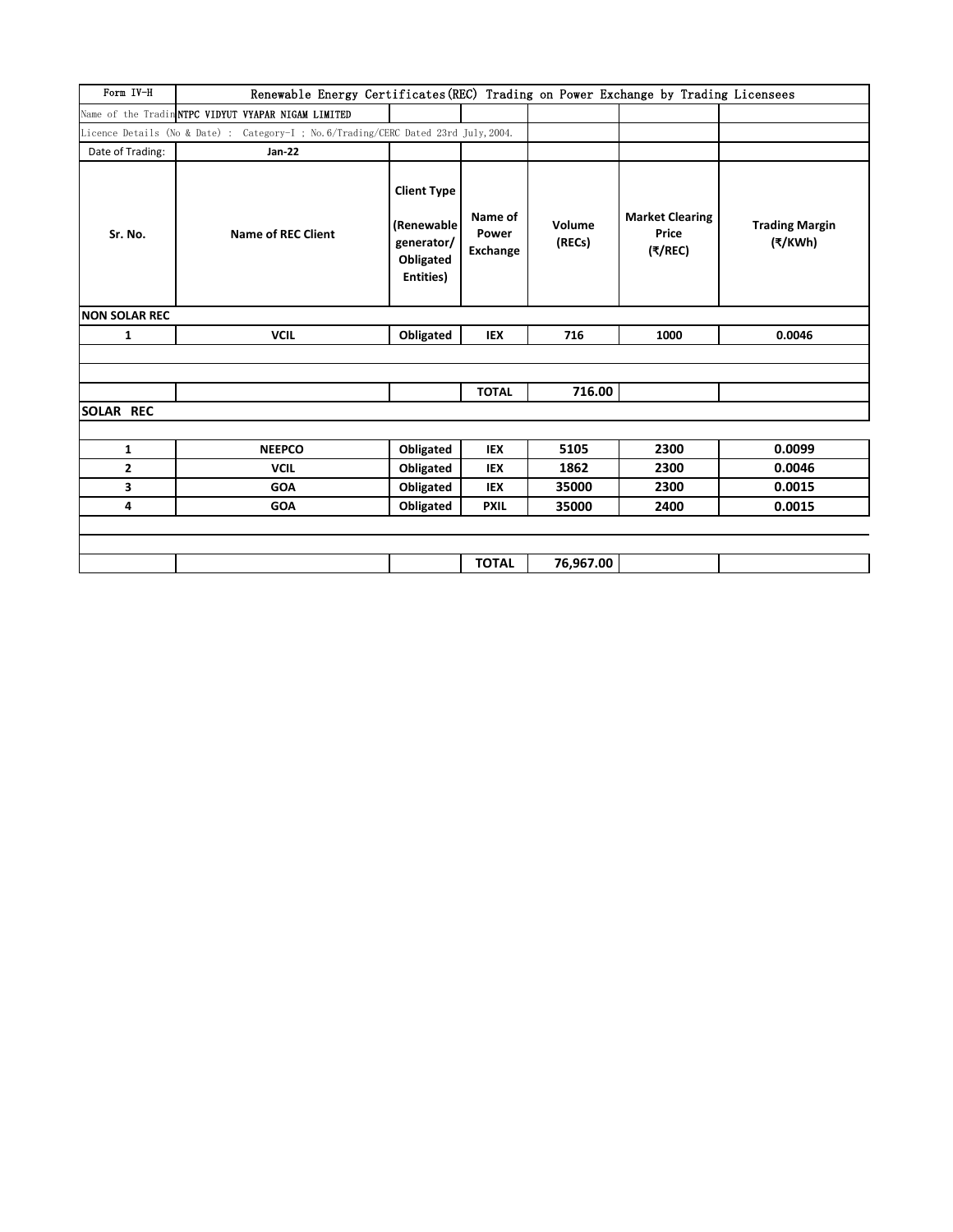# Form IV-I Open Position of Inter-State Electricity Contracts by Trading Licensees

Name of the Trading Licensee: NTPC VIDYUT VYAPAR NIGAM LIMITED

Licence Details (No & Date) : Category-I ; No.6/Trading/CERC Dated 23rd July,2004.

| Month:         | Jan-22                                      |                                                                |                                        |                           |
|----------------|---------------------------------------------|----------------------------------------------------------------|----------------------------------------|---------------------------|
| Long           | Position of Trader (Purchased but not sold) |                                                                |                                        |                           |
| Sr.No          | Date of Contract<br>(DD/MM/YYYY)            | <b>Uncontracted tenure (Open</b><br>Position) in Days / Months | <b>Uncontracted Volume (Mus) Price</b> | Purchase<br>$\int$ /kwh)* |
| 1              |                                             |                                                                |                                        |                           |
| $\overline{2}$ |                                             |                                                                |                                        |                           |
| 3              |                                             |                                                                |                                        |                           |
| 4              |                                             |                                                                |                                        |                           |
| Short Position | of Trader (Sale but not purchased)          |                                                                |                                        |                           |
| Sr.No          | <b>Date of Contract</b><br>(DD/MM/YYYY)     | Uncontracted tenure (Open<br>Position) in Days / Months        | <b>Uncontracted Volume (Mus) Price</b> | Purchase<br>$\int$ /kwh)* |
| 1              |                                             |                                                                |                                        |                           |
|                |                                             |                                                                |                                        |                           |
| $\overline{2}$ |                                             |                                                                |                                        |                           |
| 3              |                                             |                                                                |                                        |                           |

\* Price has to be reported separately for each contract.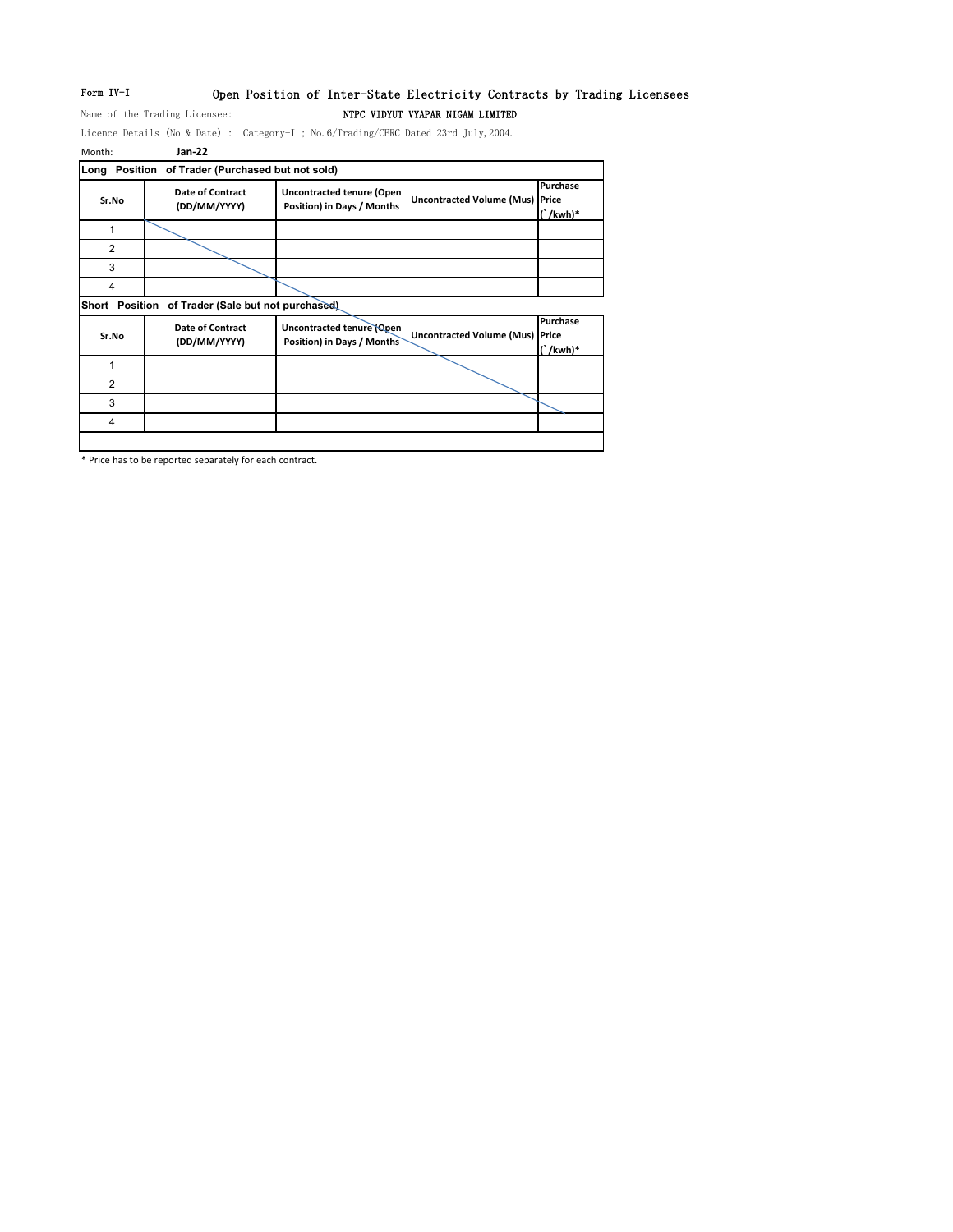# **Form IV K**

**Electricity transacted by Trading Licensees in Real Time Market on Power Exchanges**

| Name of the Trading Licensee:<br><b>NTPC VIDYUT VYAPAR NIGAM LIMITED</b> |                  |                       |                                                                                     |                   |            |              |                |
|--------------------------------------------------------------------------|------------------|-----------------------|-------------------------------------------------------------------------------------|-------------------|------------|--------------|----------------|
|                                                                          |                  |                       | Licence Details (No & Date) : Category-I ; No.6/Trading/CERC Dated 23rd July, 2004. |                   |            |              |                |
| Month:                                                                   |                  | <b>Jan-22</b>         |                                                                                     |                   |            |              |                |
|                                                                          |                  |                       |                                                                                     |                   | Name of    |              |                |
| SINo.                                                                    | Date of Delivery | <b>Scheduled</b>      | Name of Seller/Name of                                                              | State             | Buyer/Na   | <b>State</b> | <b>Remarks</b> |
|                                                                          |                  | <b>Quantum in Mus</b> | Exchange                                                                            |                   | me of      |              |                |
| $\mathbf 1$                                                              | 01-01-2022       | 0.14845 Barh-I        |                                                                                     | <b>Bihar</b>      | IEX        |              | 0.04           |
| $\overline{2}$                                                           | 01-01-2022       | 0.1408175 Barh-II     |                                                                                     | <b>Bihar</b>      | IEX        |              | 0.04           |
| 3                                                                        | 01-01-2022       | 0.3833275 BGTPP       |                                                                                     | Assam             | IEX        |              | 0.04           |
| 4                                                                        | 01-01-2022       |                       | 0.5309 GADARWAR                                                                     | Madhya Pradesh    | <b>IEX</b> |              | 0.04           |
| 5                                                                        | 01-01-2022       |                       | 1.393025 KAMENG HEP                                                                 | ARUNACHAL PRADESH | IEX        |              | 0.0099         |
| 6                                                                        | 01-01-2022       | 0.155575 KUBNL        |                                                                                     | Bihar             | IEX        |              | 0              |
| $\overline{7}$                                                           | 01-01-2022       |                       | 0.3988 KHARGONE                                                                     | Madhya Pradesh    | IEX        |              | 0.04           |
| 8                                                                        | 01-01-2022       | 1.1902075 Kudgi       |                                                                                     | Karnataka         | IEX        |              | 0.04           |
| 9                                                                        | 01-01-2022       | 1.7574975 RKMPPL      |                                                                                     | Chhatisgarh       | IEX        |              | 0.005          |
| 10                                                                       | 01-01-2022       |                       | 0.6411025 RSTPS-I & II                                                              | Andhra Pradesh    | <b>IEX</b> |              | 0.04           |
| 11                                                                       | 01-01-2022       |                       | 0.28417 RSTPS-III                                                                   | Andhra Pradesh    | IEX        |              | 0.04           |
| 12                                                                       | 01-01-2022       | 0.32625 TSECL         |                                                                                     | Tripura           | IEX        |              | 0.0073         |
| 13                                                                       | 02-01-2022       | 0.02535 Barh-II       |                                                                                     | <b>Bihar</b>      | IEX        |              | 0.04           |
| 14                                                                       | 02-01-2022       |                       | $0.000425$ GADARWAR                                                                 | Madhya Pradesh    | IEX        |              | 0.04           |
| 15                                                                       | 02-01-2022       |                       | 1.6858 KAMENG HEP                                                                   | ARUNACHAL PRADESH | IEX        |              | 0.0099         |
| 16                                                                       | 02-01-2022       | 0.09815 KUBNL         |                                                                                     | <b>Bihar</b>      | IEX        |              | 0              |
| 17                                                                       | 02-01-2022       |                       | 0.002525 KHARGONE                                                                   | Madhya Pradesh    | IEX        |              | 0.04           |
| 18                                                                       | 02-01-2022       | 1.407095 RKMPPL       |                                                                                     | Chhatisgarh       | IEX        |              | 0.005          |
| 19                                                                       | 02-01-2022       |                       | 0.52294 RSTPS-I & II                                                                | Andhra Pradesh    | IEX        |              | 0.04           |
| 20                                                                       | 02-01-2022       | 0.1946225 RSTPS-III   |                                                                                     | Andhra Pradesh    | IEX        |              | 0.04           |
| 21                                                                       | 02-01-2022       | 0.2838425 TSECL       |                                                                                     | <b>Tripura</b>    | IEX        |              | 0.0073         |
| 22                                                                       | 03-01-2022       | 0.0278 Barh-I         |                                                                                     | <b>Bihar</b>      | IEX        |              | 0.04           |
| 23                                                                       | 03-01-2022       | 0.433995 Barh-II      |                                                                                     | Bihar             | IEX        |              | 0.04           |
| 24                                                                       | 03-01-2022       | 0.714075 BGTPP        |                                                                                     | Assam             | IEX        |              | 0.04           |
| 25                                                                       | 03-01-2022       |                       | 0.32745 GADARWAR                                                                    | Madhya Pradesh    | IEX        |              | 0.04           |
| 26                                                                       | 03-01-2022       |                       | 1.70945 KAMENG HEP                                                                  | ARUNACHAL PRADESH | IEX        |              | 0.0099         |
| 27                                                                       | 03-01-2022       | 0.26871 KUBNL         |                                                                                     | Bihar             | IEX        |              | 0              |
| 28                                                                       | 03-01-2022       |                       | 0.367255 KHARGONE                                                                   | Madhya Pradesh    | IEX        |              | 0.04           |
| 29                                                                       | 03-01-2022       | 2.06766 Kudgi         |                                                                                     | Karnataka         | IEX        |              | 0.04           |
| 30                                                                       | 03-01-2022       | 0.0237 RGPPL          |                                                                                     | Maharashtra       | IEX        |              | 0.0105         |
| 31                                                                       | 03-01-2022       | 0.01225 RGPPL         |                                                                                     | Maharashtra       | IEX        |              | 0.0105         |
| 32                                                                       | 03-01-2022       | 2.073775 RKMPPL       |                                                                                     | Chhatisgarh       | IEX        |              | 0.005          |
| 33                                                                       | 03-01-2022       |                       | 0.7089525 RSTPS-I & II                                                              | Andhra Pradesh    | <b>IEX</b> |              | 0.04           |
| 34                                                                       | 03-01-2022       | 0.161125 RSTPS-III    |                                                                                     | Andhra Pradesh    | IEX        |              | 0.04           |
| 35                                                                       | 03-01-2022       | 0.238085 TSECL        |                                                                                     | Tripura           | IEX        |              | 0.0073         |
| 36                                                                       | 04-01-2022       | 0.056825 Barh-I       |                                                                                     | Bihar             | IEX        |              | 0.04           |
| 37                                                                       | 04-01-2022       | 0.128925 Barh-II      |                                                                                     | <b>Bihar</b>      | IEX        |              | 0.04           |
| 38                                                                       | 04-01-2022       | 0.597455 BGTPP        |                                                                                     | Assam             | IEX        |              | 0.04           |
| 39                                                                       | 04-01-2022       |                       | 0.3382525 GADARWAR                                                                  | Madhya Pradesh    | IEX        |              | 0.04           |
| 40                                                                       | 04-01-2022       |                       | 1.6882 KAMENG HEP                                                                   | ARUNACHAL PRADESH | IEX        |              | 0.0099         |
| 41                                                                       | 04-01-2022       | 0.212335 KUBNL        |                                                                                     | Bihar             | IEX        |              | 0              |
| 42                                                                       | 04-01-2022       |                       | 0.1415125 KHARGONE                                                                  | Madhya Pradesh    | IEX        |              | 0.04           |
| 43                                                                       | 04-01-2022       | 2.2659425 Kudgi       |                                                                                     | Karnataka         | IEX        |              | 0.04           |
| 44                                                                       | 04-01-2022       | 0.01975 RGPPL         |                                                                                     | Maharashtra       | IEX        |              | 0.0105         |
| 45                                                                       | 04-01-2022       | 0.00875 RGPPL         |                                                                                     | Maharashtra       | IEX        |              | 0.0105         |
| 46                                                                       | 04-01-2022       | 2.2734025 RKMPPL      |                                                                                     | Chhatisgarh       | IEX        |              | 0.005          |
| 47                                                                       | 04-01-2022       |                       | 1.350365 RSTPS-I & II                                                               | Andhra Pradesh    | IEX        |              | 0.04           |
| 48                                                                       | 04-01-2022       |                       | 0.38897 RSTPS-III                                                                   | Andhra Pradesh    | IEX        |              | 0.04           |
| 49                                                                       | 04-01-2022       | 0.33125 TSECL         |                                                                                     | Tripura           | IEX        |              | 0.0073         |
| 50                                                                       | 05-01-2022       | 0.10875 AGBPP         |                                                                                     | ASSAM             | IEX        |              | 0.0099         |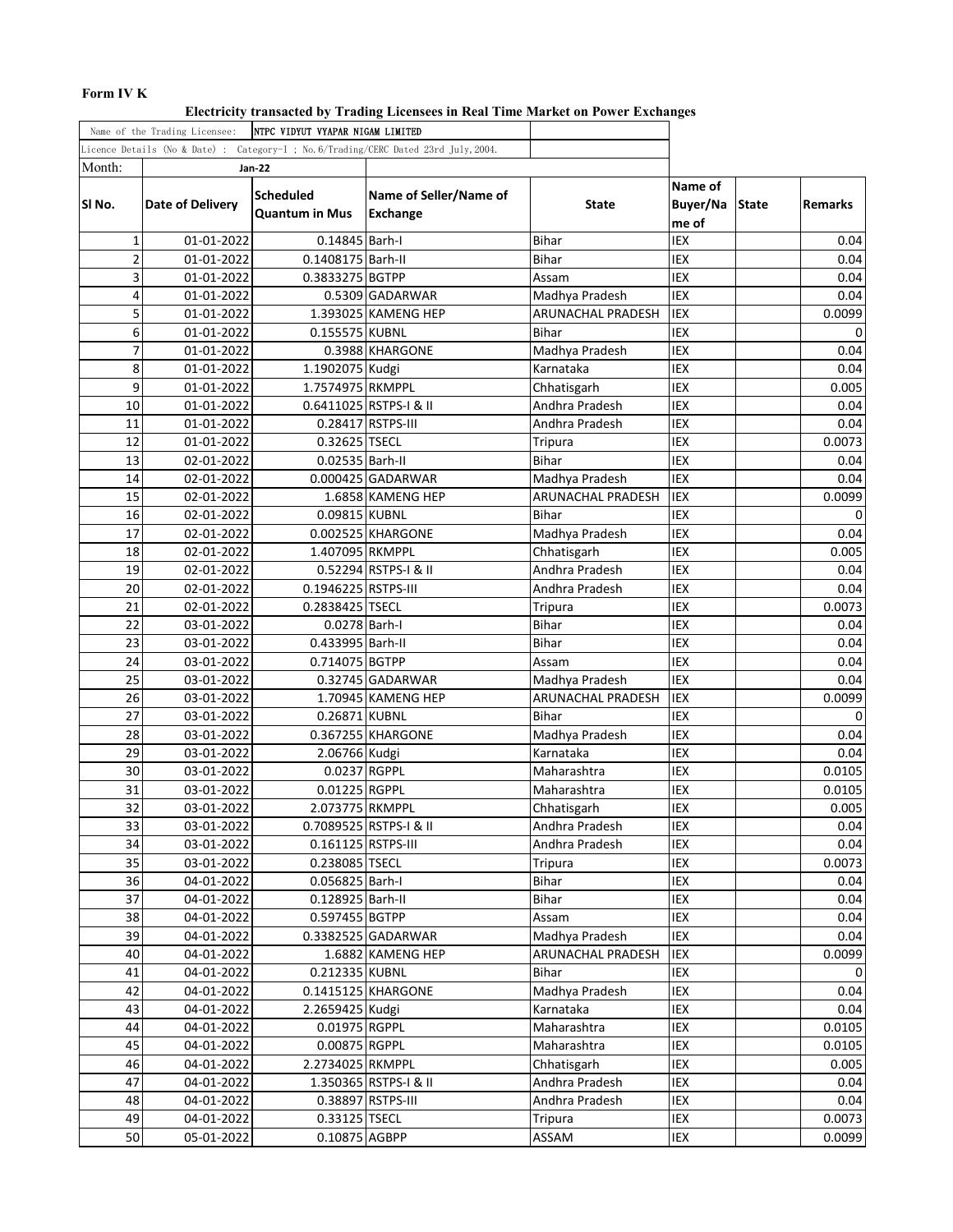| 51  | 05-01-2022 | 0.019685 Barh-II   |                        | <b>Bihar</b>      | IEX             | 0.04   |
|-----|------------|--------------------|------------------------|-------------------|-----------------|--------|
| 52  | 05-01-2022 | 0.16595 BGTPP      |                        | Assam             | IEX             | 0.04   |
| 53  | 05-01-2022 |                    | 0.244425 GADARWAR      | Madhya Pradesh    | <b>IEX</b>      | 0.04   |
| 54  | 05-01-2022 | 0.0225 IEX         |                        |                   | Govt. of Go Goa | 0.015  |
| 55  | 05-01-2022 |                    | 1.3648 KAMENG HEP      | ARUNACHAL PRADESH | IEX             | 0.0099 |
| 56  | 05-01-2022 | 0.093255 KUBNL     |                        | <b>Bihar</b>      | IEX             | 0      |
| 57  | 05-01-2022 |                    | 0.1472975 KHARGONE     | Madhya Pradesh    | IEX             | 0.04   |
| 58  | 05-01-2022 | 0.664575 Kudgi     |                        | Karnataka         | IEX             | 0.04   |
| 59  | 05-01-2022 | 1.3781325 RKMPPL   |                        | Chhatisgarh       | IEX             | 0.005  |
| 60  | 05-01-2022 |                    | 0.397225 RSTPS-I & II  | Andhra Pradesh    | IEX             | 0.04   |
| 61  | 05-01-2022 | 0.071525 RSTPS-III |                        | Andhra Pradesh    | IEX             | 0.04   |
| 62  | 05-01-2022 |                    | 0.25 TSECL             | <b>Tripura</b>    | IEX             | 0.0073 |
| 63  | 06-01-2022 | 0.003475 Barh-I    |                        | <b>Bihar</b>      | <b>IEX</b>      | 0.04   |
| 64  | 06-01-2022 | 0.220075 Barh-II   |                        | <b>Bihar</b>      | IEX             | 0.04   |
| 65  | 06-01-2022 | 0.72215 BGTPP      |                        | Assam             | IEX             | 0.04   |
| 66  | 06-01-2022 |                    | 0.24215 GADARWAR       | Madhya Pradesh    | <b>IEX</b>      | 0.04   |
| 67  | 06-01-2022 | 0.53875 IEX        |                        |                   | Govt. of Go Goa | 0.015  |
| 68  | 06-01-2022 |                    | 1.37145 KAMENG HEP     | ARUNACHAL PRADESH | <b>IEX</b>      | 0.0099 |
| 69  |            | 0.192525 KUBNL     |                        | <b>Bihar</b>      | IEX             |        |
|     | 06-01-2022 |                    | 0.094545 KHARGONE      |                   |                 | 0      |
| 70  | 06-01-2022 |                    |                        | Madhya Pradesh    | IEX             | 0.04   |
| 71  | 06-01-2022 | 0.176765 Kudgi     |                        | Karnataka         | IEX             | 0.04   |
| 72  | 06-01-2022 | 0.00395 RGPPL      |                        | Maharashtra       | IEX             | 0.0105 |
| 73  | 06-01-2022 | 0.00875 RGPPL      |                        | Maharashtra       | IEX             | 0.0105 |
| 74  | 06-01-2022 | 1.9997125 RKMPPL   |                        | Chhatisgarh       | IEX             | 0.005  |
| 75  | 06-01-2022 |                    | 0.3842275 RSTPS-I & II | Andhra Pradesh    | <b>IEX</b>      | 0.04   |
| 76  | 06-01-2022 |                    | 0.14051 RSTPS-III      | Andhra Pradesh    | IEX             | 0.04   |
| 77  | 06-01-2022 | 0.47625 TSECL      |                        | <b>Tripura</b>    | IEX             | 0.0073 |
| 78  | 07-01-2022 | 0.3452525 Barh-II  |                        | <b>Bihar</b>      | <b>IEX</b>      | 0.04   |
| 79  | 07-01-2022 | 0.5728925 BGTPP    |                        | Assam             | IEX             | 0.04   |
| 80  | 07-01-2022 |                    | 0.8782975 GADARWAR     | Madhya Pradesh    | IEX             | 0.04   |
| 81  | 07-01-2022 |                    | 1.33145 KAMENG HEP     | ARUNACHAL PRADESH | IEX             | 0.0099 |
| 82  | 07-01-2022 | 0.18875 KUBNL      |                        | <b>Bihar</b>      | IEX             | 0      |
| 83  | 07-01-2022 |                    | 0.860425 KHARGONE      | Madhya Pradesh    | IEX             | 0.04   |
| 84  | 07-01-2022 |                    | 1.8634 RKMPPL          | Chhatisgarh       | IEX             | 0.005  |
| 85  | 07-01-2022 |                    | 0.36407 RSTPS-I & II   | Andhra Pradesh    | IEX             | 0.04   |
| 86  | 07-01-2022 | 0.097175 RSTPS-III |                        | Andhra Pradesh    | IEX             | 0.04   |
| 87  | 07-01-2022 |                    | $1.09$ TSECL           | <b>Tripura</b>    | IEX             | 0.0073 |
| 88  | 08-01-2022 | 0.0135 AGTPP       |                        | <b>Tripura</b>    | IEX             | 0.0099 |
| 89  | 08-01-2022 | 0.0317 BGTPP       |                        | Assam             | IEX             | 0.04   |
| 90  | 08-01-2022 |                    | 0.1019125 GADARWAR     | Madhya Pradesh    | IEX             | 0.04   |
| 91  | 08-01-2022 |                    | 1.34645 KAMENG HEP     | ARUNACHAL PRADESH | IEX             | 0.0099 |
| 92  | 08-01-2022 | 0.1307325 KUBNL    |                        | <b>Bihar</b>      | IEX             | 0      |
| 93  | 08-01-2022 |                    | 0.08535 KHARGONE       | Madhya Pradesh    | IEX             | 0.04   |
| 94  | 08-01-2022 | 0.010955 RKMPPL    |                        | Chhatisgarh       | IEX             | 0.005  |
| 95  | 08-01-2022 |                    | 0.00495 RSTPS-I & II   | Andhra Pradesh    | IEX             | 0.04   |
| 96  | 08-01-2022 | 1.64875 TSECL      |                        | <b>Tripura</b>    | IEX             | 0.0073 |
| 97  | 09-01-2022 |                    | 0.18 AGBPP             | ASSAM             | IEX             | 0.0099 |
| 98  | 09-01-2022 |                    | 0.0045 AGTPP           | Tripura           | IEX             | 0.0099 |
| 99  | 09-01-2022 | 0.026225 Barh-I    |                        | <b>Bihar</b>      | IEX             | 0.04   |
| 100 | 09-01-2022 | 0.5108 Barh-II     |                        | <b>Bihar</b>      | IEX             | 0.04   |
| 101 | 09-01-2022 | 0.08525 BGTPP      |                        | Assam             | IEX             | 0.04   |
| 102 | 09-01-2022 |                    | 0.68768 GADARWAR       | Madhya Pradesh    | IEX             | 0.04   |
| 103 | 09-01-2022 | 0.095 IEX          |                        |                   | Govt. of Go Goa | 0.015  |
| 104 | 09-01-2022 |                    | 1.3852 KAMENG HEP      | ARUNACHAL PRADESH | IEX             | 0.0099 |
| 105 | 09-01-2022 | 0.1414375 KUBNL    |                        | Bihar             | IEX             | 0      |
| 106 | 09-01-2022 |                    | 0.38936 KHARGONE       | Madhya Pradesh    | IEX             | 0.04   |
| 107 | 09-01-2022 | 0.0601975 Kudgi    |                        | Karnataka         | IEX             | 0.04   |
| 108 | 09-01-2022 | 1.5129875 RKMPPL   |                        | Chhatisgarh       | IEX             | 0.005  |
|     |            |                    |                        |                   |                 |        |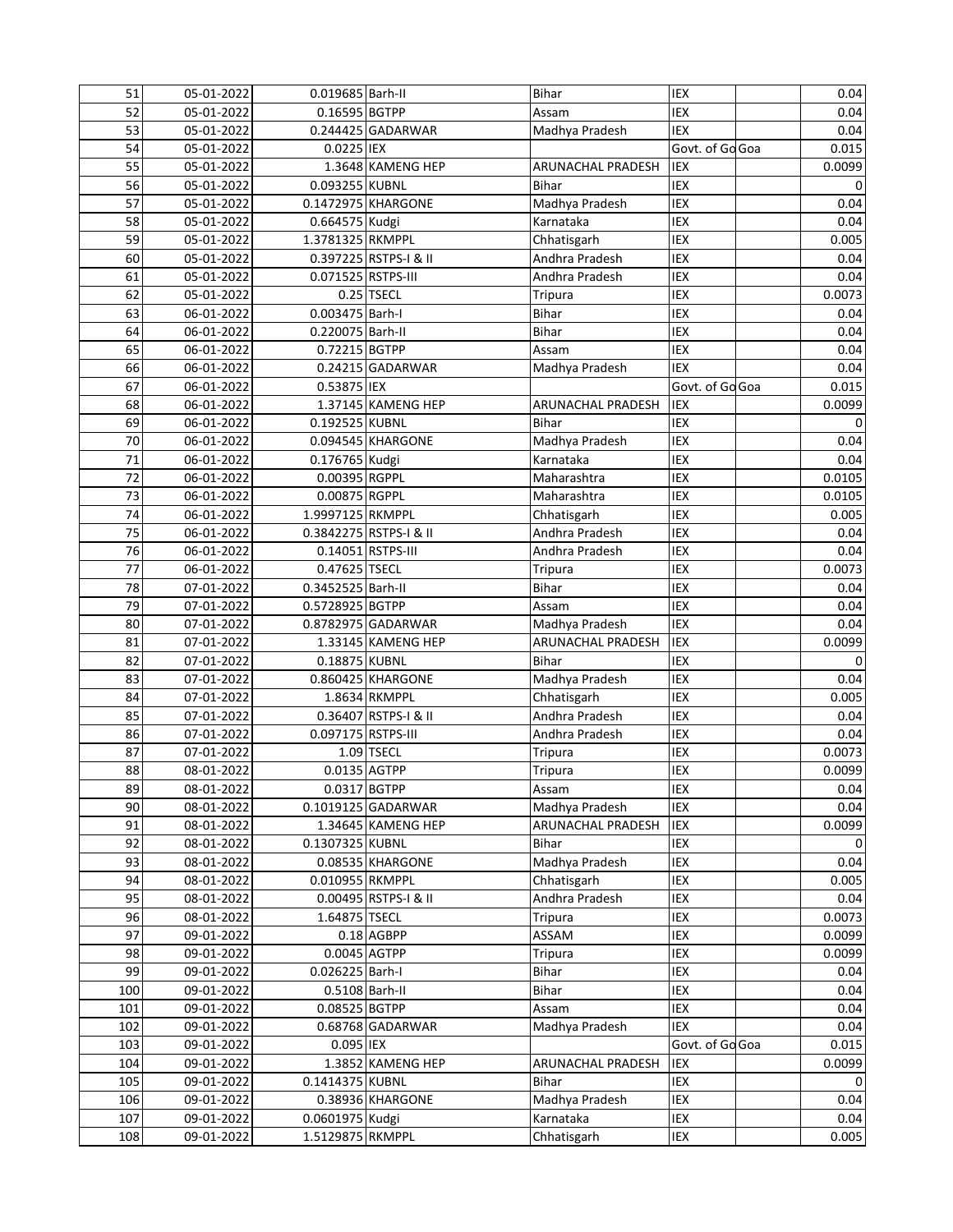| 109 | 09-01-2022 |                     | 0.125525 RSTPS-I & II  | Andhra Pradesh           | IEX        |     | 0.04   |
|-----|------------|---------------------|------------------------|--------------------------|------------|-----|--------|
| 110 | 09-01-2022 | 0.061805 RSTPS-III  |                        | Andhra Pradesh           | IEX        |     | 0.04   |
| 111 | 09-01-2022 | 1.3460475 TSECL     |                        | Tripura                  | <b>IEX</b> |     | 0.0073 |
| 112 | 10-01-2022 | 0.35115 Barh-I      |                        | Bihar                    | IEX        |     | 0.04   |
| 113 | 10-01-2022 | 0.04295 Barh-II     |                        | Bihar                    | IEX        |     | 0.04   |
| 114 | 10-01-2022 | 0.2213725 BGTPP     |                        | Assam                    | IEX        |     | 0.04   |
| 115 | 10-01-2022 |                     | 0.429925 GADARWAR      | Madhya Pradesh           | <b>IEX</b> |     | 0.04   |
| 116 | 10-01-2022 | 0.225 IEX           |                        |                          | Goa-SR     | Goa | 0.015  |
| 117 | 10-01-2022 |                     | 1.4619 KAMENG HEP      | ARUNACHAL PRADESH        | IEX        |     | 0.0099 |
| 118 | 10-01-2022 | 0.1946175 KUBNL     |                        | <b>Bihar</b>             | IEX        |     | 0      |
| 119 | 10-01-2022 |                     | 0.41481 KHARGONE       | Madhya Pradesh           | IEX        |     | 0.04   |
| 120 | 10-01-2022 | 1.733865 RKMPPL     |                        | Chhatisgarh              | IEX        |     | 0.005  |
| 121 | 10-01-2022 |                     | 0.08063 RSTPS-I & II   | Andhra Pradesh           | <b>IEX</b> |     | 0.04   |
| 122 | 10-01-2022 |                     | 0.01785 RSTPS-III      | Andhra Pradesh           | IEX        |     | 0.04   |
| 123 | 10-01-2022 | 0.9988275 TSECL     |                        | <b>Tripura</b>           | IEX        |     | 0.0073 |
| 124 | 11-01-2022 |                     | 0.002 AGBPP            | ASSAM                    | IEX        |     | 0.0099 |
| 125 | 11-01-2022 | 0.04045 Barh-II     |                        | <b>Bihar</b>             | IEX        |     | 0.04   |
| 126 | 11-01-2022 | 0.4769275 BGTPP     |                        | Assam                    | IEX        |     | 0.04   |
| 127 | 11-01-2022 |                     | 0.5371075 GADARWAR     | Madhya Pradesh           | IEX        |     | 0.04   |
| 128 | 11-01-2022 |                     | 1.999125 KAMENG HEP    | <b>ARUNACHAL PRADESH</b> | IEX        |     | 0.0099 |
| 129 | 11-01-2022 | 0.259125 KUBNL      |                        | <b>Bihar</b>             | IEX        |     | 0      |
| 130 | 11-01-2022 |                     | 0.2547625 KHARGONE     | Madhya Pradesh           | IEX        |     | 0.04   |
| 131 | 11-01-2022 | 1.303715 RKMPPL     |                        | Chhatisgarh              | IEX        |     | 0.005  |
| 132 | 11-01-2022 |                     | 0.27935 RSTPS-I & II   | Andhra Pradesh           | IEX        |     | 0.04   |
| 133 | 11-01-2022 | 0.039975 RSTPS-III  |                        | Andhra Pradesh           | IEX        |     | 0.04   |
| 134 | 11-01-2022 | 1.24625 TSECL       |                        | <b>Tripura</b>           | IEX        |     | 0.0073 |
| 135 | 12-01-2022 |                     | 0.005 AGBPP            | ASSAM                    | IEX        |     | 0.0099 |
| 136 | 12-01-2022 | 0.0928 Barh-II      |                        | <b>Bihar</b>             | IEX        |     | 0.04   |
| 137 | 12-01-2022 | 0.6673025 BGTPP     |                        | Assam                    | IEX        |     | 0.04   |
| 138 | 12-01-2022 |                     | 0.8418025 GADARWAR     | Madhya Pradesh           | IEX        |     | 0.04   |
| 139 | 12-01-2022 |                     | 1.386875 KAMENG HEP    | ARUNACHAL PRADESH        | <b>IEX</b> |     | 0.0099 |
| 140 | 12-01-2022 | 0.31115 KUBNL       |                        | Bihar                    | IEX        |     | 0      |
| 141 | 12-01-2022 |                     | 0.2948875 KHARGONE     | Madhya Pradesh           | IEX        |     | 0.04   |
| 142 | 12-01-2022 |                     | 0.518 Kudgi            | Karnataka                | IEX        |     | 0.04   |
| 143 | 12-01-2022 |                     | 1.36384 RKMPPL         | Chhatisgarh              | IEX        |     | 0.005  |
| 144 | 12-01-2022 |                     | 0.7409625 RSTPS-I & II | Andhra Pradesh           | IEX        |     | 0.04   |
| 145 | 12-01-2022 | 0.0967525 RSTPS-III |                        | Andhra Pradesh           | IEX        |     | 0.04   |
| 146 | 12-01-2022 |                     | 1.935 TSECL            | <b>Tripura</b>           | IEX        |     | 0.0073 |
| 147 | 13-01-2022 |                     | $0.03$ AGBPP           | <b>ASSAM</b>             | IEX        |     | 0.0099 |
| 148 | 13-01-2022 | 0.03475 Barh-I      |                        | <b>Bihar</b>             | IEX        |     | 0.04   |
| 149 | 13-01-2022 |                     | 0.2318 Barh-II         | Bihar                    | IEX        |     | 0.04   |
| 150 | 13-01-2022 |                     | 0.4932 BGTPP           | Assam                    | IEX        |     | 0.04   |
| 151 | 13-01-2022 |                     | 0.27164 GADARWAR       | Madhya Pradesh           | IEX        |     | 0.04   |
| 152 | 13-01-2022 |                     | 1.463375 KAMENG HEP    | ARUNACHAL PRADESH        | IEX        |     | 0.0099 |
| 153 | 13-01-2022 | 0.26135 KUBNL       |                        | Bihar                    | IEX        |     | 0      |
| 154 | 13-01-2022 |                     | 0.297225 KHARGONE      | Madhya Pradesh           | IEX        |     | 0.04   |
| 155 | 13-01-2022 | 0.368735 Kudgi      |                        | Karnataka                | IEX        |     | 0.04   |
| 156 | 13-01-2022 |                     | 0.007 RGPPL            | Maharashtra              | IEX        |     | 0.0105 |
| 157 | 13-01-2022 |                     | 1.11791 RKMPPL         | Chhatisgarh              | IEX        |     | 0.005  |
| 158 | 13-01-2022 |                     | 0.6020025 RSTPS-I & II | Andhra Pradesh           | IEX        |     | 0.04   |
| 159 | 13-01-2022 | 0.108775 RSTPS-III  |                        | Andhra Pradesh           | IEX        |     | 0.04   |
| 160 | 13-01-2022 | 1.77304 TSECL       |                        | Tripura                  | IEX        |     | 0.0073 |
| 161 | 14-01-2022 | 0.017375 Barh-I     |                        | Bihar                    | IEX        |     | 0.04   |
| 162 | 14-01-2022 | 0.3278325 BGTPP     |                        | Assam                    | IEX        |     | 0.04   |
| 163 | 14-01-2022 |                     | 0.05625 GADARWAR       | Madhya Pradesh           | IEX        |     | 0.04   |
| 164 | 14-01-2022 |                     | 1.482975 KAMENG HEP    | ARUNACHAL PRADESH        | IEX        |     | 0.0099 |
| 165 | 14-01-2022 |                     | 0.3241 KUBNL           | Bihar                    | IEX        |     | 0      |
| 166 | 14-01-2022 |                     | 0.3123 KHARGONE        | Madhya Pradesh           | IEX        |     | 0.04   |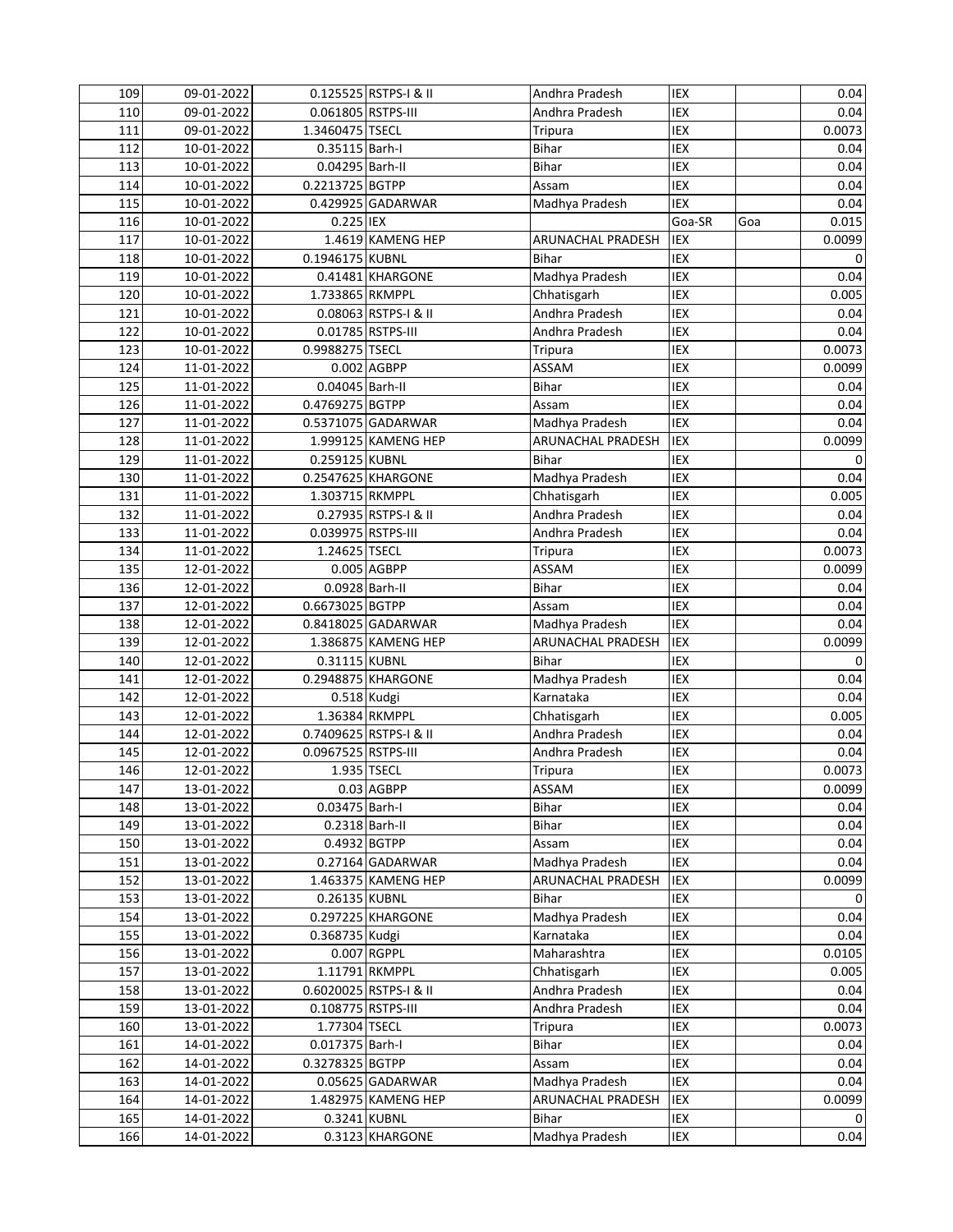| 167 | 14-01-2022 | 0.1602175 Kudgi     |                        | Karnataka            | IEX        | 0.04   |
|-----|------------|---------------------|------------------------|----------------------|------------|--------|
| 168 | 14-01-2022 | 1.8872275 RKMPPL    |                        | Chhatisgarh          | IEX        | 0.005  |
| 169 | 14-01-2022 |                     | 1.0840175 RSTPS-I & II | Andhra Pradesh       | IEX        | 0.04   |
| 170 | 14-01-2022 |                     | 0.1545 RSTPS-III       | Andhra Pradesh       | IEX        | 0.04   |
| 171 | 14-01-2022 |                     | 1.785 TSECL            | Tripura              | <b>IEX</b> | 0.0073 |
| 172 | 15-01-2022 | 0.1515575 BGTPP     |                        | Assam                | IEX        | 0.04   |
| 173 | 15-01-2022 |                     | 0.0215175 GADARWAR     | Madhya Pradesh       | IEX        | 0.04   |
| 174 | 15-01-2022 |                     | 1.498675 KAMENG HEP    | ARUNACHAL PRADESH    | <b>IEX</b> | 0.0099 |
| 175 | 15-01-2022 | 0.208775 KUBNL      |                        | <b>Bihar</b>         | IEX        | 0      |
| 176 | 15-01-2022 |                     | 0.17917 KHARGONE       | Madhya Pradesh       | IEX        | 0.04   |
| 177 | 15-01-2022 | 1.7084125 RKMPPL    |                        | Chhatisgarh          | IEX        | 0.005  |
| 178 | 15-01-2022 |                     | 0.496405 RSTPS-I & II  | Andhra Pradesh       | IEX        | 0.04   |
| 179 | 15-01-2022 | 0.093525 RSTPS-III  |                        | Andhra Pradesh       | IEX        | 0.04   |
| 180 | 15-01-2022 |                     | 2.06 TSECL             | Tripura              | IEX        | 0.0073 |
| 181 | 16-01-2022 | 0.08276 Barh-I      |                        | <b>Bihar</b>         | IEX        | 0.04   |
| 182 | 16-01-2022 | 0.11356 Barh-II     |                        | <b>Bihar</b>         | IEX        | 0.04   |
| 183 | 16-01-2022 | 0.098885 BGTPP      |                        | Assam                | IEX        | 0.04   |
| 184 | 16-01-2022 |                     | 1.5419 KAMENG HEP      | ARUNACHAL PRADESH    | IEX        | 0.0099 |
| 185 | 16-01-2022 | 0.08935 KUBNL       |                        | <b>Bihar</b>         | IEX        | 0      |
| 186 | 16-01-2022 |                     | 0.0081775 KHARGONE     | Madhya Pradesh       | IEX        | 0.04   |
| 187 | 16-01-2022 |                     | 1.91419 RKMPPL         | Chhatisgarh          | IEX        | 0.005  |
| 188 | 16-01-2022 |                     | 1.3521375 RSTPS-I & II | Andhra Pradesh       | IEX        | 0.04   |
| 189 | 16-01-2022 | 0.3223875 RSTPS-III |                        | Andhra Pradesh       | IEX        | 0.04   |
| 190 | 16-01-2022 |                     | 0.0015 NTPC TANDA      | UTTAR PRADESH        | IEX        | 0.04   |
| 191 | 16-01-2022 | 1.95625 TSECL       |                        | Tripura              | IEX        | 0.0073 |
| 192 | 17-01-2022 | 0.0696 Barh-I       |                        | <b>Bihar</b>         | IEX        | 0.04   |
| 193 | 17-01-2022 | 0.460505 Barh-II    |                        | <b>Bihar</b>         | IEX        | 0.04   |
| 194 | 17-01-2022 | 0.722595 BGTPP      |                        | Assam                | IEX        | 0.04   |
| 195 | 17-01-2022 |                     | 0.00155 GADARWAR       | Madhya Pradesh       | IEX        | 0.04   |
| 196 | 17-01-2022 |                     | 1.467425 KAMENG HEP    | ARUNACHAL PRADESH    | IEX        | 0.0099 |
| 197 | 17-01-2022 | 0.166125 KUBNL      |                        | <b>Bihar</b>         | IEX        | 0      |
| 198 | 17-01-2022 |                     | 0.2295525 KHARGONE     | Madhya Pradesh       | IEX        | 0.04   |
| 199 | 17-01-2022 | 0.678825 Kudgi      |                        | Karnataka            | IEX        | 0.04   |
| 200 | 17-01-2022 | 0.05135 RGPPL       |                        | Maharashtra          | IEX        | 0.0105 |
| 201 | 17-01-2022 | 0.0245 RGPPL        |                        | Maharashtra          | IEX        | 0.0105 |
| 202 | 17-01-2022 | 2.816825 RKMPPL     |                        | Chhatisgarh          | IEX        | 0.005  |
| 203 | 17-01-2022 |                     | 1.36699 RSTPS-I & II   | Andhra Pradesh       | IEX        | 0.04   |
| 204 | 17-01-2022 |                     | 0.2496 RSTPS-III       | Andhra Pradesh       | IEX        | 0.04   |
| 205 | 17-01-2022 |                     | 0.289725 NTPC TANDA    | <b>UTTAR PRADESH</b> | IEX        | 0.04   |
| 206 | 17-01-2022 | 1.84992 TSECL       |                        | Tripura              | IEX        | 0.0073 |
| 207 | 18-01-2022 | 0.75295 BGTPP       |                        | Assam                | IEX        | 0.04   |
| 208 | 18-01-2022 |                     | 0.102 GADARWAR         | Madhya Pradesh       | IEX        | 0.04   |
| 209 | 18-01-2022 |                     | 1.477925 KAMENG HEP    | ARUNACHAL PRADESH    | IEX        | 0.0099 |
| 210 | 18-01-2022 | 0.10695 KUBNL       |                        | <b>Bihar</b>         | IEX        | 0      |
| 211 | 18-01-2022 |                     | 0.1752175 KHARGONE     | Madhya Pradesh       | IEX        | 0.04   |
| 212 | 18-01-2022 | 0.725525 Kudgi      |                        | Karnataka            | IEX        | 0.04   |
| 213 | 18-01-2022 | 0.05925 RGPPL       |                        | Maharashtra          | IEX        | 0.0105 |
| 214 | 18-01-2022 | 0.03325 RGPPL       |                        | Maharashtra          | IEX        | 0.0105 |
| 215 | 18-01-2022 |                     | 1.8603 RKMPPL          | Chhatisgarh          | IEX        | 0.005  |
| 216 | 18-01-2022 |                     | 0.929935 RSTPS-I & II  | Andhra Pradesh       | IEX        | 0.04   |
| 217 | 18-01-2022 |                     | 0.11565 RSTPS-III      | Andhra Pradesh       | IEX        | 0.04   |
| 218 | 18-01-2022 |                     | 0.070575 NTPC TANDA    | <b>UTTAR PRADESH</b> | IEX        | 0.04   |
| 219 | 18-01-2022 | 1.54625 TSECL       |                        | <b>Tripura</b>       | IEX        | 0.0073 |
| 220 | 18-01-2022 |                     | 0.2204 TSTPS-II        | Odisha               | IEX        | 0.04   |
| 221 | 19-01-2022 |                     | 0.016 AGTPP            | Tripura              | IEX        | 0.0099 |
| 222 | 19-01-2022 | 0.85443 BGTPP       |                        | Assam                | IEX        | 0.04   |
| 223 | 19-01-2022 |                     | 0.1542175 GADARWAR     | Madhya Pradesh       | IEX        | 0.04   |
| 224 | 19-01-2022 |                     | 1.71815 KAMENG HEP     | ARUNACHAL PRADESH    | <b>IEX</b> | 0.0099 |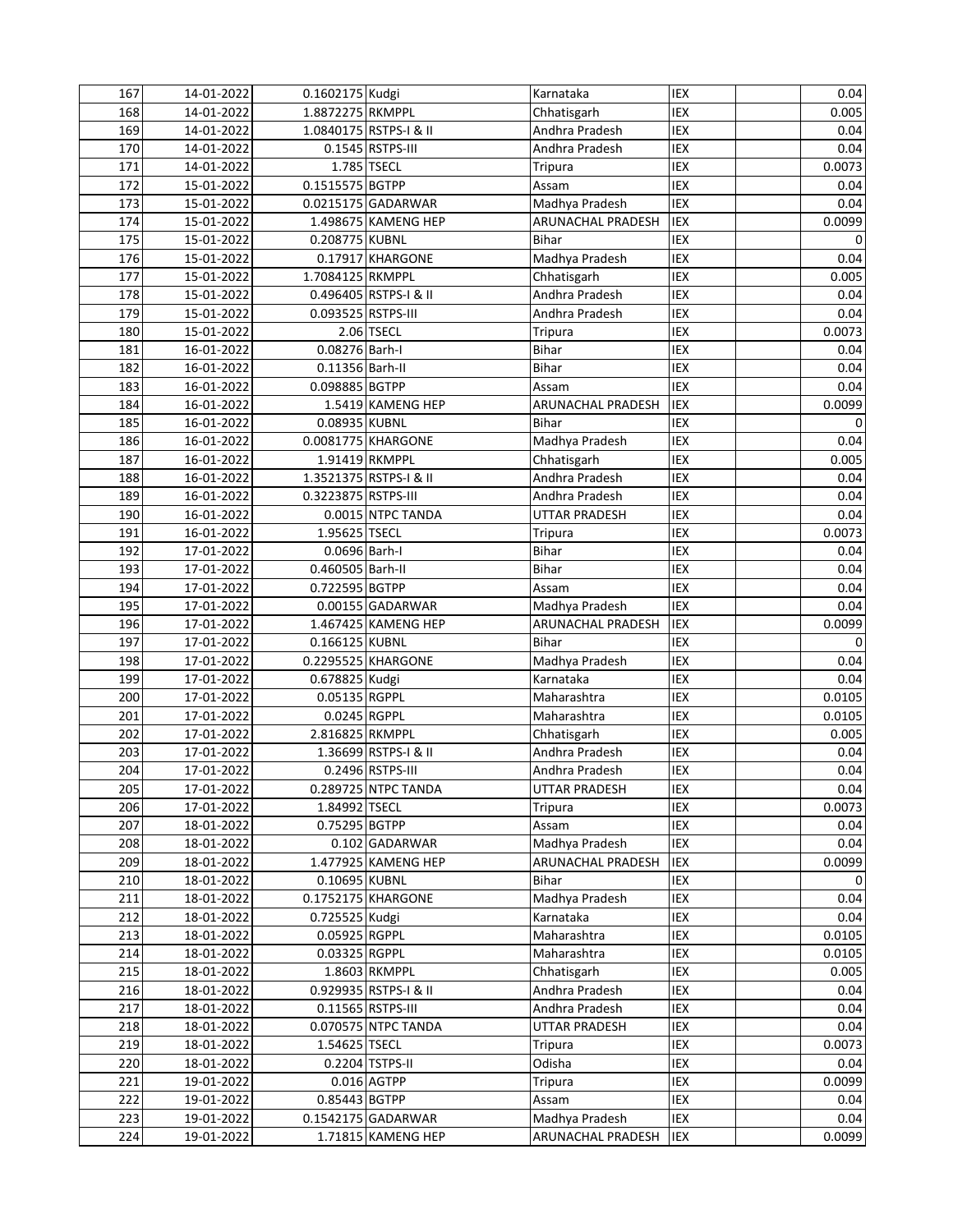| 225 | 19-01-2022 | 0.206275 KUBNL     |                       | <b>Bihar</b>         | IEX        | $\mathbf 0$ |
|-----|------------|--------------------|-----------------------|----------------------|------------|-------------|
| 226 | 19-01-2022 |                    | 0.18235 KHARGONE      | Madhya Pradesh       | IEX        | 0.04        |
| 227 | 19-01-2022 | 0.185395 Kudgi     |                       | Karnataka            | IEX        | 0.04        |
| 228 | 19-01-2022 | 0.031095 RGPPL     |                       | Maharashtra          | IEX        | 0.0105      |
| 229 | 19-01-2022 | 0.0295275 RGPPL    |                       | Maharashtra          | <b>IEX</b> | 0.0105      |
| 230 | 19-01-2022 | 0.62675 RKMPPL     |                       | Chhatisgarh          | IEX        | 0.005       |
| 231 | 19-01-2022 |                    | 0.263725 RSTPS-I & II | Andhra Pradesh       | IEX        | 0.04        |
| 232 | 19-01-2022 | 0.083575 RSTPS-III |                       | Andhra Pradesh       | IEX        | 0.04        |
| 233 | 19-01-2022 |                    | 0.198725 NTPC TANDA   | <b>UTTAR PRADESH</b> | IEX        | 0.04        |
| 234 | 19-01-2022 | 1.37625 TSECL      |                       | Tripura              | IEX        | 0.0073      |
| 235 | 19-01-2022 | 0.66809 TSTPS-II   |                       | Odisha               | IEX        | 0.04        |
| 236 | 20-01-2022 | 0.04345 Barh-I     |                       | Bihar                | IEX        | 0.04        |
| 237 | 20-01-2022 | 0.306235 Barh-II   |                       | Bihar                | IEX        | 0.04        |
| 238 | 20-01-2022 | 0.62733 BGTPP      |                       | Assam                | <b>IEX</b> | 0.04        |
| 239 | 20-01-2022 |                    | 1.4825 KAMENG HEP     | ARUNACHAL PRADESH    | <b>IEX</b> | 0.0099      |
| 240 | 20-01-2022 | 0.1003625 KUBNL    |                       | <b>Bihar</b>         | IEX        | 0           |
| 241 | 20-01-2022 |                    | 0.1038 KHARGONE       | Madhya Pradesh       | IEX        | 0.04        |
| 242 | 20-01-2022 | 0.0491 Kudgi       |                       | Karnataka            | IEX        | 0.04        |
| 243 | 20-01-2022 | 0.0079 RGPPL       |                       | Maharashtra          | IEX        | 0.0105      |
| 244 | 20-01-2022 |                    | 0.028 RGPPL           | Maharashtra          | IEX        | 0.0105      |
| 245 | 20-01-2022 | 0.78608 RKMPPL     |                       | Chhatisgarh          | IEX        | 0.005       |
| 246 | 20-01-2022 |                    | 0.01145 RSTPS-I & II  | Andhra Pradesh       | IEX        | 0.04        |
| 247 | 20-01-2022 |                    | 0.0144 RSTPS-III      | Andhra Pradesh       | IEX        | 0.04        |
| 248 | 20-01-2022 |                    | 0.4752675 NTPC TANDA  | <b>UTTAR PRADESH</b> | IEX        | 0.04        |
| 249 | 20-01-2022 | 1.61125 TSECL      |                       | Tripura              | IEX        | 0.0073      |
| 250 | 20-01-2022 | 0.2167025 TSTPS-II |                       | Odisha               | IEX        | 0.04        |
| 251 | 21-01-2022 |                    | 0.005 AGBPP           | ASSAM                | IEX        | 0.0099      |
| 252 | 21-01-2022 | 0.0063725 Barh-I   |                       | <b>Bihar</b>         | IEX        | 0.04        |
| 253 | 21-01-2022 | 0.1127 Barh-II     |                       | <b>Bihar</b>         | IEX        | 0.04        |
| 254 | 21-01-2022 | 0.50915 BGTPP      |                       | Assam                | IEX        | 0.04        |
| 255 | 21-01-2022 |                    | 1.372775 KAMENG HEP   | ARUNACHAL PRADESH    | IEX        | 0.0099      |
| 256 | 21-01-2022 | 0.1693 KUBNL       |                       | Bihar                | IEX        | 0           |
| 257 | 21-01-2022 |                    | 0.027175 KHARGONE     | Madhya Pradesh       | IEX        | 0.04        |
| 258 | 21-01-2022 | 0.0645225 Kudgi    |                       | Karnataka            | IEX        | 0.04        |
| 259 | 21-01-2022 | 0.00395 RGPPL      |                       | Maharashtra          | IEX        | 0.0105      |
| 260 | 21-01-2022 | 0.0175 RGPPL       |                       | Maharashtra          | IEX        | 0.0105      |
| 261 | 21-01-2022 | 0.77425 RKMPPL     |                       | Chhatisgarh          | IEX        | 0.005       |
| 262 | 21-01-2022 |                    | 0.130125 RSTPS-I & II | Andhra Pradesh       | IEX        | 0.04        |
| 263 | 21-01-2022 | 0.026675 RSTPS-III |                       | Andhra Pradesh       | IEX        | 0.04        |
| 264 | 21-01-2022 |                    | 0.23525 NTPC TANDA    | <b>UTTAR PRADESH</b> | IEX        | 0.04        |
| 265 | 21-01-2022 |                    | 1.557 TSECL           | Tripura              | IEX        | 0.0073      |
| 266 | 21-01-2022 | 0.2155025 TSTPS-II |                       | Odisha               | IEX        | 0.04        |
| 267 | 22-01-2022 | 0.396895 Barh-II   |                       | Bihar                | IEX        | 0.04        |
| 268 | 22-01-2022 | 0.21364 BGTPP      |                       | Assam                | IEX        | 0.04        |
| 269 | 22-01-2022 |                    | 0.0794575 GADARWAR    | Madhya Pradesh       | IEX        | 0.04        |
| 270 | 22-01-2022 |                    | 1.403975 KAMENG HEP   | ARUNACHAL PRADESH    | IEX        | 0.0099      |
| 271 | 22-01-2022 | 0.18875 KUBNL      |                       | Bihar                | IEX        | 0           |
| 272 | 22-01-2022 |                    | 0.2798 KHARGONE       | Madhya Pradesh       | IEX        | 0.04        |
| 273 | 22-01-2022 |                    | 0.049725 RSTPS-I & II | Andhra Pradesh       | IEX        | 0.04        |
| 274 | 22-01-2022 |                    | 0.0095 RSTPS-III      | Andhra Pradesh       | IEX        | 0.04        |
| 275 | 22-01-2022 |                    | 0.206035 NTPC TANDA   | UTTAR PRADESH        | IEX        | 0.04        |
| 276 | 22-01-2022 | 1.4175 TSECL       |                       | Tripura              | IEX        | 0.0073      |
| 277 | 22-01-2022 | 0.1544575 TSTPS-II |                       | Odisha               | IEX        | 0.04        |
| 278 | 23-01-2022 |                    | $0.01$ AGBPP          | ASSAM                | IEX        | 0.0099      |
| 279 | 23-01-2022 | 0.01125 AGTPP      |                       | Tripura              | IEX        | 0.0099      |
| 280 | 23-01-2022 |                    | 1.481475 KAMENG HEP   | ARUNACHAL PRADESH    | IEX        | 0.0099      |
| 281 | 23-01-2022 | 2.1295 TSECL       |                       | <b>Tripura</b>       | IEX        | 0.0073      |
| 282 | 24-01-2022 |                    | 1.5274 KAMENG HEP     | ARUNACHAL PRADESH    | IEX        | 0.0099      |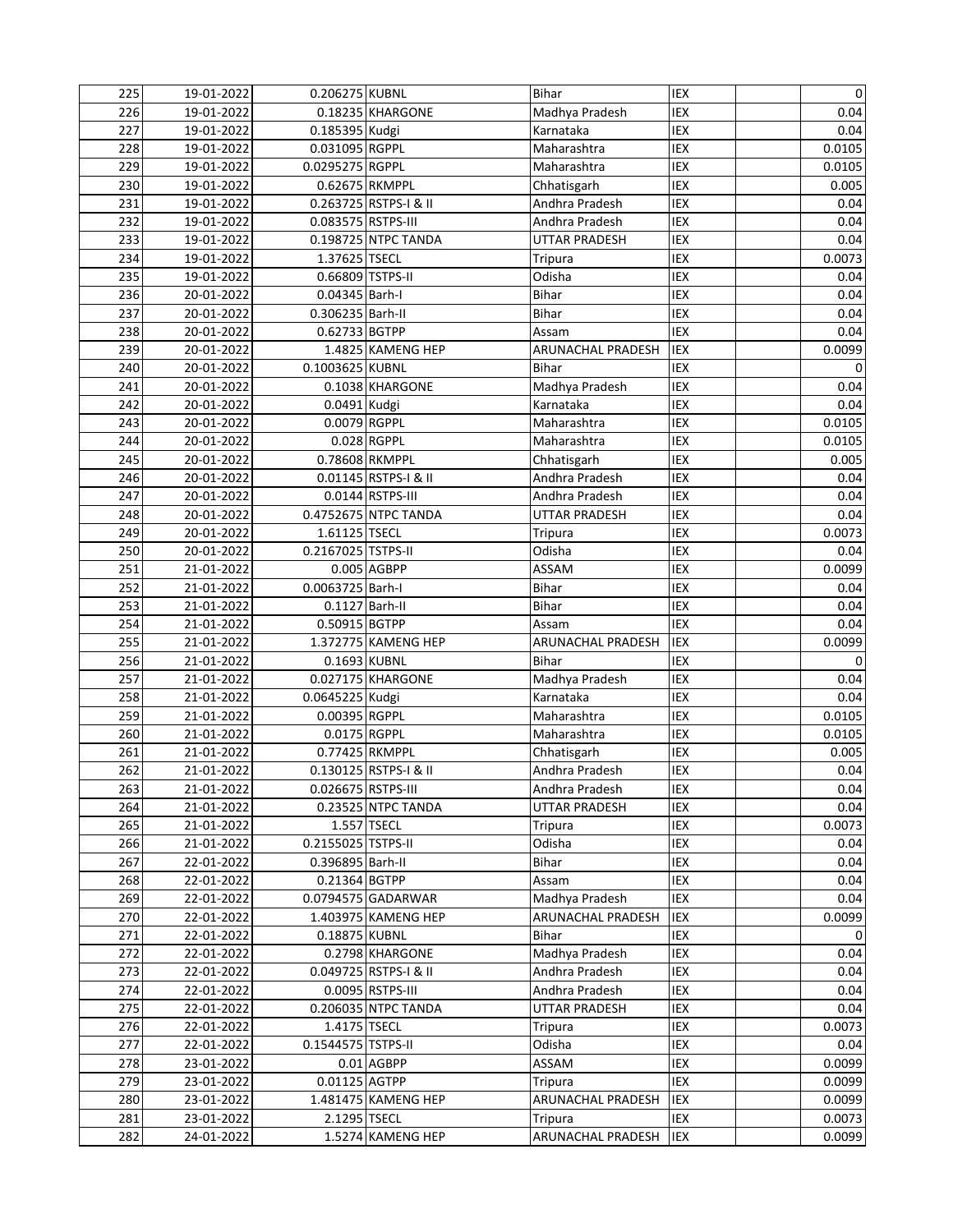| 283        | 24-01-2022               | 0.00175 RGPPL    |                     | Maharashtra                   | IEX             | 0.0105           |
|------------|--------------------------|------------------|---------------------|-------------------------------|-----------------|------------------|
| 284        | 24-01-2022               | 0.53899 RKMPPL   |                     | Chhatisgarh                   | IEX             | 0.005            |
| 285        | 24-01-2022               | 1.795 TSECL      |                     | Tripura                       | IEX             | 0.0073           |
| 286        | 25-01-2022               |                  | 1.486625 KAMENG HEP | ARUNACHAL PRADESH             | IEX             | 0.0099           |
| 287        | 25-01-2022               | 0.00395 RGPPL    |                     | Maharashtra                   | IEX             | 0.0105           |
| 288        | 25-01-2022               | 0.01225 RGPPL    |                     | Maharashtra                   | IEX             | 0.0105           |
| 289        | 25-01-2022               | 0.5461675 RKMPPL |                     | Chhatisgarh                   | IEX             | 0.005            |
| 290        | 25-01-2022               | 1.60375 TSECL    |                     | Tripura                       | IEX             | 0.0073           |
| 291        | 26-01-2022               |                  | 0.64285 KAMENG HEP  | <b>ARUNACHAL PRADESH</b>      | IEX             | 0.0099           |
| 292        | 26-01-2022               | 0.0035 RGPPL     |                     | Maharashtra                   | IEX             | 0.0105           |
| 293        | 26-01-2022               | 0.5396075 RKMPPL |                     | Chhatisgarh                   | IEX             | 0.005            |
| 294        | 26-01-2022               | 1.555 TSECL      |                     | Tripura                       | IEX             | 0.0073           |
| 295        | 27-01-2022               |                  | 0.015 AGTPP         | Tripura                       | <b>IEX</b>      | 0.0099           |
| 296        | 27-01-2022               |                  | 0.64285 KAMENG HEP  | <b>ARUNACHAL PRADESH</b>      | IEX             | 0.0099           |
| 297        | 27-01-2022               | 0.00525 RGPPL    |                     | Maharashtra                   | IEX             | 0.0105           |
| 298        | 27-01-2022               | 0.4147675 RKMPPL |                     | Chhatisgarh                   | IEX             | 0.005            |
| 299        | 27-01-2022               | 1.337325 TSECL   |                     | <b>Tripura</b>                | IEX             | 0.0073           |
| 300        | 28-01-2022               | 0.0175 AGBPP     |                     | ASSAM                         | IEX             | 0.0099           |
| 301        | 28-01-2022               | 0.0025 AGTPP     |                     | Tripura                       | IEX             | 0.0099           |
| 302        | 28-01-2022               |                  | 0.57345 KAMENG HEP  | ARUNACHAL PRADESH             | IEX             | 0.0099           |
| 303        | 28-01-2022               | 0.0158 RGPPL     |                     | Maharashtra                   | IEX             | 0.0105           |
| 304        | 28-01-2022               | 0.01925 RGPPL    |                     | Maharashtra                   | IEX             | 0.0105           |
| 305        | 28-01-2022               | 0.52579 RKMPPL   |                     | Chhatisgarh                   | IEX             | 0.005            |
| 306        | 28-01-2022               | 1.4475 TSECL     |                     | Tripura                       | IEX             | 0.0073           |
| 307        | 29-01-2022               |                  | $0.015$ AGBPP       | ASSAM                         | IEX             | 0.0099           |
| 308        | 29-01-2022               | 0.03 IEX         |                     |                               | Govt. of Go Goa | 0.015            |
| 309        | 29-01-2022               |                  | 0.55295 KAMENG HEP  | ARUNACHAL PRADESH             | IEX             | 0.0099           |
| 310        | 29-01-2022               | 0.02765 RGPPL    | 0.0594 RSTPS-S      | Andhra Pradesh<br>Maharashtra | IEX<br>IEX      | 0.04             |
| 311<br>312 | 29-01-2022<br>29-01-2022 | 0.02975 RGPPL    |                     | Maharashtra                   | <b>IEX</b>      | 0.0105<br>0.0105 |
| 313        | 29-01-2022               | 1.42267 RKMPPL   |                     | Chhatisgarh                   | IEX             | 0.005            |
| 314        | 29-01-2022               |                  | 0.04385 SmSTPS-S    | Andhra Pradesh                | IEX             | 0.04             |
| 315        | 29-01-2022               | 1.2025 TSECL     |                     | <b>Tripura</b>                | IEX             | 0.0073           |
| 316        | 30-01-2022               | 0.00675 AGBPP    |                     | ASSAM                         | IEX             | 0.0099           |
| 317        | 30-01-2022               |                  | 0.4627 KAMENG HEP   | <b>ARUNACHAL PRADESH</b>      | IEX             | 0.0099           |
| 318        | 30-01-2022               | 0.005385 RGPPL   |                     | Maharashtra                   | IEX             | 0.0105           |
| 319        | 30-01-2022               | 0.0120625 RGPPL  |                     | Maharashtra                   | IEX             | 0.0105           |
| 320        | 30-01-2022               | 1.24268 RKMPPL   |                     | Chhatisgarh                   | IEX             | 0.005            |
| 321        | 30-01-2022               | 0.78375 TSECL    |                     | Tripura                       | IEX             | 0.0073           |
| 322        | 31-01-2022               |                  | 1.439 KAMENG HEP    | ARUNACHAL PRADESH             | IEX             | 0.0099           |
| 323        | 31-01-2022               | 0.0237 RGPPL     |                     | Maharashtra                   | IEX             | 0.0105           |
| 324        | 31-01-2022               | 0.0385 RGPPL     |                     | Maharashtra                   | IEX             | 0.0105           |
| 325        | 31-01-2022               |                  | 1.09871 RKMPPL      | Chhatisgarh                   | IEX             | 0.005            |
| 326        | 31-01-2022               | 0.795 TSECL      |                     | Tripura                       | IEX             | 0.0073           |
|            |                          |                  |                     |                               |                 |                  |
|            |                          |                  |                     |                               |                 |                  |
|            | <b>Total</b>             | 177.9109975      |                     |                               |                 |                  |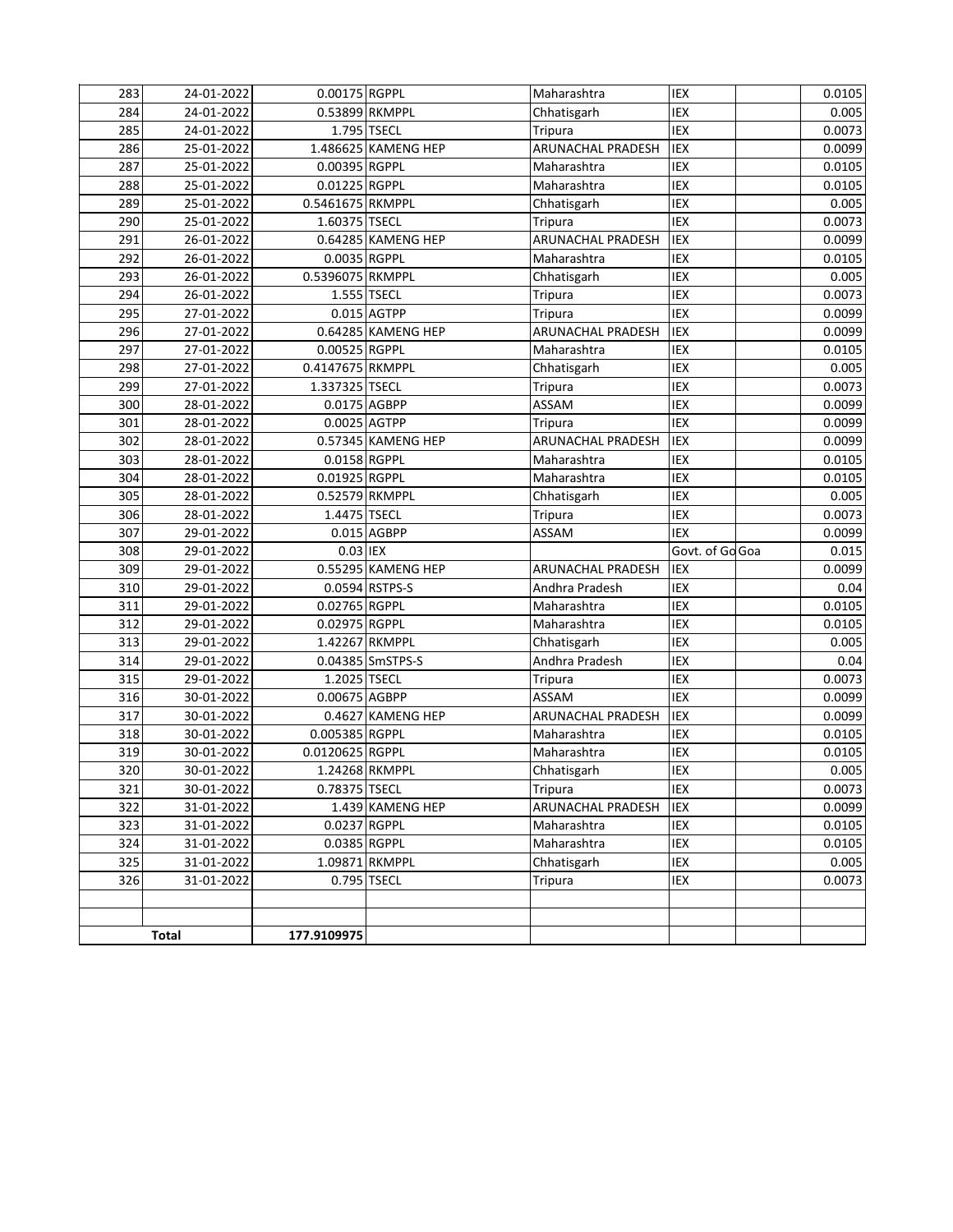## Form IV-L

Name of the Trading Licensee: NTPC VIDYUT VYAPAR NIGAM LIMITED Licence Details (No & Date) : Category-I ; No.6/Trading/CERC Dated 23rd July,2004. Month: **Jan-22**

| Name of Power                   |                                                   |  |  |  |  |  |  |  |
|---------------------------------|---------------------------------------------------|--|--|--|--|--|--|--|
|                                 |                                                   |  |  |  |  |  |  |  |
|                                 | <b>Trading Margin</b><br><b>Transaction Price</b> |  |  |  |  |  |  |  |
| Sr. No                          | (₹/kWh)<br>(₹/kWh)                                |  |  |  |  |  |  |  |
|                                 |                                                   |  |  |  |  |  |  |  |
| <b>Intra-Day Contracts: NIL</b> |                                                   |  |  |  |  |  |  |  |
|                                 | Day-Ahead Contingency Contracts: NIL              |  |  |  |  |  |  |  |
|                                 | Daily Contracts / Any Day contracts: NIL          |  |  |  |  |  |  |  |
|                                 | <b>Weekly contracts: NIL</b>                      |  |  |  |  |  |  |  |
|                                 |                                                   |  |  |  |  |  |  |  |